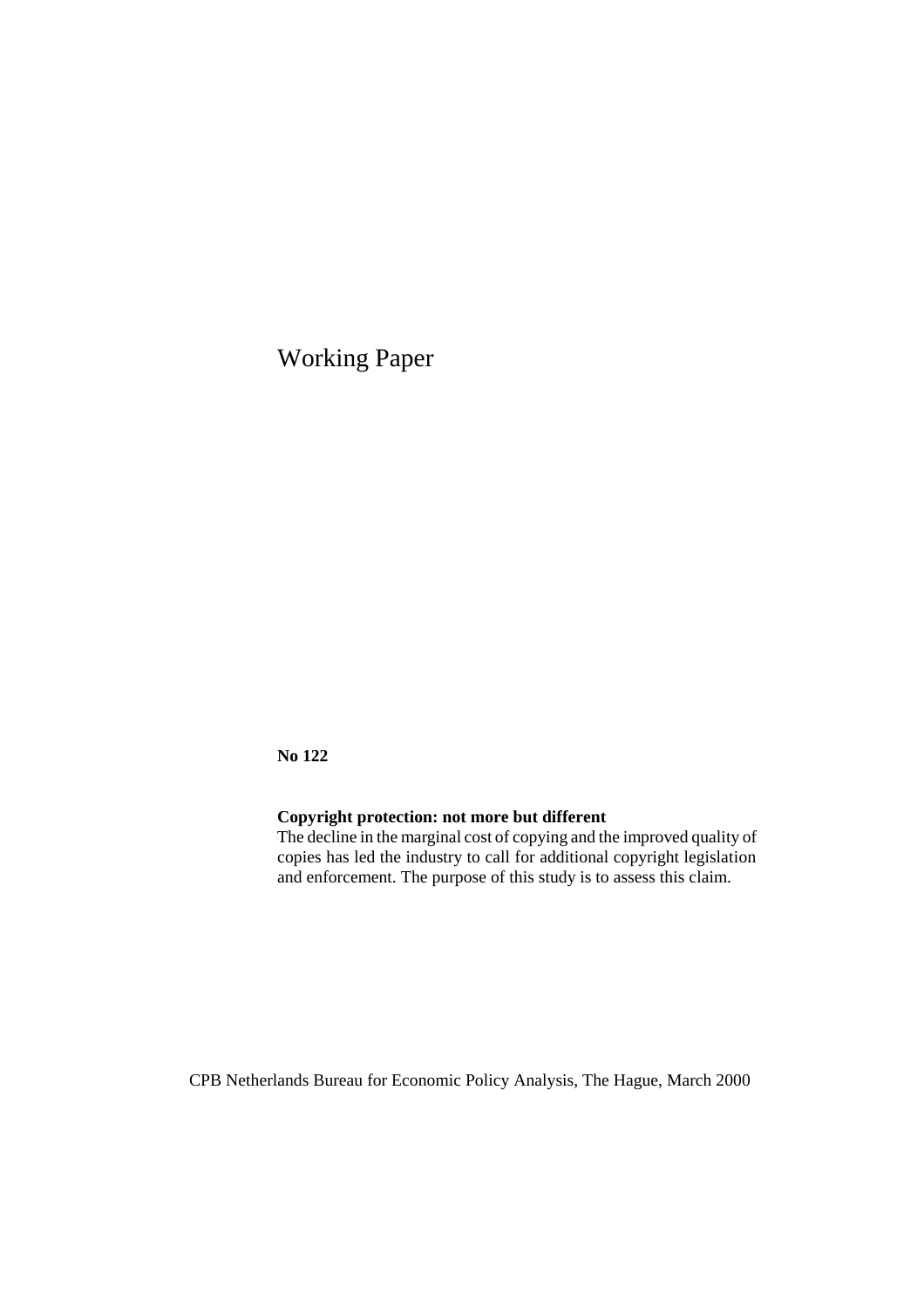CPB Netherlands Bureau for Economic Policy Analysis Van Stolkweg 14 P.O. Box 80510 2508 GM The Hague, The Netherlands

Telephone +31 70 33 83 380 Telefax +31 70 33 83 350

ISBN 90 5833 036 2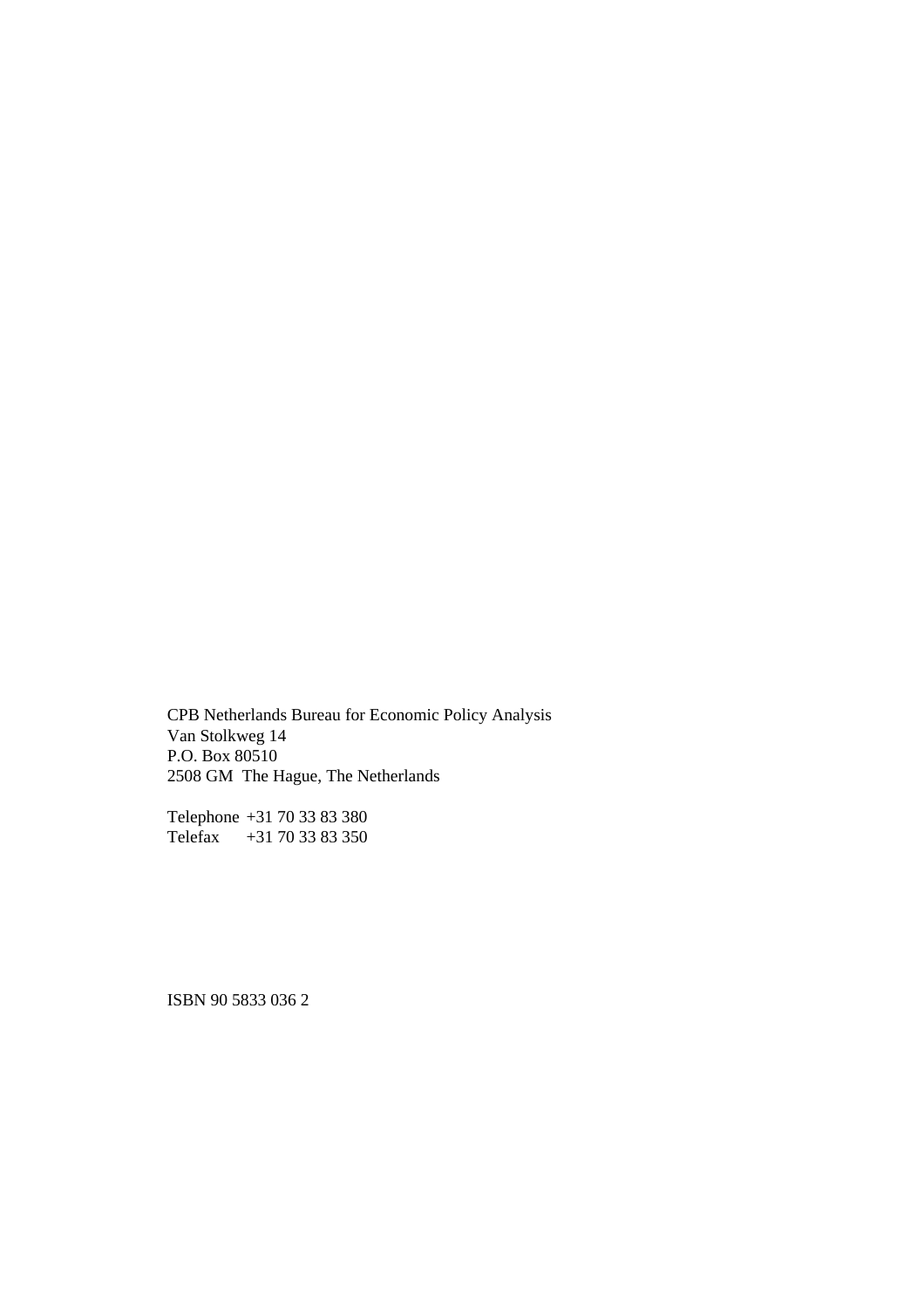#### **Contents**

| Preface  | page<br>4                                                                                                                                                                                                             |                                        |
|----------|-----------------------------------------------------------------------------------------------------------------------------------------------------------------------------------------------------------------------|----------------------------------------|
| 1.       | Introduction                                                                                                                                                                                                          | 5                                      |
| 2.       | Copyright and other intellectual property rights<br>2.1 Copyright defined<br>2.2 Copyright vs. other intellectual property rights                                                                                     | 8<br>8<br>10                           |
|          | 2.3 Transfer of copyright and inalienable rights                                                                                                                                                                      | 11                                     |
| 3.       | Economic models of copyright<br>3.1 Introduction<br>3.2 An economic model of copyright<br>3.3 But<br>3.4 Author and publisher<br>3.5 Enforcement of copyright and piracy<br>3.6 Discussion and conclusions            | 12<br>12<br>13<br>15<br>16<br>17<br>19 |
| 4.       | Copyright in markets with network externalities<br>4.1 Introduction<br>4.2 Network effects and related concepts<br>4.3 Network effects and copyright<br>4.4 Implications for copyright protection                     | 21<br>21<br>21<br>22<br>24             |
| 5.       | The changing role of publishers<br>5.1 Introduction<br>5.2 Making use of lower copying and distribution costs<br>5.3 Alternative protection mechanisms<br>5.4 Policy implications of the changing business strategies | 25<br>25<br>26<br>28<br>31             |
| 6.       | Summary and conclusions                                                                                                                                                                                               | 33                                     |
|          | Appendix 1: Economic models of copying and copyright                                                                                                                                                                  | 37                                     |
|          | References                                                                                                                                                                                                            | 39                                     |
| Abstract | 43                                                                                                                                                                                                                    |                                        |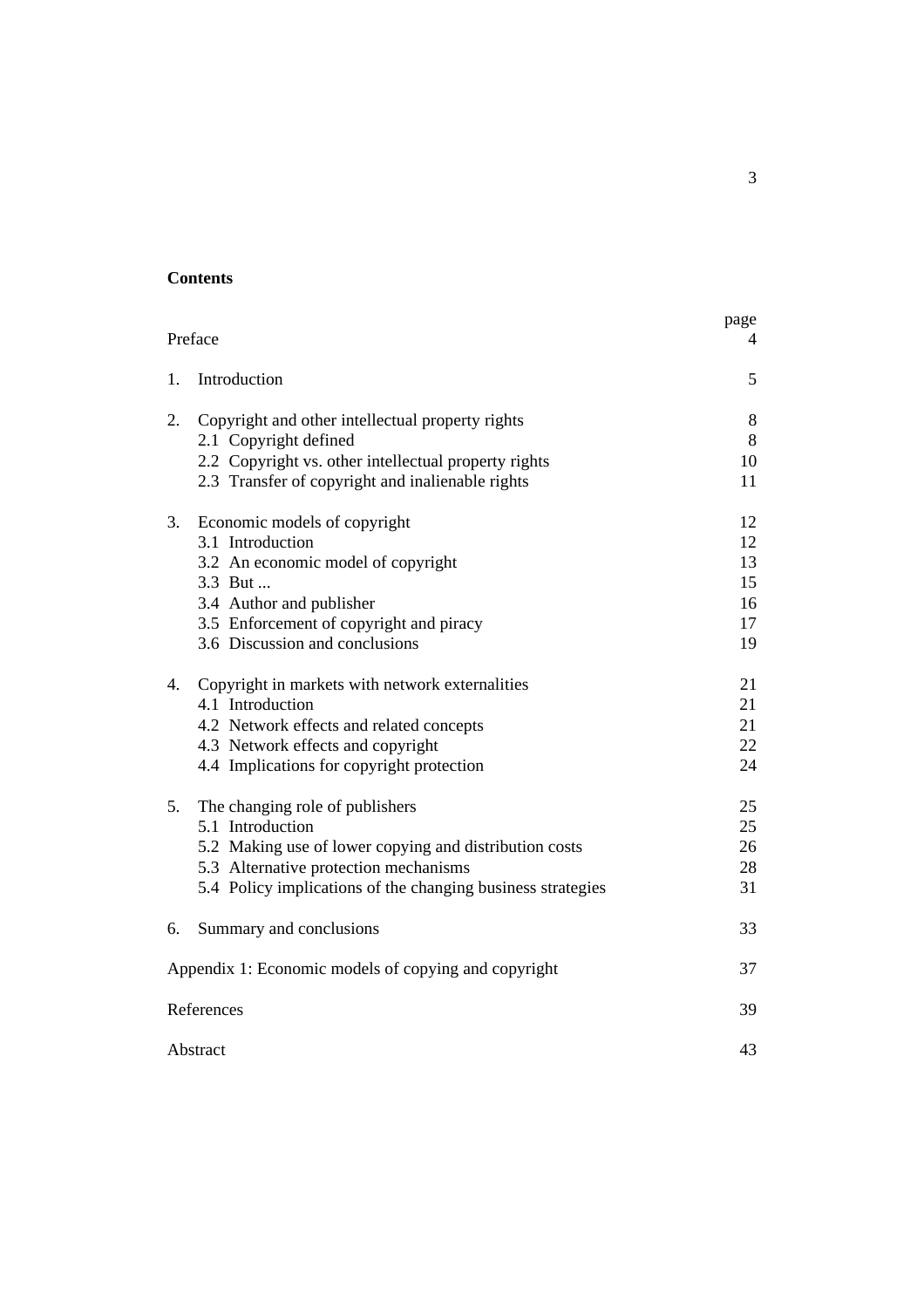#### **Preface**

Nowadays publishers face many challenges. The falling marginal costs of copying and the improving quality of copies has led the industry to call for additional copyright legislation and enforcement. However, the claim for increased protection is not as valid as it appears. First, in many markets for information goods competition between originals and copies is virtually non-existent or publishers can internalize part of the surplus created by copies. Second, in markets that experience network effects, both publishers and consumers might benefit from copying. Finally, publishers can use the decrease in costs to engage in (digital) business strategies such as giving away free samples, versioning and selling complementary products. The case for increased protection is further undermined by the fact that information goods industries often use market solutions, such as contractual agreements and technological devices, to protect their content. The challenge for policy-makers is to design a modern, flexible copyright regime that balances the interests of publishers and consumers. An extension of protection does not seem to achieve this goal.

This study is part of the larger study 'Publishers Caught in the Web?' which also includes the working papers 'Publishers Caught in the Web ?' (Working Paper 119), 'Magazine Publishing - A Quiet Life?' (CPB Working Paper 120) and 'Tackling the Journal Crisis' (CPB Working Paper 121).The broader aim of this study is to describe the characteristics and business strategies in the information economy, and more importantly, to suggest a new framework for assessing market performance.

It is no coincidence that this is study on electronic publishing is also available as CPB's first electronic publication. CPB is eager to exploit new possibilities of disseminating its research output. This Working Paper is available from: http://www.cpb.nl/nl/pub/pubs/werkdoc\_122/.

'Copyright protection: not more but different' was conducted by Jacco Hakfoort with Sten Willemsen. Efforts to improve the study by numerous CPB colleagues (including the IT wizards Arie ten Cate, Wiebe Poppe and Erwin Zijleman) and the members of the steering committee are highly appreciated. Co-financing by the Ministry of Economic Affairs is kindly acknowledged. Special thanks are due to all interviewees and external experts.

Henk Don Director, CPB Netherlands Bureau for Economic Policy Analysis

#### 4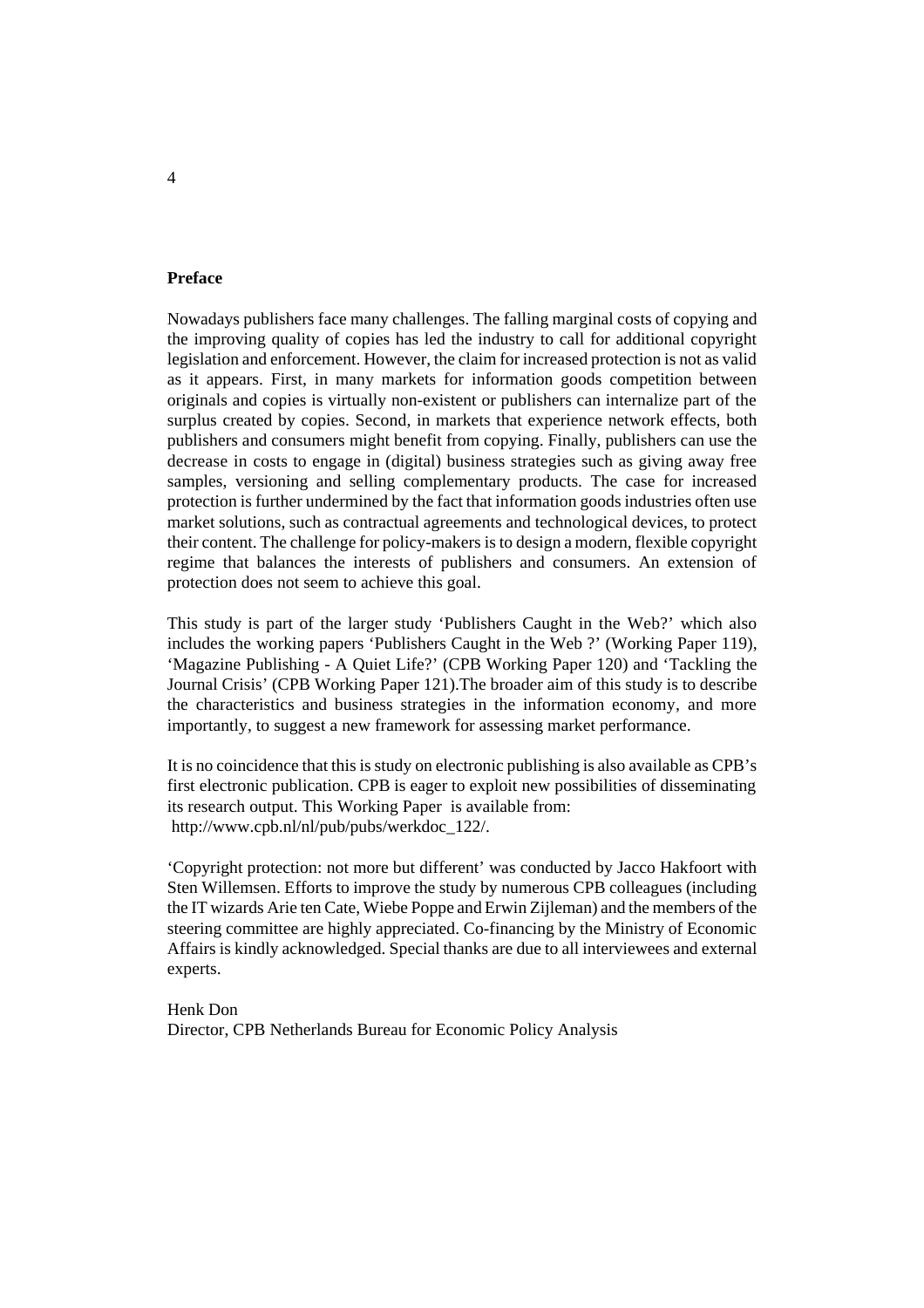#### **1. Introduction**

Information goods share a number of characteristics that set them apart from other goods. In this case study, we focus on two of the characteristics that were discussed in the General Framework.

First, a publisher<sup>1</sup> typically faces a *high fixed - low marginal cost* production technology. The publisher has to incur a high fixed cost to produce an original. After that, it is relatively cheap to bring additional copies on the market. It takes a lot of time and effort to record a new CD, but the reproduction of the CD is relatively cheap. Second, information goods are *non-rival*. Once the content is produced, it can be used by other consumers than the initial buyer without additional cost. You can listen to the CD a friend or relative has bought.

The non-rivalry of information goods, combined with the high fixed - low marginal cost character of production, creates a latent market failure: *underproduction*. The incentive to publish new content is lower than in the case of rival goods because the publisher cannot appropriate all the revenues from producing the good. This problem becomes even worse when others have access to copying technology that enables reproduction of content at (low) marginal cost. In the latter case, the publisher competes both with publishers who produce substitutes and with the copies made by consumers and/or producers. This competition forces the publisher to adjust his price downwards. As a result, the publisher will not be able to recoup his initial investment (i.e. the fixed cost). This reduces the incentive to produce new work and may hurt diversity.

Economic theory suggests three policy solutions to the problem of underproduction: subsidies, rewards, and the allocation of property rights (see the discussion in Ledyard (1987)). The government may *subsidize* the production of information goods to solve the problem of the missing market for the information good. This instrument is frequently used to stimulate the creation of works of art and science. Another solution to the underproduction problem might be to *reward* creators of information goods (Shavell and van Yperseele, 1999). The reward mechanism that can take the form of prizes or grants, is often advocated to stimulate R&D. Finally, the government can decide to allocate *property rights* - in this case intellectual property rights - to the publishers of the work that enable them to appropriate exclusively the benefits of the information goods.

<sup>&</sup>lt;sup>1</sup>For the moment we assume that author and publisher are the same persons or that they have the same objectives. We will come back to this issue in section 3.5.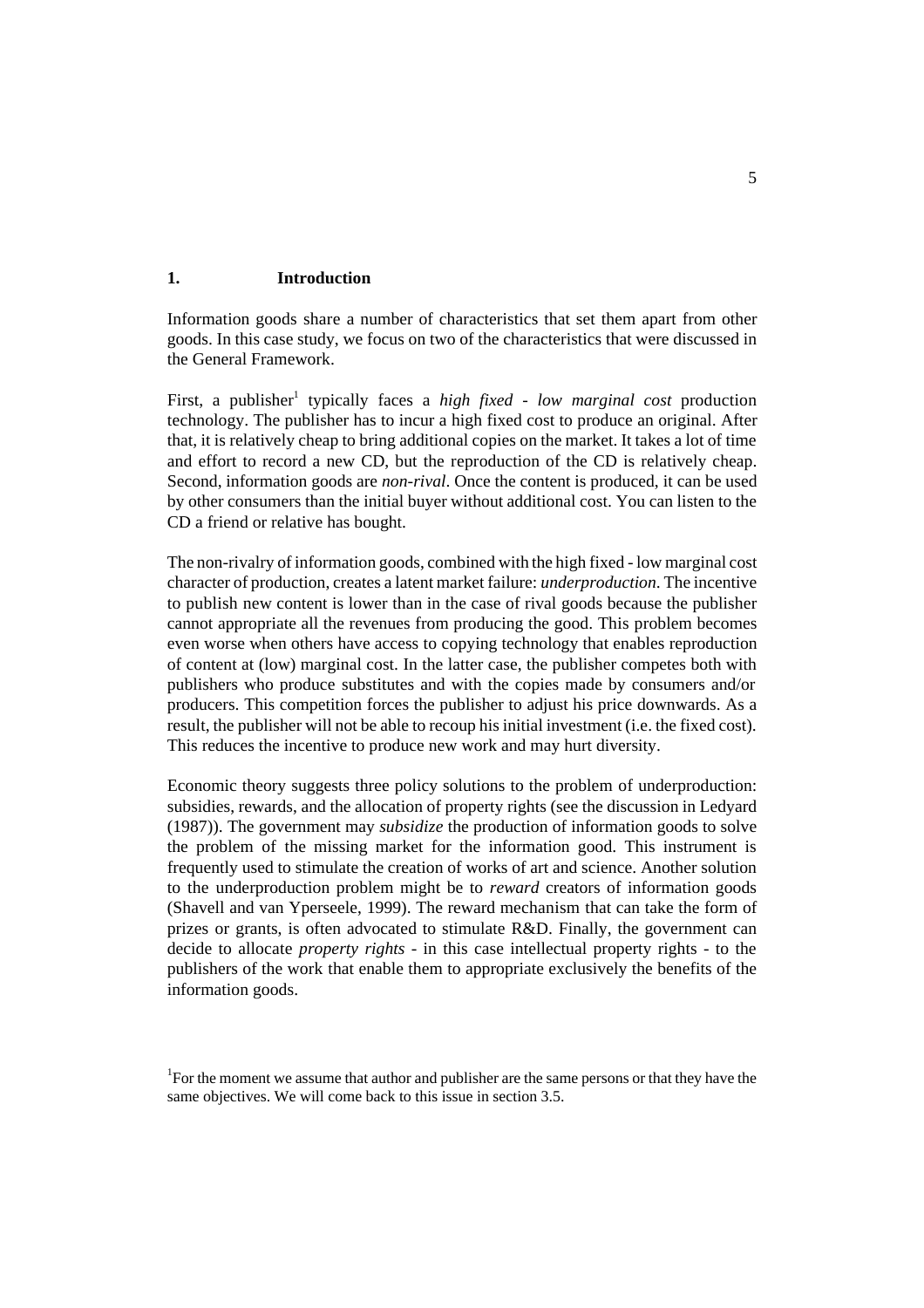In this study, we will not discuss the pros and cons of the three mechanisms to solve the problem of underproduction<sup>2</sup>. Instead, we will focus on the changing role of a specific kind of intellectual property rights, copyrights. Copyrights give the publisher of a work exclusive rights to exploit his work. In allocating these rights, the government shields the publisher from competition by publishers and/or consumers who can copy this work (although the publisher still faces competition from close substitutes). The publisher is able to reap the benefits from the production of the information good for a certain period of time.

While it is clear that effective copyright protection may provide a solution to the problem of underproduction, it is equally clair that the introduction of a copyright regime (as well as the introduction of subsidies and rewards) may have unintended consequences (Ledyard, 1987). The allocation of intellectual property rights to publishers of information goods is equal to granting a temporary monopoly for the exploitation of the information good to the publisher. As such, the introduction of copyrights can result in *underutilization* which hampers the diffusion of the information good.

The solution to the latent market failure in markets for information goods therefore requires a balancing act by policymakers between two second-best solutions. When deciding on the terms on the specific terms of copyright protection (such as the length and scope of protection), the government faces a trade-off between *underproduction* and *underutilization*.

The copyright system that is in place today does not necessarily reflect this trade-off. Historically, much of the public debate about the role of intellectual property rights has not been concerned with issues of economic efficiency at all. Legal scholars and philosophers have traditionally shown interest in issues such as the moral rights of authors to the fruit of their creative efforts and the impact of intellectual property rights on free speech and democracy.

Another reason to suspect that the current copyright regime can be improved is the way (international) copyright legislation has adapted to changing circumstances. Copyright protection has increased both in scope and in length over the years. In many industries, incumbent publishers spent considerable amounts of time and money on lobbying for increased protection (David, 1993). This raises the issue whether this rent-seeking behavior is optimal from a society's point of view.

 $2^2$  For a comparison of the reward system with that of intellectual property rights, see Shavell and van Yperseele (1999).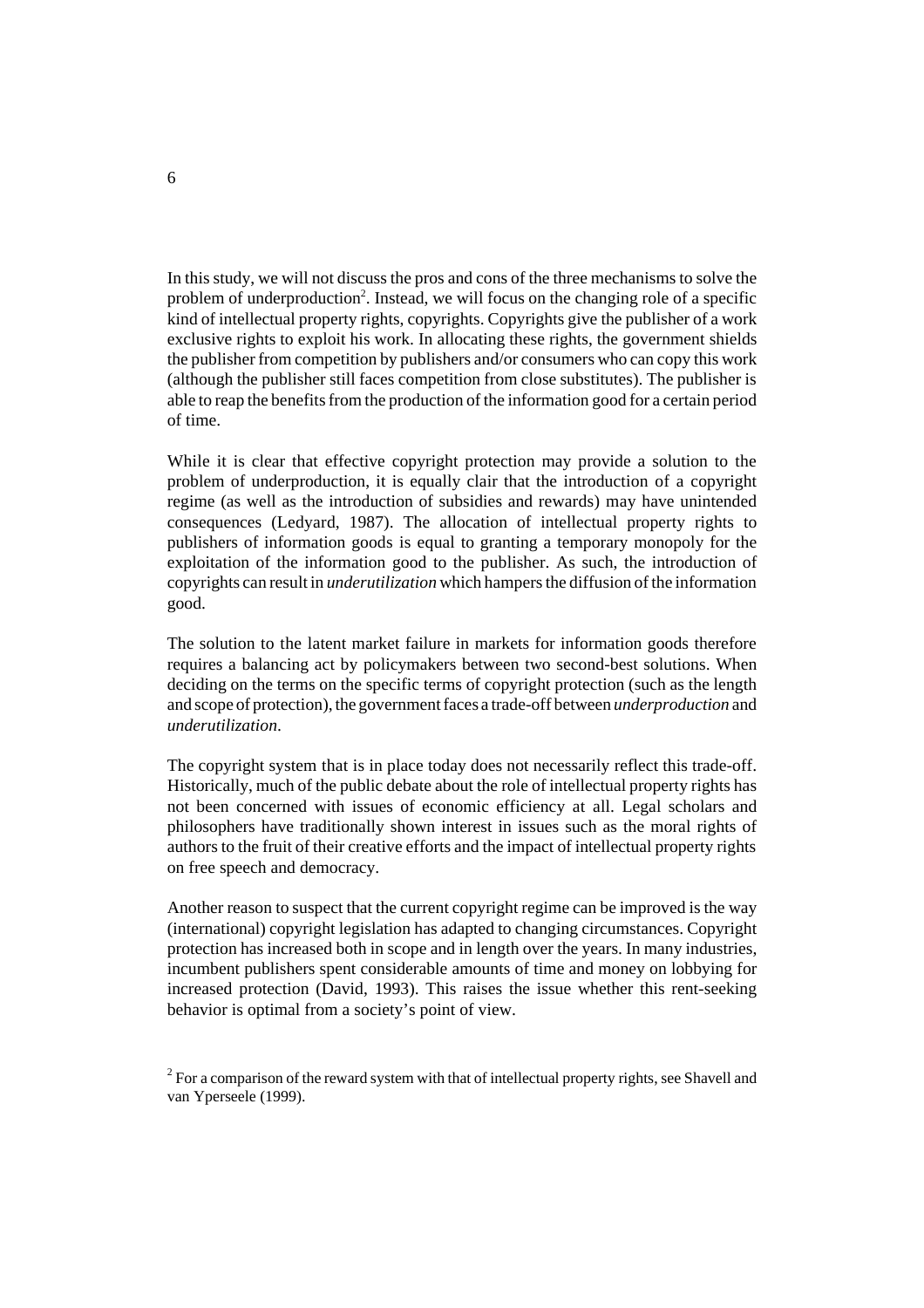Recently, economic considerations have become more important in policy discussions about the nature and scope of copyrights protection. David (1993) argues that economic analysis provides the most widely accepted interpretation and supporting rationale for public intervention. 'At the very least, this approach provides a framework for identifying the major problems of allocative efficiency and the distributional issues that are a stake - *from the viewpoint of society as a whole* - rather than from the perspective of the various private (and national) interest abroad.' (David 1993: 21).

The public debate about the optimal copyright regime has recently been revived as a result of developments in the markets for information goods. Technological innovations in the market for information goods enable consumers to make much cheaper copies (i.e. consumers face a decrease in the marginal cost of copying). The quality of these copies has often increased at the same time, often to the point that originals and copies are hardly distinguishable (e.g. MP3 files, copies of CDs). The use of digital media such as the Internet to distribute illegal copies of information goods have made traditional ways of copyright enforcement more difficult, leading some observers to describe the Internet as one "giant, out of control, copying machine" (Shapiro and Varian, 1999).

In short, the technological developments in markets for information goods are perceived to provide a challenge to the existing copyright system. The response of - in particular music and software publishers and their copyright collectives has been to call for a wider scope for copyright legislation and an increase in the time and money spent on enforcement. Other observers, however, argue that copyright enforcement will never be the same: "Intellectual property law cannot be patched, retrofitted, or expanded to contain digitized expression ... We will need to develop an entirely new set of methods as befits these entirely new set of circumstances" (Barlow, 1994).

The purpose of this study is to assess the claim by representatives of the publishing industries that the scope and length of copyright protection should be increased and that more efforts should be put into enforcement.

To investigate this claim, section 2 provides a description of the most important aspects of the various copyrights and the relationship between copyrights and other intellectual property rights.

Section 3 continues by discussing the trade-off between underutilization and underproduction in an economic model of copyrights (the discussion is based on Landes and Posner (1989)). With the help of the model it is possible to identify the optimal copyright regime and the factors that are relevant for this regime. Starting from the standard model, four arguments are introduced why the optimal level of copyright protection is likely to be lower than predicted in the standard model. The (contractual)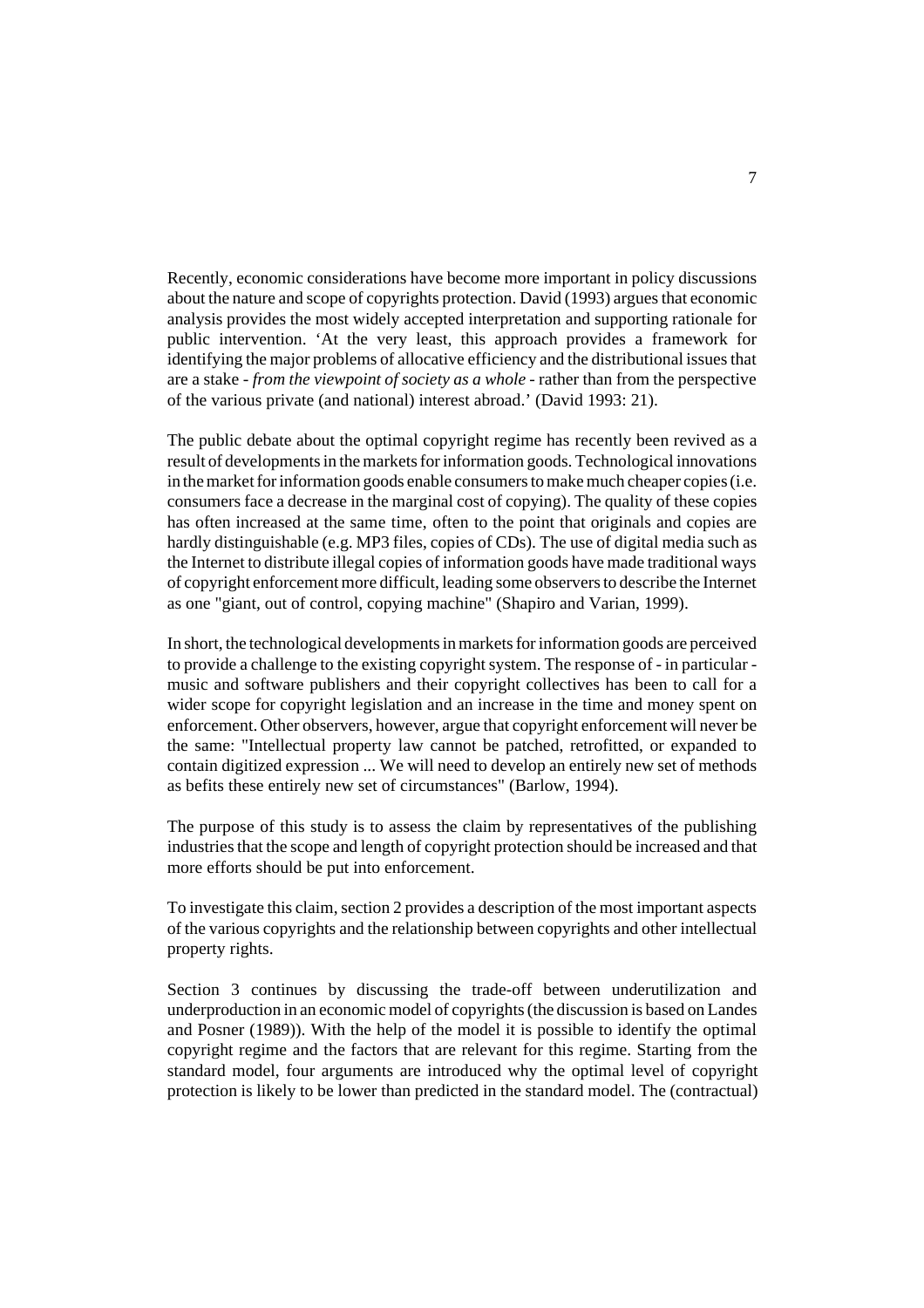relationship between author and publisher, and its implication for the optimal copyright regime is also discussed here. Section 3 concludes with a discussion of the effectiveness of copyright enforcement.

Some markets for information goods are characterized by network effects. In Section 4 we will discuss the notion of network effects and investigate what the impact of network effects is on the optimal level of copyright protection. The fact that consumers have a higher valuation for a good when the size of the market for this product is higher, makes copying less detrimental for social welfare. We draw on a number of more recent contributions in the economic literature to show that, in markets that experience these type of externalities, a decrease in costs of copying (or an increase in the share of illegal copies) might actually benefit publishers and society as a whole. By discussing standards for copyright enforcement and legislation, it seems therefore useful to make a distinction between markets with and without network externalities.

Even when network externalities are absent, the standard model makes a number of simplifying assumptions that might lead to a claim for increased copyright protection. One of the factors that is not taken into account in the standard model, but is very relevant for most information goods markets, is the reduction of distribution costs that occurs as a result of the technological developments described above. Lower (or even zero) distribution costs make it easier for publishers to use business strategies such as give away free samples, reveal parts and combine ads and content. In doing so, publishers can increase the size of the market they operate in. Section 5 discusses these strategies and their impact on the claim for increased copyright protection. We will focus in particular on three specific markets: books, music and software in order to illustrate the impact of new business strategies on the optimal copyright regime.

Finally, section 6 summarizes and concludes.

# **2. Copyright and other intellectual property rights**

This section defines copyrights and discusses the differences between copyrights and other intellectual property rights.

# **2.1 Copyright defined**

Copyright can be defined as the right of an author to control the exploitation of his intellectual creation. The word author is used here in a very general sense and refers to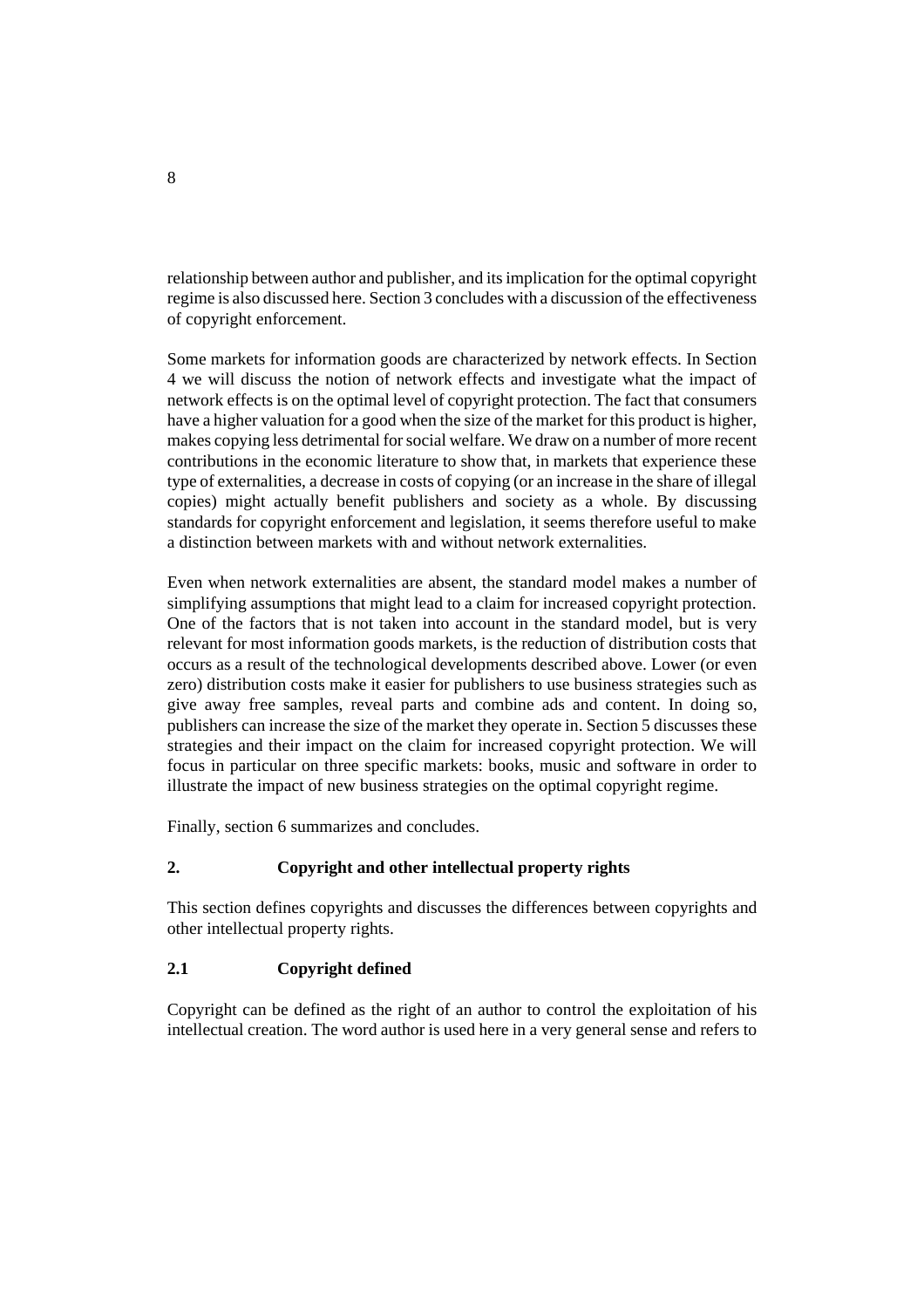writers, painters, sculptors, composers and so on (see also the General Framework)<sup>3</sup>. The term exploitation is also used in a broad sense and refers both to the right to make the work public (*openbaarmakingsrecht* in Dutch) as well as to the right to reproduce the work (*verveelvoudigingsrecht* in Dutch).

Copyright exists at the same time a work is created. Formally, no registration is needed (as, for example, in the case of patents). In practice, however, registration can have a number of advantages.

As a general rule, a work has to fulfill some requirements in order to be subject to copyright:

- The work has to exhibit a certain minimum of originality.
- It is not possible to claim copyrights on abstract entities such as thoughts; it is possible, however, to claim copyright on the expression of those ideas.
- In general, the subject of copyright must be the result of a creative process. In some cases facts (such as timetables, TV- and radio information etc.) can also be protected by copyright<sup>4</sup>.

As is clear from the requirements listed above, the scope of copyright protection can be very broad and refer to as diverse works as books, newspapers, magazines, plays, musical works, sculptures, computer programs, and so on.

Copyright legislation in most countries is based on a combination of international treaties and country-specific legislation. The rights of Dutch authors abroad are protected by international copyright agreements. These treaties permit Dutch authors to reap the benefits of their works abroad and, on the other hand, protect foreign authors in the Netherlands. Chronologically, the most important copyright treatments are the Berne Convention for the Protection of Literary and Artistic Works (1886), the Universal Copyright Convention (UCC, 1952) and the Agreement on Trade-Related Aspects of Intellectual Property Rights (TRIPS, 1995). The TRIPS agreement is a comprehensive agreement between WTO-members on intellectual property (including copyrights and neighboring rights). The treaty provides the minimum rights that each participant must provide. The agreement specifies the subject that has to be protected, the rights that must be provided and the permissible restrictions on copyrights. The obligations of the Berne convention must be met (with the exceptions of moral rights),

<sup>&</sup>lt;sup>3</sup> We abstract from the complications of joint authorship of works and the production of collections of other works and simply refer to single authors in the text.

<sup>&</sup>lt;sup>4</sup> This is known in Dutch as "geschriftenbescherming".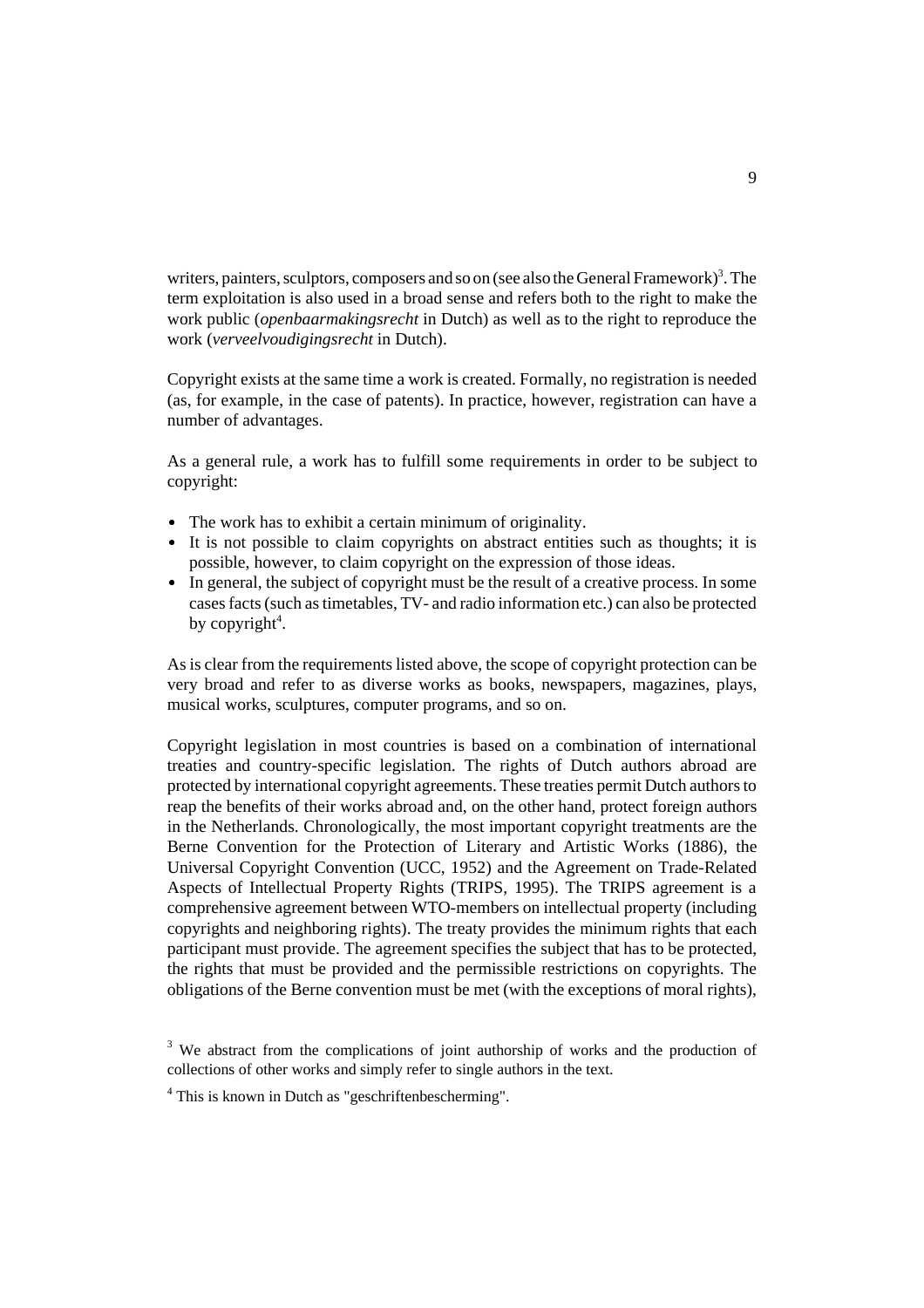but the TRIPS agreement also includes a number of additional requirements. As a result, TRIPS is sometimes referred to as "Berne-plus" . The TRIPS agreement also describes procedures, principles and provisions to guarantee the enforcement of intellectual property rights and dispute settlement procedures between the participating countries. Two other important treaties are the WIPO-treaties signed during the WIPO-conference in December 1996, which were signed by 51 and 50 countries respectively. This includes all E.C. member states and the United States.

In Europe, the European Community aims at harmonizing the national laws of member countries with respect to intellectual property rights<sup>5</sup>. In December 1997, the European Commission published the definitive version of a proposal for a E.C.-directive<sup>6</sup> regarding copyright and neighboring rights in the information society. This proposal is currently under discussion. The proposal aims at applying copyright in the digital environment by strengthening the rights and providing for protection against illicit circumvention of technical protection<sup>7</sup>.

# **2.2 Copyright vs. other intellectual property rights**

Copyright is a type of intellectual property right. In many respects intellectual property rights are similar to "normal" property rights, in the sense that they can be sold, exploited and protected (Strong, 1993:1). Intellectual property rights include - besides copyright - patents, trade secrets, trademarks (or brand names) and design right. *Patents* protect an invention for a limited period of time; a patent provides the owner of the patent with a monopoly right on an application. The duration of patents varies from country to country but lasts usually no longer than 20 years. A patent must be registered and the costs of the application can be high. *Trade secret* law protects all information that gives a firm some competitive advantage from being disclosed. The information must be kept secret by the firm. Otherwise, the protection by law is lost. An invention is a trade secret as long as it has not been published. *Trade marks* protect the sign under which the product or service is brought on the market. Firms can use trade marks to help consumers identify their goods. Trade marks are usually meant to protect the name, shape and color of a certain product.

<sup>&</sup>lt;sup>5</sup> Examples of EC-directives include the EC-directive with respect to the rights protection of computer programmes (EC-directive 91/250, dd. 14 May 1991), coordination of regulations with respect to copyright and neighbouring rights on satellite and cable broadcasting (EC-directive 93/83, dd. 27 September 1993) and protection of databases (EC-directive 96/9, dd. 11 May 1996).

<sup>6</sup> COM (98) 249 def.; Publ. EG C 165/9, 30 May 1998.

<sup>7</sup> See for a Dutch view on the directive: Commissie Auteursrecht (1998), *Advies over Auteursrecht, Naburige Rechten en de Nieuwe Media*, Ministerie van Justitie.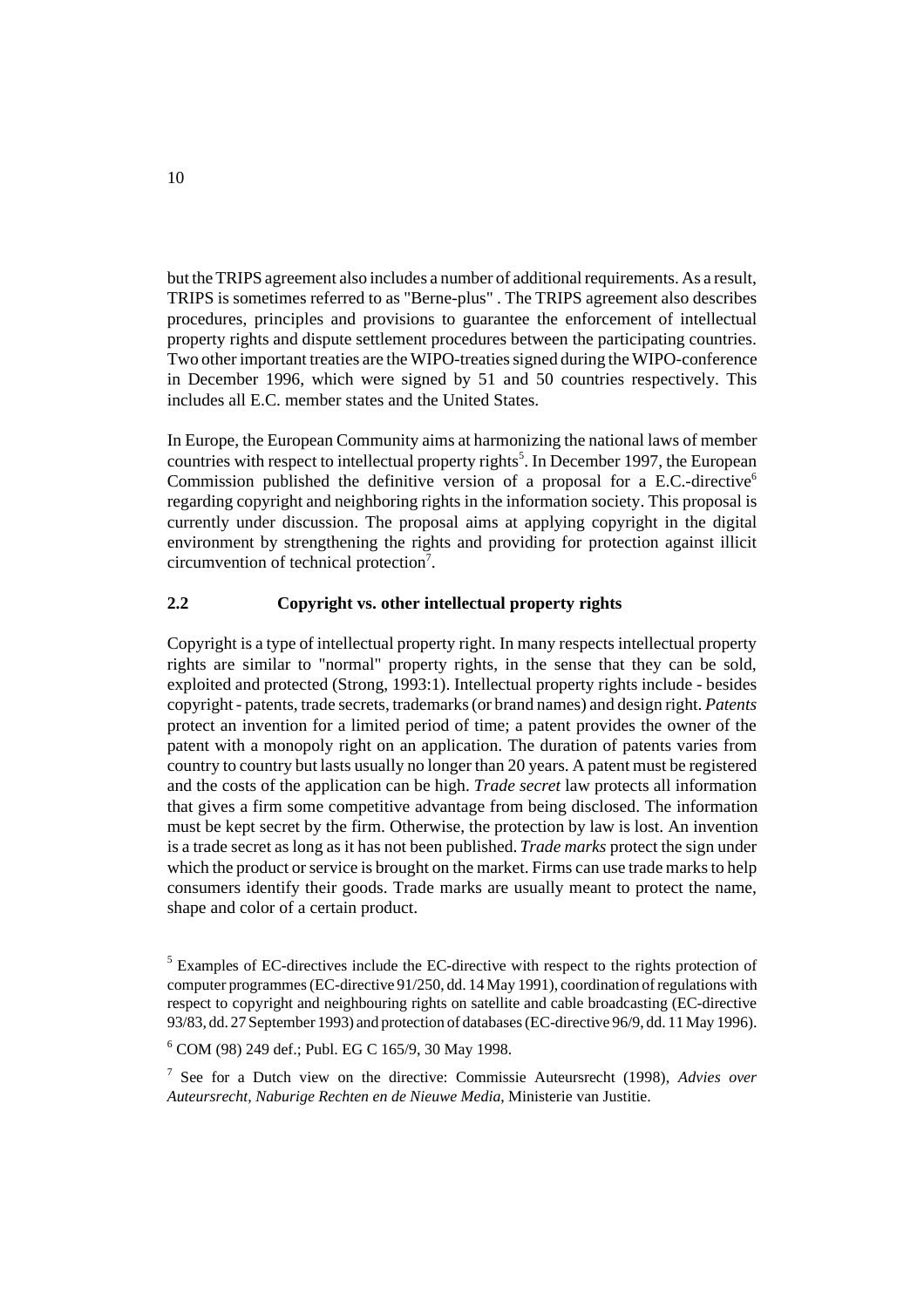Another important category of rights are the so-called *neighboring rights*. These rights are related to and similar to copyright and apply to performers, producers of phonograms, film producers and broadcasting organizations. In this study no special attention is paid to these rights.

There are certain overlaps between the different intellectual property rights. Software, for example, can be protected by a patent as well as by copyright. However, as can be inferred from the description of the different rights given above, there are also a number of differences in (i) the subject matter of the right, (ii) the scope of the protection and (iii) the procedures and formalities to apply for the right.

In practice, the legal system will try to restrict the overlap between the intellectual property laws by relying on the judgment of the courts (Elias, 1999). According to some observers it is a popular belief that copyright should only be applied to the "finer things in life such as poetry and creative prose ..." (Dam, 1995) while patents are relevant for more practical technical products. In the remainder of this chapter we will restrict our analysis to copyright. It is not our intention to give a complete picture of national and international copyright legislation, but rather to highlight some of the most important concepts that are relevant to the issue at hand<sup>8</sup>.

# **2.3 Transfer of copyright and inalienable rights**

As we have seen, the author is the first owner of the copyright; he can sell this right, or part of it, to others. Copyrights can be split up in, for example, certain means of reproduction, a certain group of users, a certain language, a certain period or a certain part of the work. The permission to publish a work without the transfer of copyright is referred to as *licensing*.

Some rights cannot be transferred or licensed, however. These inalienable rights, which are also referred to as moral rights (*droit moral*) protect the connection between the author and its intellectual creation and they serve to protect the author's honor and reputation<sup>9</sup>. Examples of moral rights are:

 $8$ We do not aim to give a full overview of the complex copyright legislation here but rather single out some important concepts for the remainder of the analysis. For more details about copyright legislation we refer to Spoor and Verkade (1993) (Dutch copyright), Bainbridge (1996) (UK copyright), Sheldon et al. (1999) (US copyright legislation). Useful web sites include: http://www.rulimburg.nl/~spinoza/, http://fairuse.stanford.edu/internet/ and http://www.law.com/lawnet/105.htm.

 $9^9$  For a discussion see Rushton (1998).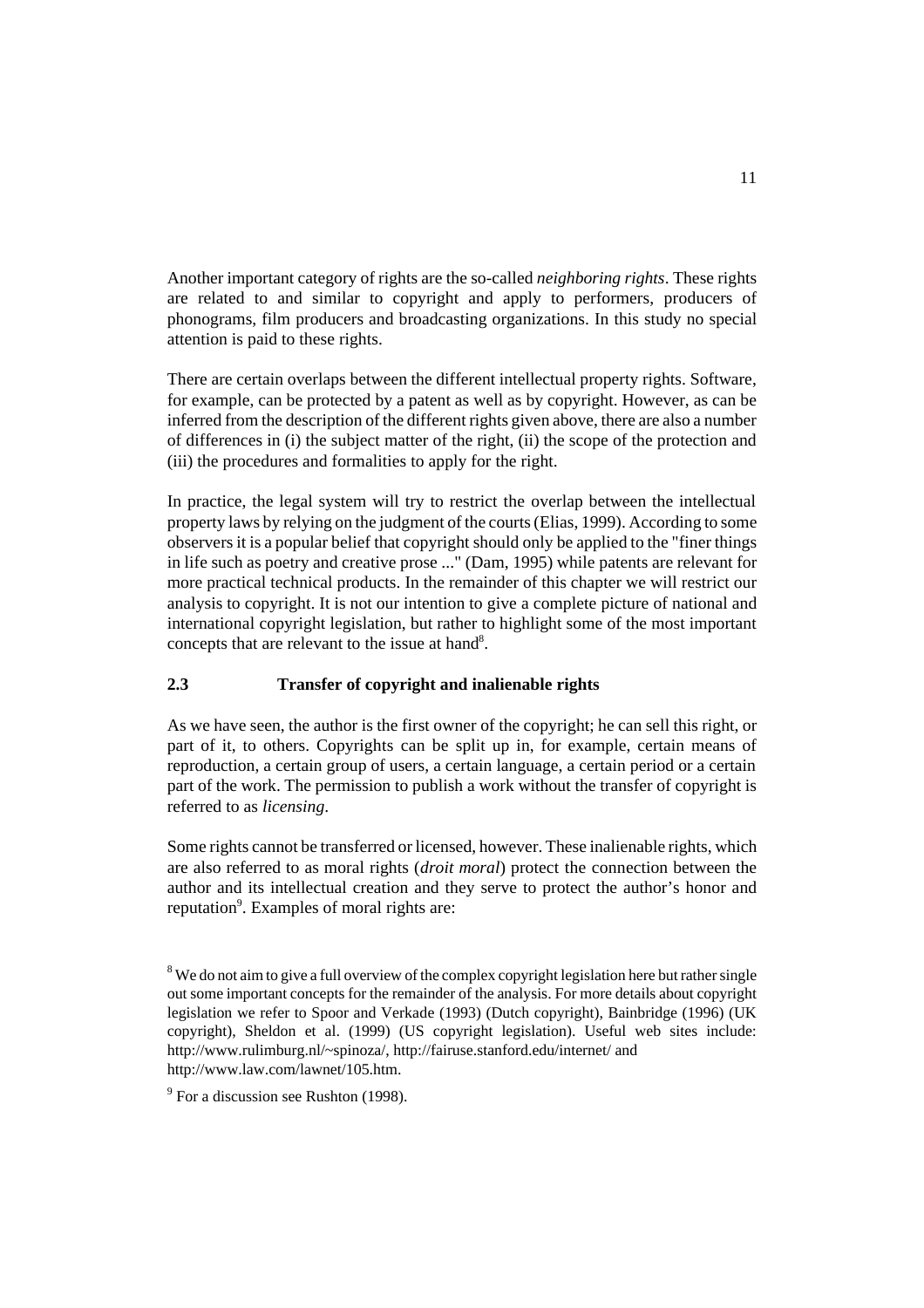- The paternity rights; the rights to be recognized as the creator of a work;
- The integrity rights, the rights to be recognized as the ered of a work,<br>• The integrity rights (*droit au respect*); the rights to object to the manipulation of the content of his creation or a change in the title;
- The rights of repentance; the rights to make changes in existing works. This right can only be used when the work is altered in such a way that it will harm the honor or the good name of the author;

Copyright restricts the way in which people other than the copyright owner of an information good can use the good. But not all uses, i.e. reproductions and making available to the public, can be prohibited on the basis of copyright law. There are a number of legal exceptions. The copyright limitations vary from country to country. An example is that it is generally allowed to include short citations from the work of other's in one's own work. Also, often copying of a work is allowed when only a small part of the content is copied, when copies are made for educational use, when the copying does not affect the market of the information good to a considerable extent and when a copy is only made for personal use or made available to a small circle of family and friends.

In summary, copyright legislation consists of an intricate sets of rights and an number of restrictions on and exemptions of those rights. In the following two sections we will focus on the rights to make the work public and to reproduce it when we discuss the economic literature on copying and copyright.

# **3. Economic models of copyright**

Economists have developed models to describe the trade-off between underproduction, underutilization and the costs of enforcement of the copyrights regime. In this section, we discuss the model developed by Landes and Posner (1989). This model predicts that copyright protection should be increased if the marginal cost of copies decreases. After describing the model, we provide a number of arguments why this is not necessarily the case.

# **3.1 Introduction**

The discussion about the optimal copyright regime has been largely dominated by legal scholars and practitioners. Given the explicit trade-off involved in choosing the optimal copyright regime that is recognized by legal analysis it is perhaps no wonder that economists have started investigating this issue. While it cannot replace the legal approach completely, economic theory provides an explicit framework to investigate the impact of alternative copyrights regimes on market structure and welfare. This framework might be valuable to consider the impact of a copyright regime in the case of rapidly changing conditions, as we demonstrate later in this study.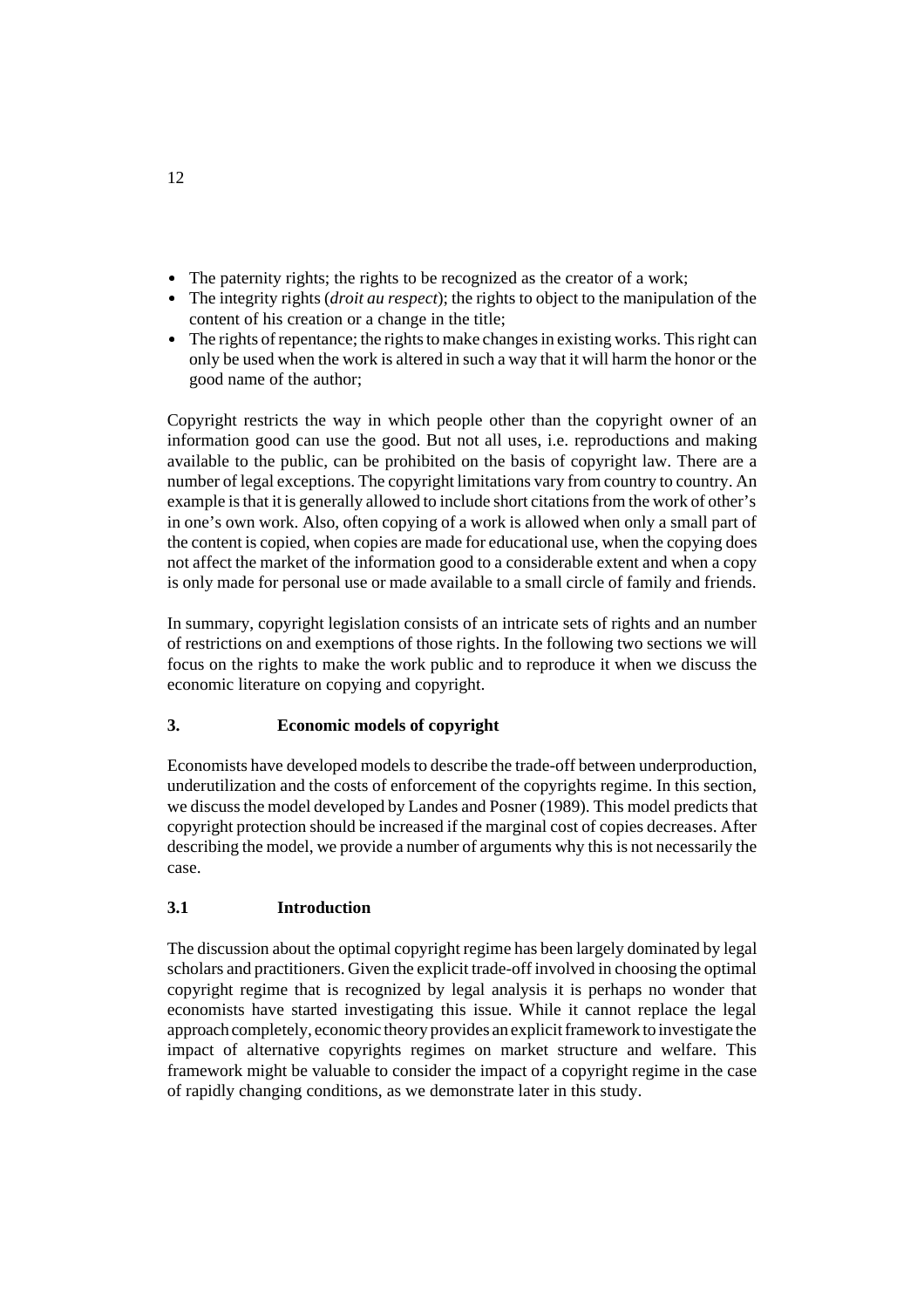The economic literature on intellectual property rights is primarily concerned with patents and innovation, but a number of contributions have paid attention to the issues related to copyright. Landes and Posner (1989) make a distinction between the *economics of copying* and the *economics of copyright*. The first branch of the literature and the most voluminous - considers the impact of the availability of copies on the demand for originals, the profits of the publisher and social welfare in various settings. The economics of copyright considers the impact of copyright protection and the costs of enforcement on the trade-off between limiting access and to the original and incentives to produce new work. In section 3.2, we will use the model developed in Landes and Posner (1989) to analyze the mechanisms behind this trade-off. In the next section, we will discuss a number of arguments that have been proposed to modify this view of optimal copyright protection. These arguments go back to (amongst others) the seminal article by Arnold Plant (1934), who claimed that being first in the market allows authors to capture a good deal of the potential revenue<sup>10</sup> (for a discussion see Liebowitz (1986)). In section 3.4 we pay attention to the distinction between authors and publishers, a distinction that is often assumed away in economic analysis. Section 3.5 discusses the effectiveness of enforcement and enforcement costs. Finally, section 3.6 provides a discussion and concludes.

#### **3.2 An economic model of copyright**

The model we will refer to as our standard model has the following ingredients<sup>11</sup>. Publishers incur fixed costs to produce content but can reproduce this content at marginal cost; this assumption is equivalent to the "high fixed, low marginal cost" assumption we have used throughout this study. The level of copyright protection affects the fixed costs of the producer (in the terminology of Landes and Posner "the costs of expression"). Copiers supply copies up to the point where price equals marginal cost. This marginal cost of copying increases in both the number of copies and the level of copyright protection. Taking account of this behavior by copiers, publishers maximize profits. If we assume that publishers differ with respect to their fixed costs, the number of works in the market will be determined by the marginal author that equals (gross) profits to this fixed cost.

We can now consider the impact of a change in the *level of copyright protection on the number of works*. An increase in the level of copyright protection has two effects in the model: 1) it increases the gross profits of each publisher; (ii) it increases the fixed costs of each producer. The latter effect can be interpreted as an enforcement tax that

 $10$  Other early contributions include Hurt and Schuchmann (1966) and Brever (1970).

 $11$  For details see Landes and Posner (1989).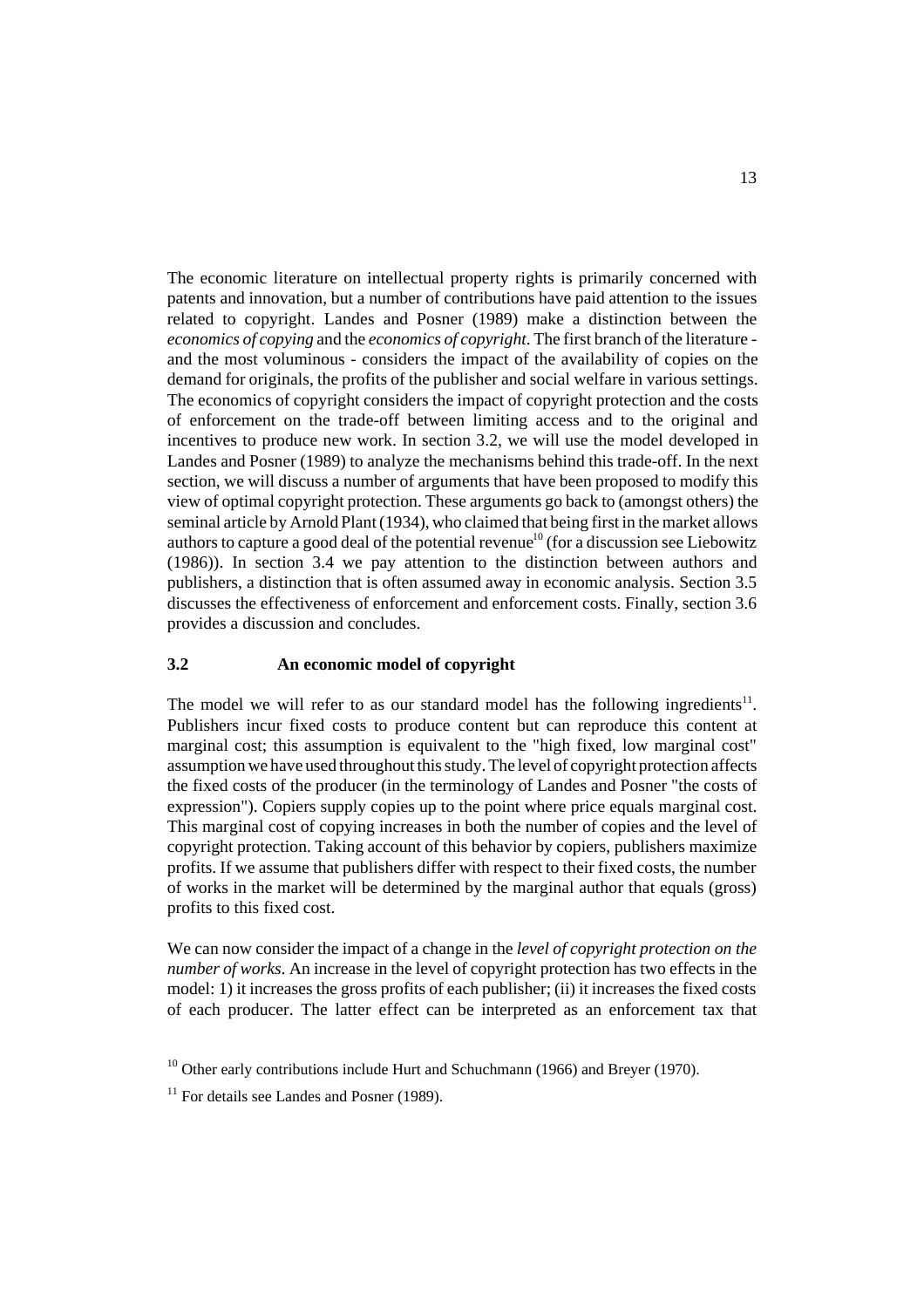increases in the number of works produced. At low levels of copyright protection it is likely that the first effect will dominate the second; at high levels of copyright protection the second is likely to dominate the first. As a result, the number of works increases at low levels of copyright protection and decreases at high levels of protection. Too much copyright protection raises the fixed costs of production to such a level that many publishers cannot recoup their fixed costs (even in the case they have complete protection for their work).

An implication of the model is also that the *price per copy* is greater the less elastic the demand for copies, the less elastic the publisher's supply curve and the larger the publisher's share in the total number of copies produced. The first relationship relates to the price elasticity of demand for the information good; if consumers react strongly on price changes, the publisher has to set his price at a lower level than in the case where this price elasticity is low (and hence the demand for copies less elastic). The slope of the publisher's supply curve is also important in determining the optimal price set by the publisher. If other suppliers react strongly to an increase in price and react by entering the market, this is likely to erode the profits of the publishers that are already in the market. We come back to the slope of the supply curve of the publisher when discussing the relationship between author and publisher in section 3.4. Finally, the fact that the price of copies is higher when the publisher's share in total copies is higher is, not surprisingly, related to the relative prices of originals and copies.

An examination of the relationship between the *level of copyright protection and the gross profits* of publishers learns that gross profits increase up to the moment when copiers start making copies. Additional copyright protection will provide no further benefits because there are no competitors to exclude in this case but it does raise the price of copyright protection.

The most important welfare implications of this model can be summarized as follows (Landes and Posner, 1989: 343 - 344):

- 1. The optimal amount of copyright protection is higher for classes of work that are more valuable socially (the value of a work is defined here as the social welfare per work minus the cost of creating the work);
- 2. Increasing copyright protection above the optimal level leads to the production of more works, but to a lower welfare per work (as a result of higher fixed costs/higher administrative and enforcement costs) which results in a lower level of welfare.
- 3. If over time, growth in income and technological advances enlarge the size of the market for any given work, and the cost of copying declines, copyright protection should expand.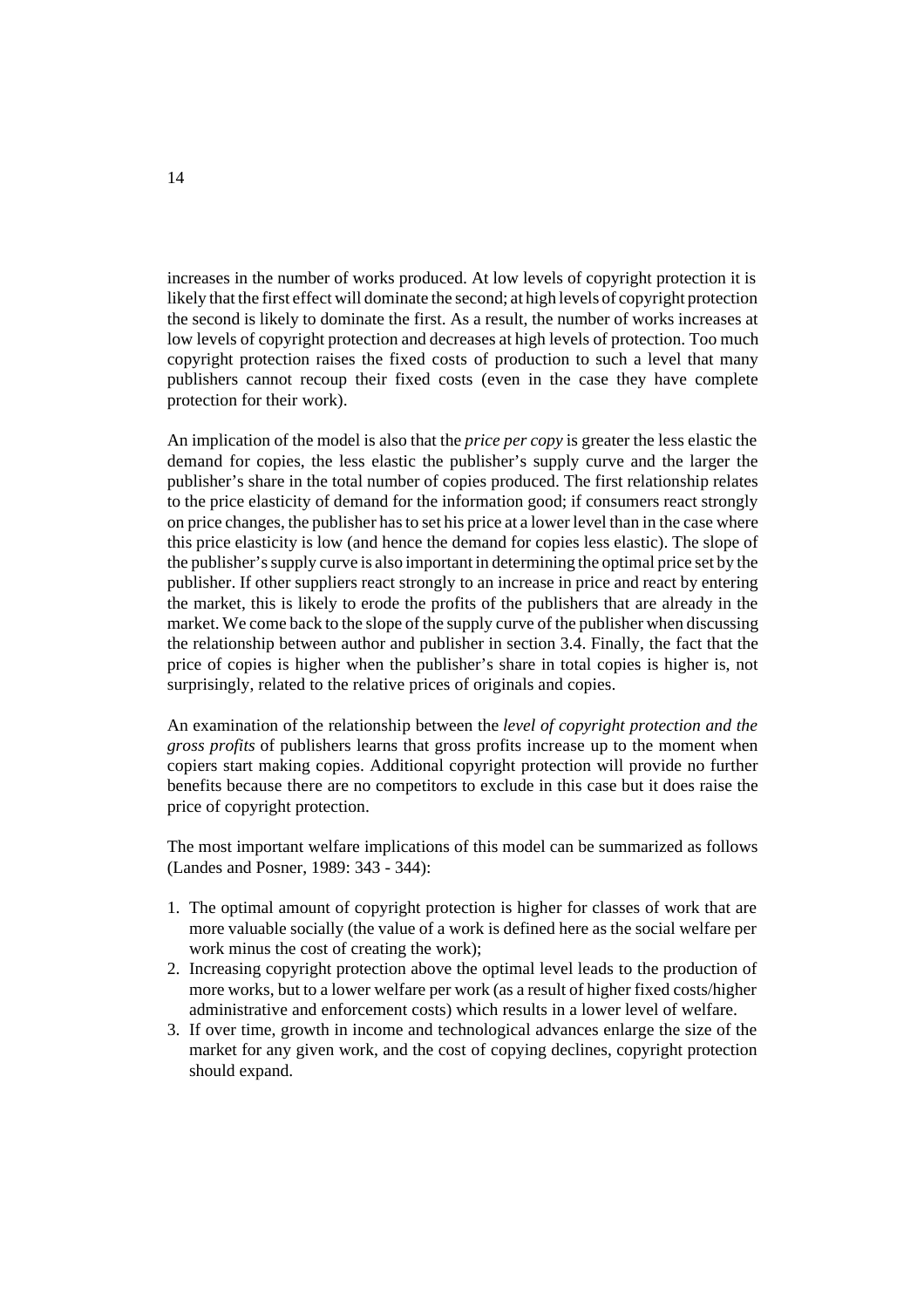Our standard model suggests that copyright protection should indeed expand as a result of a decline in the marginal cost of copying and provides therefore support for the claim by copyright holders that copyright protection should be increased as a results of recent technological developments<sup>12</sup>. To make a full assessment of the desirability to expand copyrights, we need to compare the current copyright situation with the optimal level, as predicted by the model. Given the lack of empirical work in this area, this is an extremely difficult task.

In most Western countries, copyright protection has a duration of 70 years after the death of the author. Simple discounted cash flow calculations suggest that for most of this period future revenues are irrelevant.

# **3.3 But ...**

The model developed by Landes and Posner (1989) gives an idea of the trade-offs involved in choosing the optimal copyright regime. A long list of authors have, however, criticized the assumptions of the standard model by pointing to the specific characteristics of the markets for information goods.

In this section we will discuss four of these characteristics: (i) the passage of time; (ii) the possibility that publishers internalize part of the value created by copies by charging higher prices for their originals; (iii) the use of price discrimination and other business strategies and (iv) the "superstar" phenomenon.

Many information is only valuable when it is new (e.g. newspapers, magazines and so on). Since copying takes time, this reduces the value of copies in markets for information goods where "time is money". The *passage of time* can be said to provide an additional layer of protection for the publisher and provides an argument for a reduced protection in these type of markets (Breyer, 1970).

 $12$  Koboldt (1995) determines the optimal copyright regime in a model with constant marginal cost of producing copies and imperfect substitutability between originals and copies. The model by Landes and Posner (1989) has increasing marginal cost of copies; imperfect substitutability is proxied by assuming that an original is equal to a number of copies. According to Koboldt (1995) this introduces an additional element of limit pricing by the incumbents. However, the model by Koboldt (1995) does not include the feedback mechanism caused by the costs of enforcement of the copyright system. We feel that Landes and Posner (1989) is a more appropriate model to represent the standard model.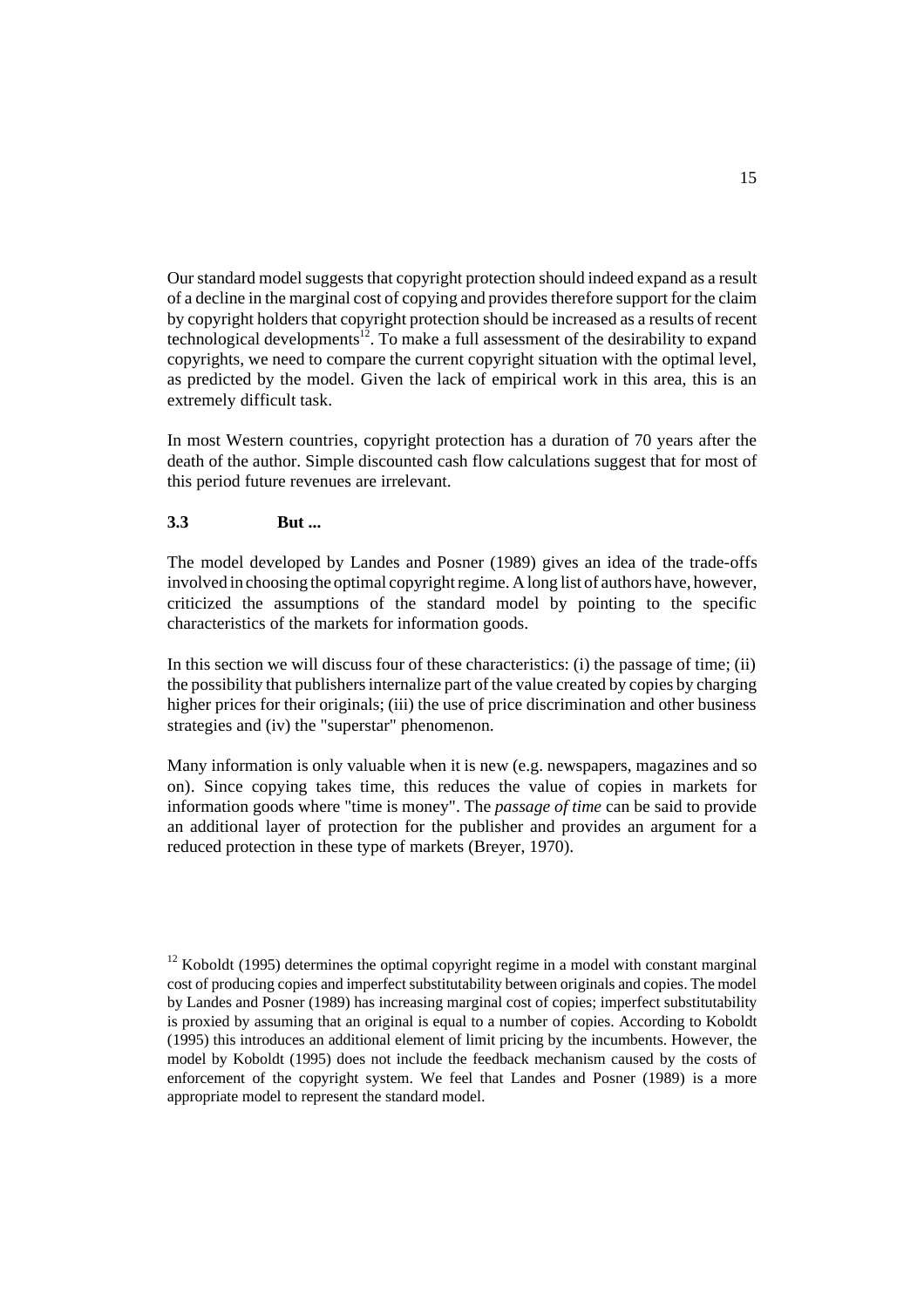Publishers might also anticipate the fact that copies will be made from their products and *charge a higher price for the originals* they produce, recognizing an opportunity to appropriate revenues from copying other than through the copyright system (Liebowitz, 1985).

Publishers can also use various business strategies to increase revenues (see also the General Framework) such as *price discrimination* to appropriate revenues from various market segments or at different points in time. The paperback version of the book that appears half a year later than the hardcover version, but you only have to pay half the price is an example of such a strategy. Price discrimination push copies "out of the market", and therefore reduces the need for copyright protection.

Finally, the model by Landes and Posner (1989) assumes that there is no uncertainty about the quality of a product. Adler (1985) shows that if consumption requires knowledge, a phenomenon might arise of "stars" (earlier, Rosen (1981) has termed this phenomenon the "*economics of superstars*"). If consumers can save on search costs by choosing a popular artist, patronizing him or her might be the optimal choice even though the quality of his work is similar to that of other artists. In markets with "superstars" the most popular artist has a degree of monopoly power that can take the place of copyright protection.

Compared to the standard model that was discussed in section 2, the four points of criticism listed above suggest a reduced need for copyright protection in:

- markets where "time is money";
- markets where the is money, to the possibility of copying;
- markets where price discrimination between market segments or over time is possible;
- markets that are dominated by "superstars".

# **3.4 Author and publisher**

So far, we have assumed that the author acts as his own publisher. This is clearly an unrealistic assumption in many markets for information goods. Think of the (often conflicting) roles of musician and the music publisher, the author of fiction and his publishing house and so on.

Towse (1999) discusses the different incentives faced by authors and publishers and argues that the two might differ in (i) time preferences (ii) risk and (iii) reputation. Authors are likely to have a shorter time horizon, be more risk-averse and more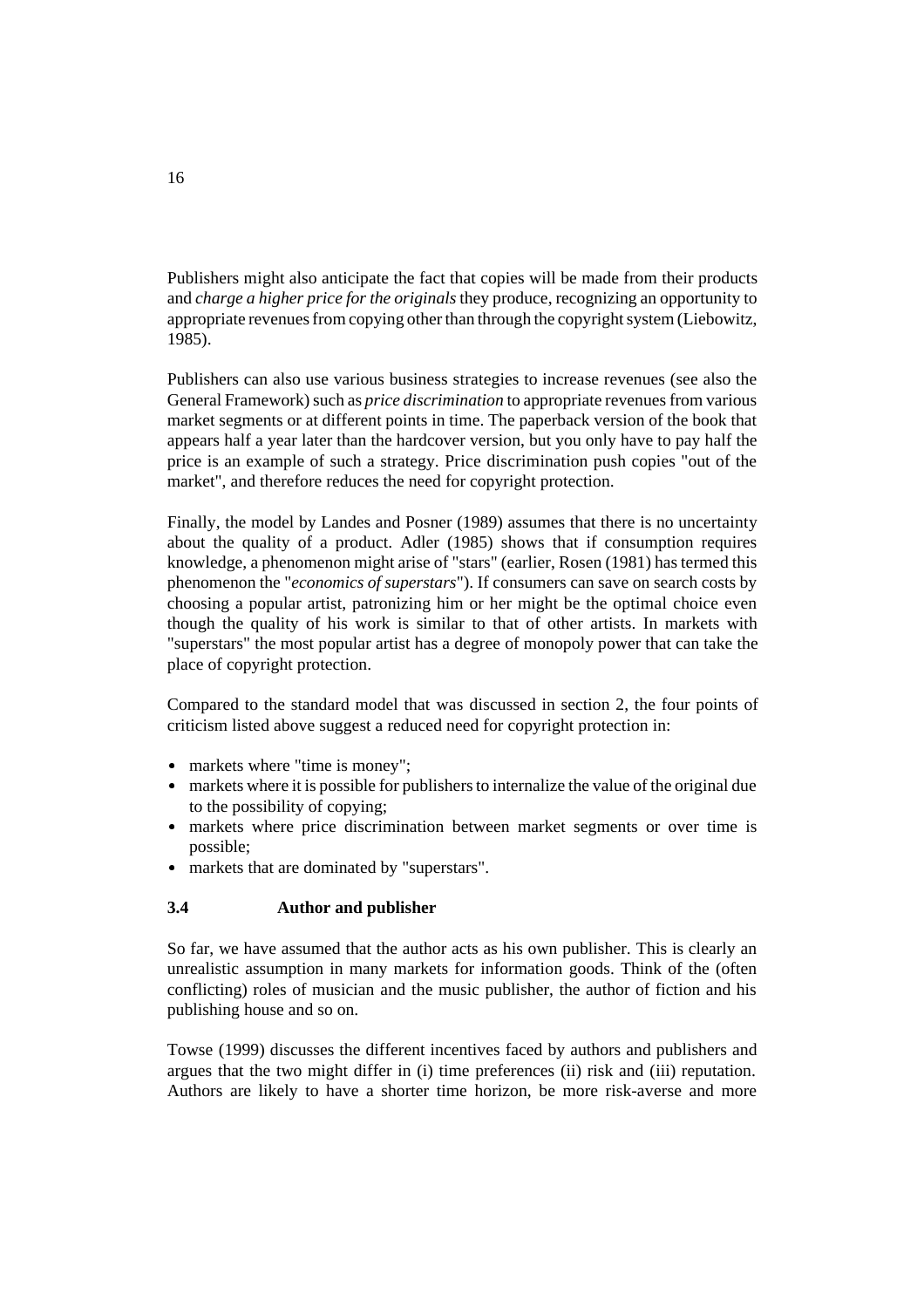concerned with reputation than are publishers. Besides these differences, publishers tend to have more information about the chances of success of a new work being published. In other words, there is asymmetric information between author and publisher.

The distinction between author and publisher is important in order to estimate the impact of copyright legislation on the incentives to produce new work. As discussed in the economic model of copyright above, the price elasticity of supply is an important determinant of the number of works on the market. This is likely to be true for publishers but not necessarily so for authors who might have other motives such as "appear in print", producing good quality or reaching a wider audience. A side-effect of a too high level of copyright protection might therefore be that it simply redistributes revenues from authors to publishers and does not affect the incentive for authors in itself.

An important factor in determining the long run supply elasticity of new works is the contractual relationship between author and publisher. This relationship can take the form of royalties (where the author gets a certain percentage of the sales revenue), sometimes combined with a lump sum advance, or a buy-out. Where author and publishers share the risk equally in a royalty agreement, the system of buy-out shifts the risk to the publisher. A final option is that an author is the publisher of his/her own work (through the Internet, for example).

As suggested by Towse (1999) and in the discussion above, the pattern of contractual relationships in a specific industry might shed some more light on the supply elasticity for new works. As we have seen in the discussion of our standard model, if authors have little incentive to come on the market with substitutes for the information goods from the incumbent firm(s) this reduces the need for a high level of copyright protection. The consideration of the author-publisher relationship therefore provides an additional argument for a "low" degree of copyright protection.

# **3.5 Enforcement of copyright and piracy**

The economic model discussed above assumes that the chosen level of copyright can be enforced at a certain cost to the publisher. In fact, the standard model assumes that in the optimum, copies will be driven out of the market.

In practice we observe that piracy, counterfeiting and bootlegging in many markets for information goods appears to be widespread. Representatives of the publishing industry use loss estimates to make this point and at the same time to plead for increased copyright protection.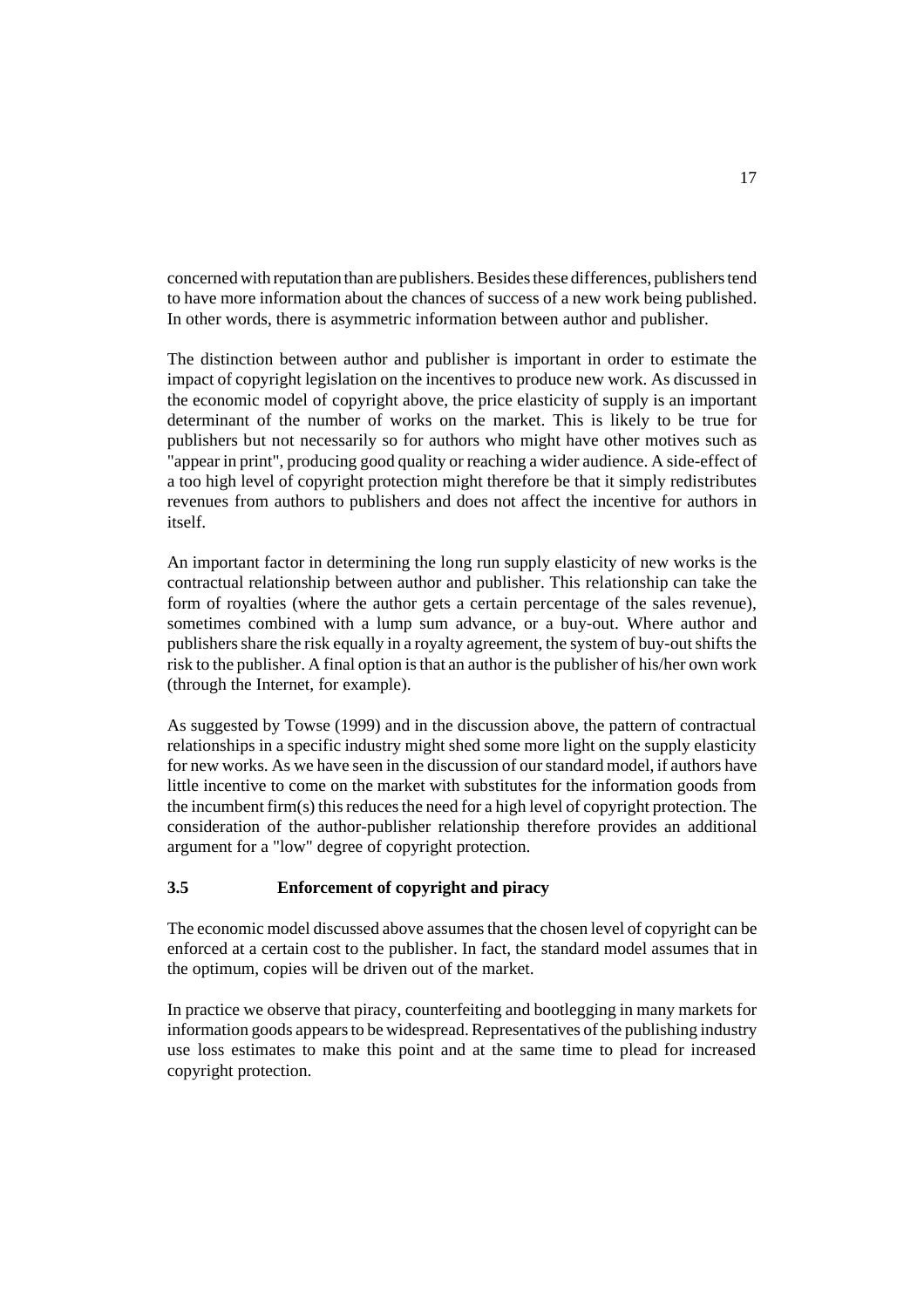The American Business Software Alliance (BSA), for example, claims that: "A new kind of crime, the illegal copying and distribution of software, movies, books and music over the Internet threatens US jobs. Piracy may take place on a single computer, but its effects ripple through the economy. An estimated 38 percent of all software programs used worldwide in 1998 was pirated, at a market value of \$ 11 billion and a loss of 109,000 American jobs. (...) Without adequate copyright protection, thieves can pilfer software and other creative products at will and in staggering volume." (http://www.bsa.org/policy/copyright/intro\_c.html) The response of the BSA and many other interest organizations of the information goods industries is to call for a wider scope for copyright legislation and increased levels of copyright enforcement (often at a supra-national scale).

Apart from the fact that exact figures about piracy rates are by definition unavailable, a careful study of the assumptions behind the revenue and job losses suggest that BSA has simply calculated the estimated number of pirated software programs and multiplied these programs by the retail price of these programs.

This method of calculation ignores the fact that a lot of the pirated software would never been bought in the first place were it sold at retail price, even when the publishers used some type of price discrimination scheme. Therefore the calculations by BSA and similar reports by other right holders overestimate the real extent of the lost revenues. (We will come back to this point when we discuss network effects in the next section.)

Besides the periodic "piracy reports" by representatives of the industry, there is unfortunately little serious empirical work on the (cost) effectiveness of alternative copyright regimes. If installing a copyright regime increases costs for publishers considerably, but does little or nothing to defer consumers from illegally using the information good under study, clearly the need for such a stringent type of copyright protection is undermined.

In a study about the effectiveness of international copyright conventions in the music industry, using international data for a cross-section of countries, Burke (1996) finds that the level of audio software counterfeiting is not influenced by the level of copyright protection. In other words, copyright conventions have not been effective in reducing counterfeiting. This result holds even when the duration of copyright convention membership and the specificity of the articles of the convention is taken into account. Burke (1996) concludes that the 'extensive efforts and copious attention to detail by international legal experts are not sufficient to effectively curtail counterfeit activity and are indeed secondary in importance to the socio-economic environment in which these laws are applied.'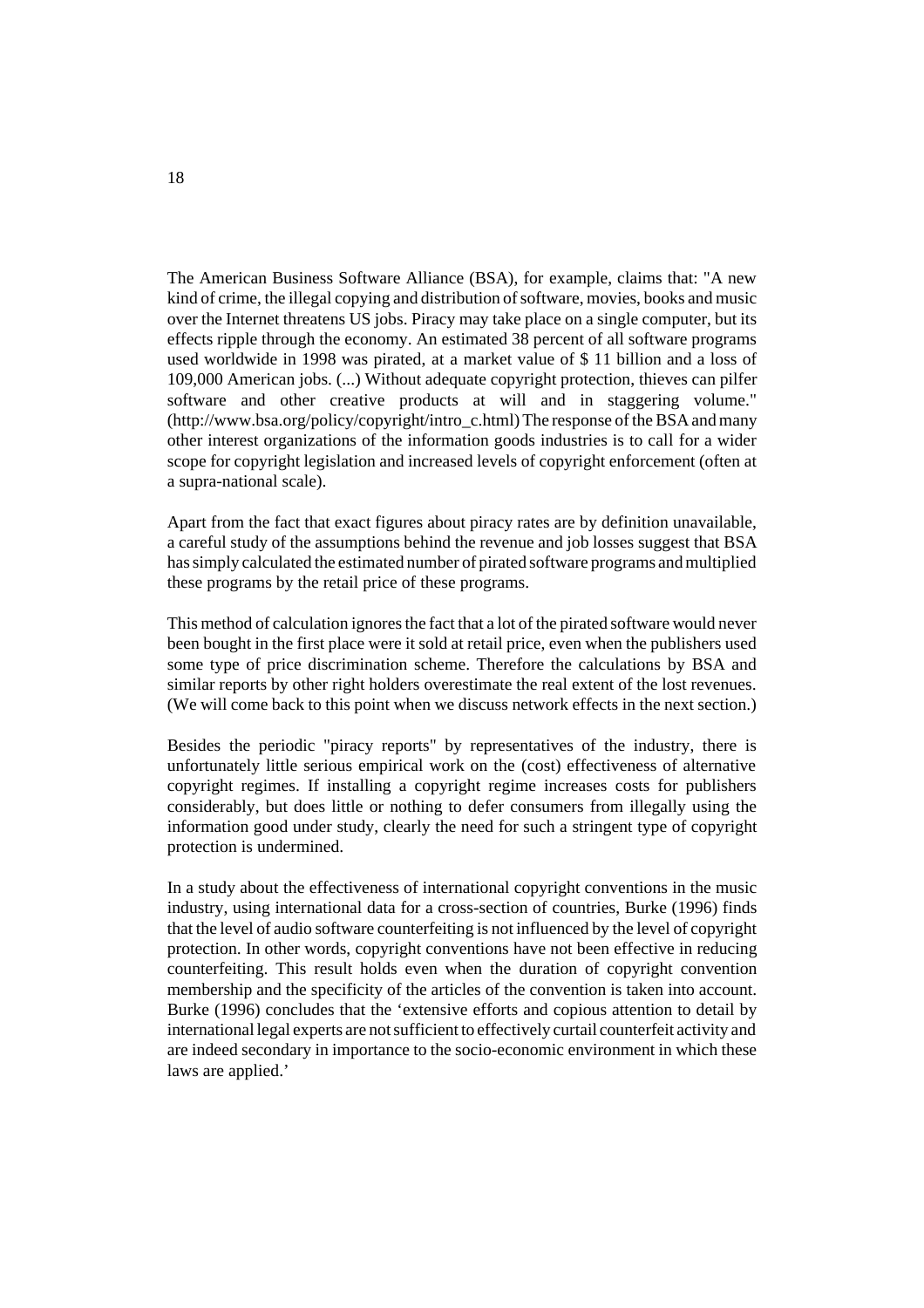#### **3.6 Discussion and conclusions**

In this section we have introduced an economic model of copyright in the tradition of the law and economics literature. An economic approach to copyright regimes can provide insight into the factors that determine the optimal level of copyright protection and the related trade-offs. These insights might be helpful when deciding on the scope and length copyright should have.

A higher level of protection increases the number of works at low level of protection and decreases the number of works at high levels of protection. In the first case the additional revenues gross increase more than the additional costs of protection, where by assumption additional costs outweigh additional gross profits at high level of protection. Additional copyright protection leads to a decline in profits once copies are driven out of the market.

An, for our purposes, important implication of the model is that copyright protection should be expanded when the marginal cost of copies declines. This in line with the prediction made by other studies on the economics of copying and the economics of copyright (see Appendix 1 for an overview of these studies).

A number of authors have criticized the literature by pointing to a number of characteristics of markets for information goods and business strategies used by publishers in these markets. In markets where information has "news value" the need for copyright protection is lower than in the standard model, especially if copying takes time. This is also true for markets where the publisher can internalize part of the value of copies by charging a higher price of markets where the publishers uses price discrimination. In both cases, the publisher can appropriate part of the revenues of the information good which reduces the need for copyright protection. A final argument provided in the literature is that in markets where knowledge of the market is important, a single artist/publisher is often dominant. In markets characterized by "superstars", copyright protection is less important because most consumers do not know about substitutes for the products of the "superstar".

Besides these four points of criticism, the economic model also does not allow for a distinction between authors and publisher. The two may differ with respect to their time horizon, their risk attitude, the importance they attach to reputation and the information they have on their chances to succeed in the market. The distinction between author and publisher is important for the purposes since a higher level of copyright protection might lead to little or no incentive to produce more work by authors but merely to a redistribution of revenues to the publisher. This point further undermines the case for a high level of copyright protection.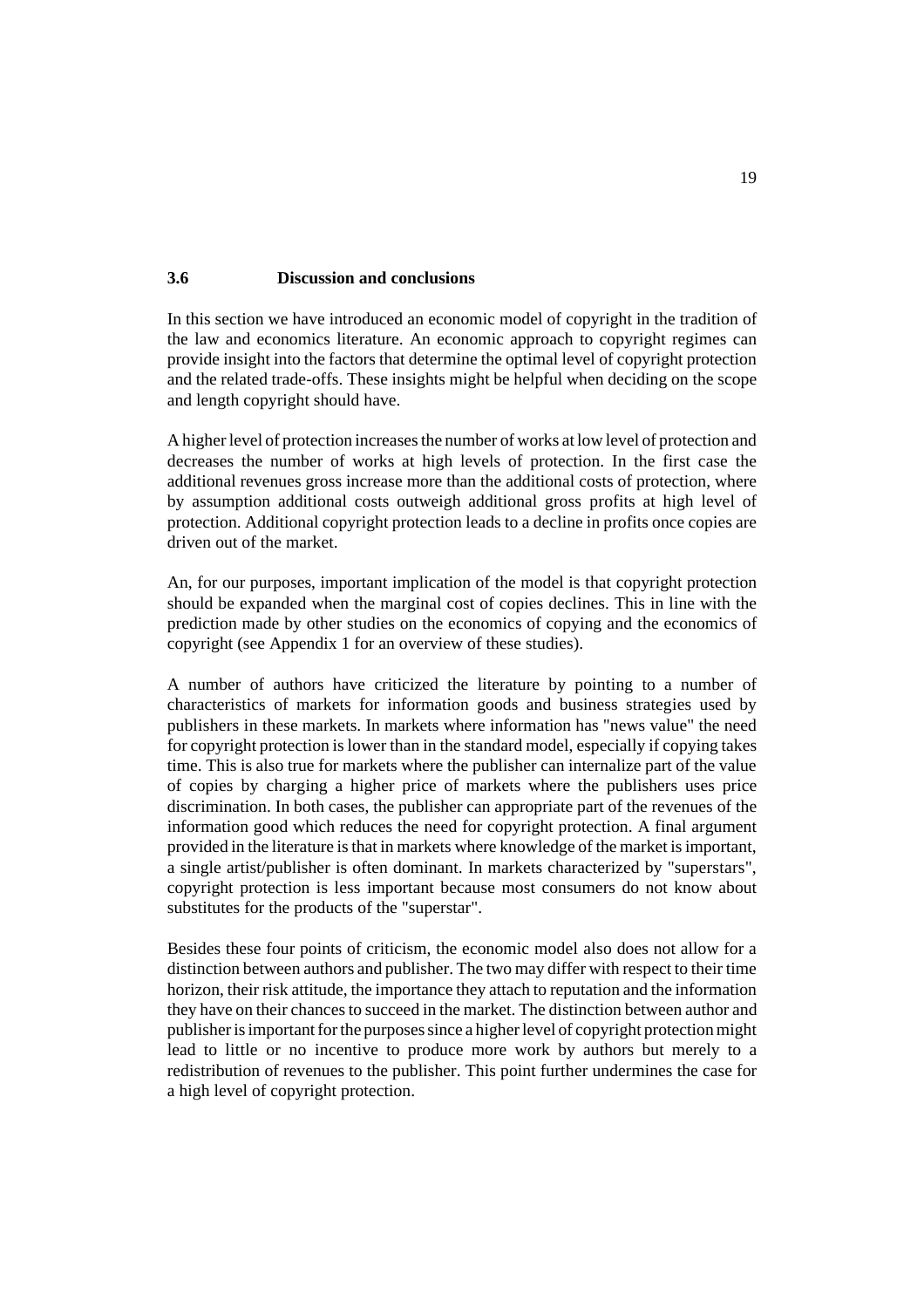Finally, the need for increased protection is often advocated by representatives of the publishing industry that show impressive losses in terms of revenue and employment. These estimates are generally overstating the true losses because they do not take account of the fact that piracy creates a new audience for information products which would normally not buy the goods at retail price. The little empirical work that has considered the effectiveness of copyright legislation suggest that, at least for the music industry, international copyright legislation is not very effective. This weakens the point for a strong level of copyright protection further.

Concluding, the discussion in this section suggests that an economic approach to copyright might be a useful way to examine the trade-offs in choosing the optimal copyright regime. Specific characteristics of markets for information goods and the effectiveness of copyright protection have to be taken into account when deciding on this level in practice. Based on our discussion of the literature, there is reason to assume that policymakers should be careful to impose a too high level of protection.

In the next two sections, we will argue that to assess the claim by representatives of the information goods industry that the scope of copyrights should be widened, a more careful study of the business strategies of publishers is needed. The traditional economic models of copyright are useful to illuminate the basic trade-off between underproduction and underutilization but at the same time make a number of simplifying assumptions that make these models inappropriate to assess the mentioned claim satisfactory, even when the mentioned points of criticism are taken into account.

One of the elements that is missing in the traditional models is the existence of network effects. As will be discussed in the next section, network effects are relevant in markets for information goods where consumers have a higher valuation of an information good when more consumers have bought it. Legal or illegal copies of an information good may add to the "network" of consumers of a certain good and therefore alter the basis trade-off described above. It can be shown that under certain conditions, illegal copying may be beneficial both for the profits of the firm and for social welfare.

Even without the presence of network effects, the claim for increased copyright protection that is based on the traditional economic models of copyright may be misleading because these models ignore the fact that a decrease in copying and distribution costs offers opportunities for publishers to engage in the business strategies which were described in the General Framework or re-position themselves as intermediaries in the information economy. Ignoring these type of business strategies may lead to a call for over-protection where it is not in the interest of the consumer. We will discuss these strategies and their implications further in section 5.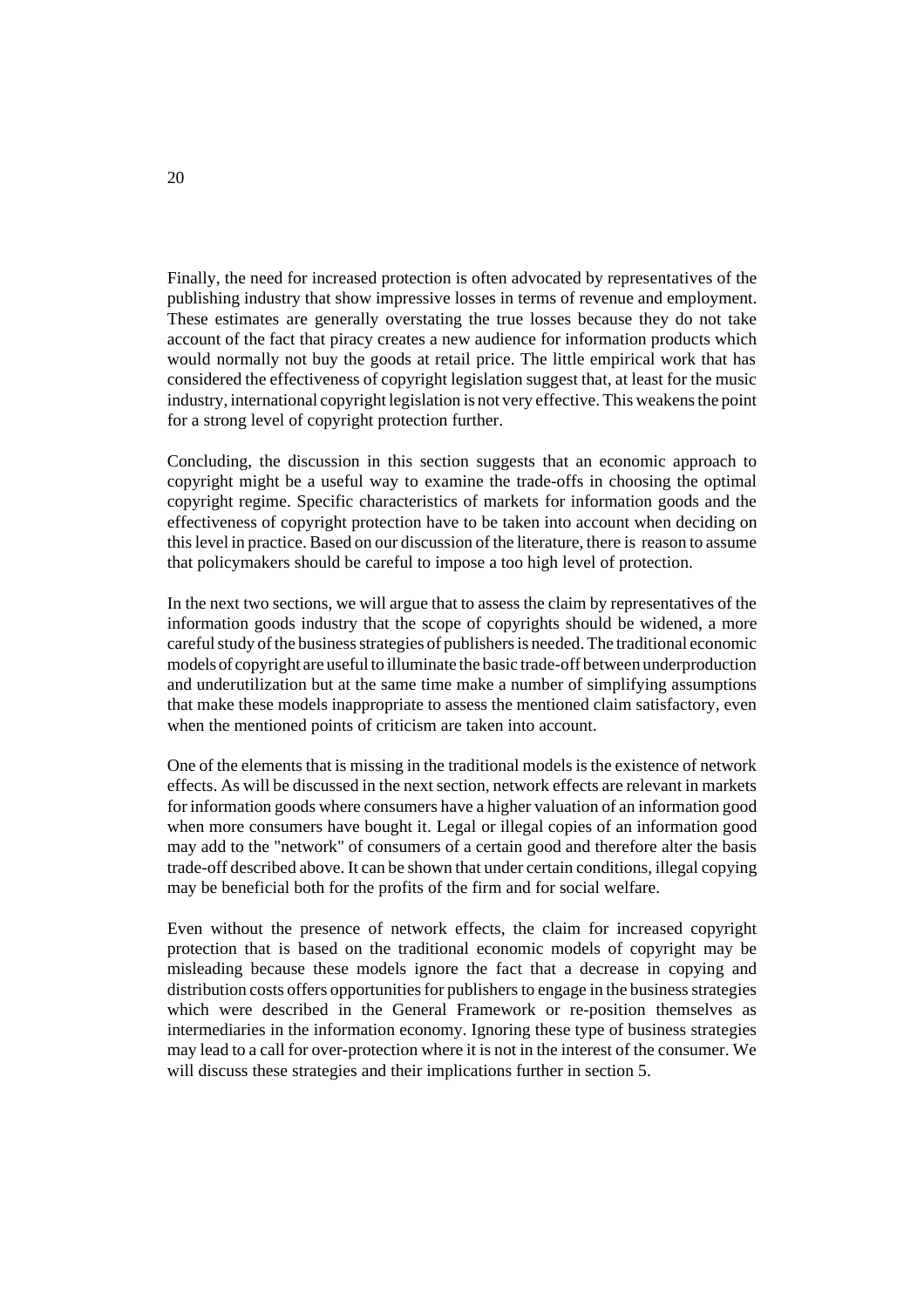# **4. Copyright in markets with network externalities**

Besides the characteristics of the market and the existence of network effects, the standard model ignores the fact that the decrease in cost of copying also provides new opportunities for publishers. This section describes potential business strategies that publisher might engage in and describes alternatives to copyright protection such as contractual and technological layers of protection, that help publishers appropriate revenue from their information goods.

# **4.1 Introduction**

So far, we have only discussed copyright regimes in markets for information goods that have no hardware-software characteristics or network effects. The trade-off for policymakers might be quite different from that in "traditional" markets when network effects are present. In this type of markets, publishers take account of the fact that creating a large market shortly after the introduction of a new good creates a higher willingness to pay for the product in the following periods (see also the General Framework). As a result, publishers use aggressive strategies to obtain a higher market share especially in the case that they are competing for a monopoly standard (as in the case of so-called "tippy" markets).

The trade-off between the incentives for authors/publishers and monopoly profits is affected when copies can be made and bought, especially if copyright protection is imperfect. Illegal copies can be an additional way to increase the market size and thereby the interchangeability of, for example, software. This, in turn, might lead to a higher valuation of (legal) products.

In section 4.2, network effects will be defined and various related concepts will be discussed.

# **4.2 Network effects and related concepts**

Economides (1996) defines a network externality or positive consumption externality as an externality that causes the value of a unit of a good to increase with the number of units sold. A distinction can be made between *direct* network externalities that are created through the direct effect of a number of buyers on the quality of the product and *indirect* effects that are caused by things such as the greater availability of complementary goods when the network of buyers increases $^{13}$ .

 $13$  See Liebowitz and Margolis (1994) for a critical appraisal of the literature on network effects.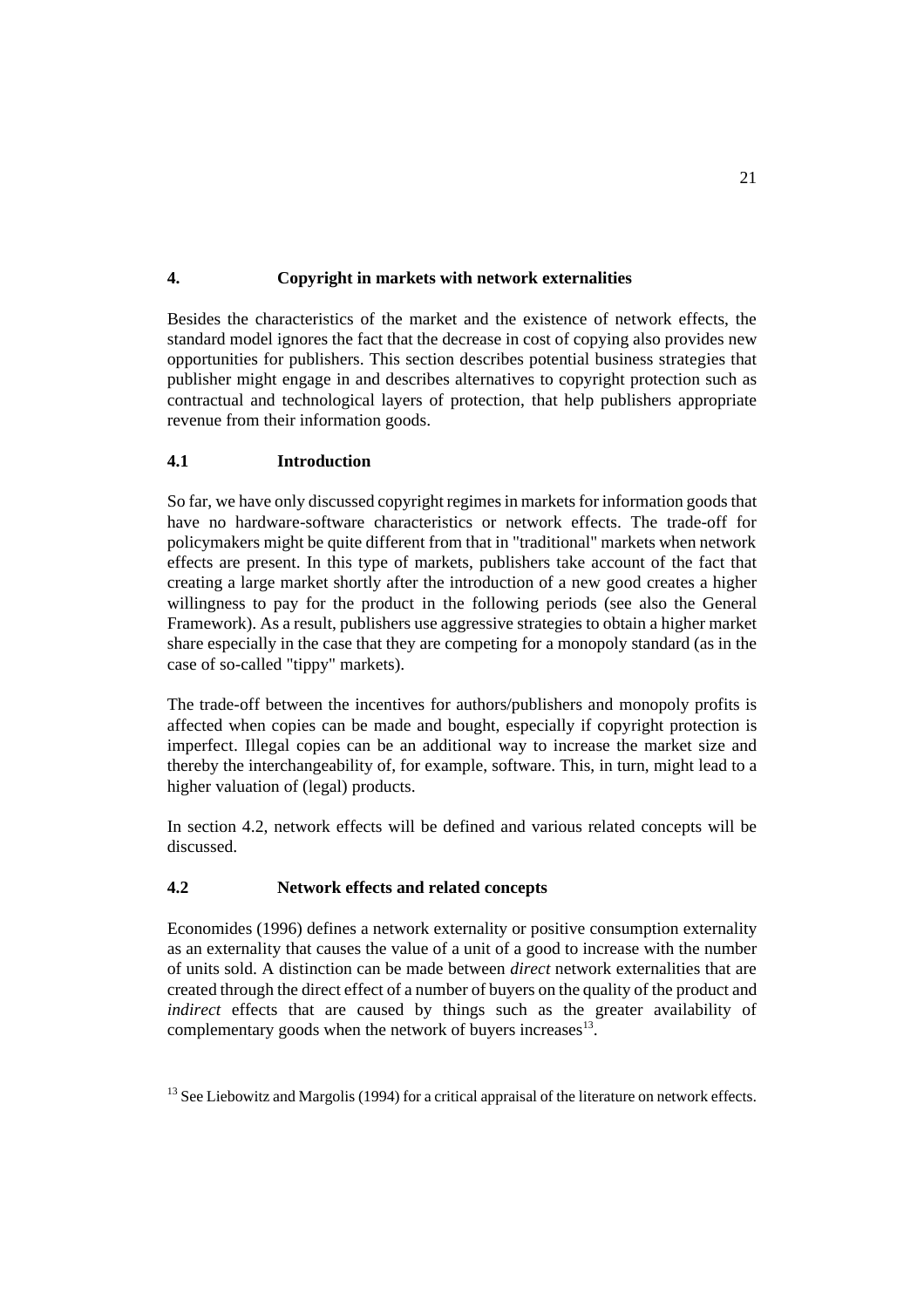Liebowitz and Margolis (1994) show that the consequences of internalizing direct and indirect network effects are quite different. Indirect network effects generally are pecuniary in nature and should therefore not be internalized by the producer because, in that case, they impose deadweight losses. When we refer to network effects or network externalities in the remainder of this study, we refer to direct or non-pecuniary externalities.

Another classification of network effects is given by Bensaid and Lesne (1996). These authors mention three type of network effects:

- *metaphorical network externalities:* these arise when the users of a good benefit from the same additional services and common expertise;
- *"word of mouth" externalities:* these arise from the fact that when a product has more users more information about its quality becomes available so search costs are lowered and reservation prices are increased. This type of externalities seems to be especially relevant for information products where the quality cannot be learned by a superficial inspection of the product (e.g. experience goods).
- *learning by doing externalities:* these originate from the fact that when a product has more consumers the quality of the product is likely to be improved by further updates. This type of externality is particular relevant in the software market.

After the introduction of a new product into a market with network externalities, consumers base their decision whether or not to adopt the new product on both the stand alone benefits (which are likely to be larger for the new product compared to the old product) and the network benefits (that are likely to be larger for the new product compared to the old product). In many instances, the adoption of a new product is hindered because of incompatibility of the new product with the network of the old product even though the adoption of the new product might be welfare enhancing (the literature on adoption includes amongst others Farrell and Saloner (1985), Katz and Shapiro (1985; 1986), Choi and Tum (1997) and Economides (1999)). This phenomenon is called *excess inertia*.

# **4.3 Network effects and copyright**

The introduction of any type of network effects in a market for information goods where copying is possible, changes the basic trade-off for policymakers in setting the copyright regime. Analytically, we can make a distinction between a static and a dynamic environment.

In a *static* environment - see for example Conner and Rummelt (1991), Takeyama (1994) and Shy and Thisse (1999)) - the introduction of network externalities implies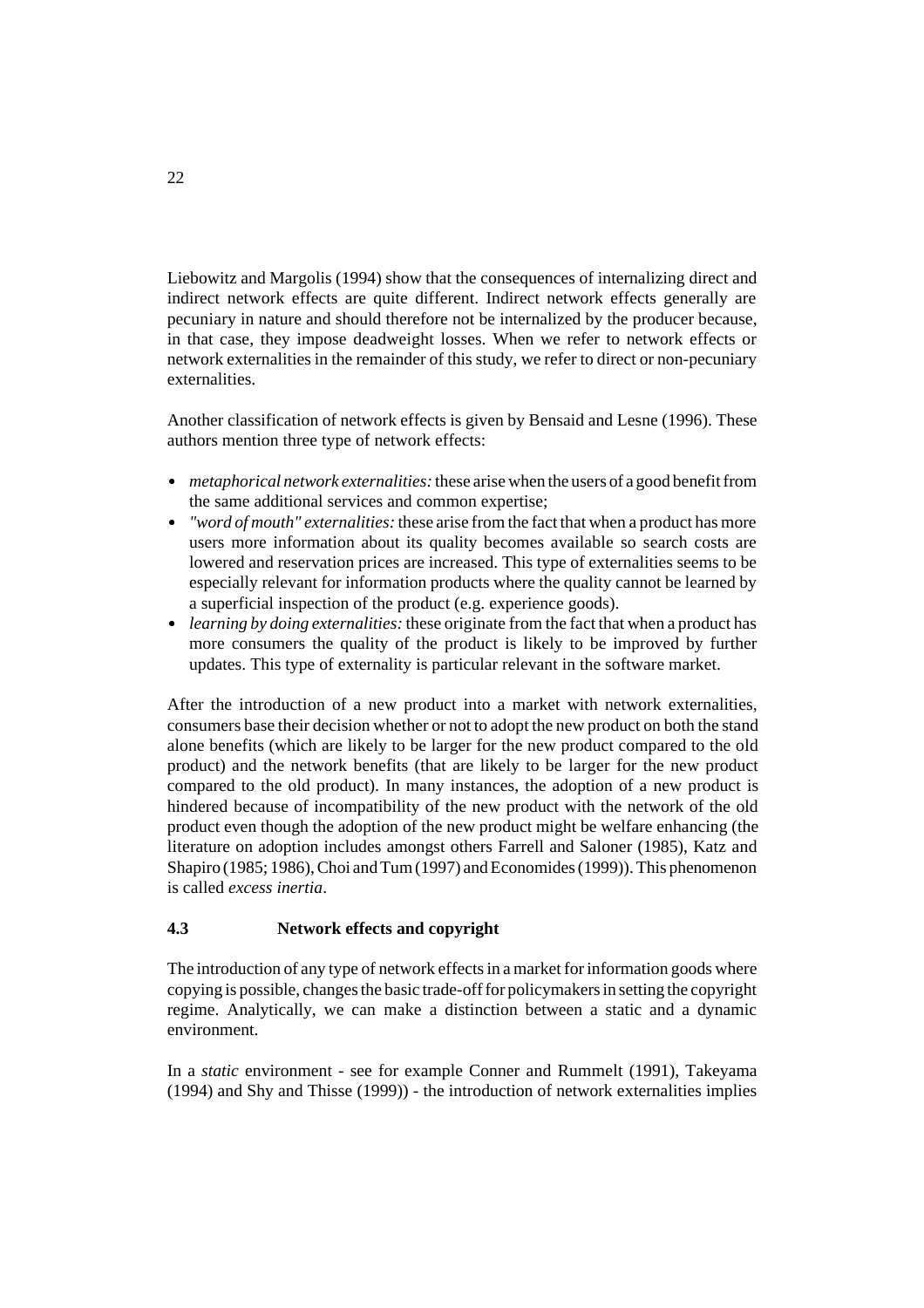that the size of the market positively influences the willingness to pay of individual consumers to pay for the information good. The monopolist publisher will of course take account of this characteristic of the market when deciding on the price for the information good.

The implication of network effects can be illustrated when one considers how different levels of copyright protection will influence the outcomes in the market. Reducing copyright protection will result in more (illegal) copying. However, if the network effects are strong enough to substantially increase the valuation of consumers when copyright is reduced and enough pirates start using copies a decrease in copyright protection can lead price and profits for the publisher to rise. The exact nature of the result will therefore depend on the relationship between the size of the market and the willingness to pay of consumers, the degree of quality difference between originals and copies and the size of high valuation consumers vs. low valuation consumers.

The static models of markets for information goods with network effects suggest that the optimal level of copyright protection is typically lower in markets with network effects than in other markets. Reducing copyright protection might enhance profit and welfare under certain conditions (see Takeyama, 1994). A too high level and scope of copyright protection, based on the traditional model might therefore hurt welfare.

Considering the same issue in a *dynamic* context, makes it possible to study the adoption path of new information goods and the pricing strategies of publishers over the life cycle of the information good (e.g. Takeyama (1997)).

Willemsen en Hakfoort (1999) are the first to examine network externalities in a twoperiod model of copying. They assume that a profit maximizing monopolist produces a durable information good that exhibits network effects. Consumers, who differ in their valuation of the quality of copies, can either (i) buy an original in the first period; (ii) wait and buy an original in the second period or (iii) buy/make a copy in the second period. It is assumed that there is a linear relationship between the size of the market (including copies and taking account of the fact that the information good is durable) and the valuation of the information good and this valuation differs among consumers over a continuous range. Based on this, three regimes can be distinguished.

In the first regime, the market is divided up between consumers that buy originals in the first period and consumers with a lower valuation that buy copies in the second period. In the second regime, there are three groups of consumers (depending on their valuation): consumers that buy a original in the first period, consumers that buy an original in the second period and consumers that buy a copy in the second period. In the third regime, there are only consumers that buy originals in the first period. The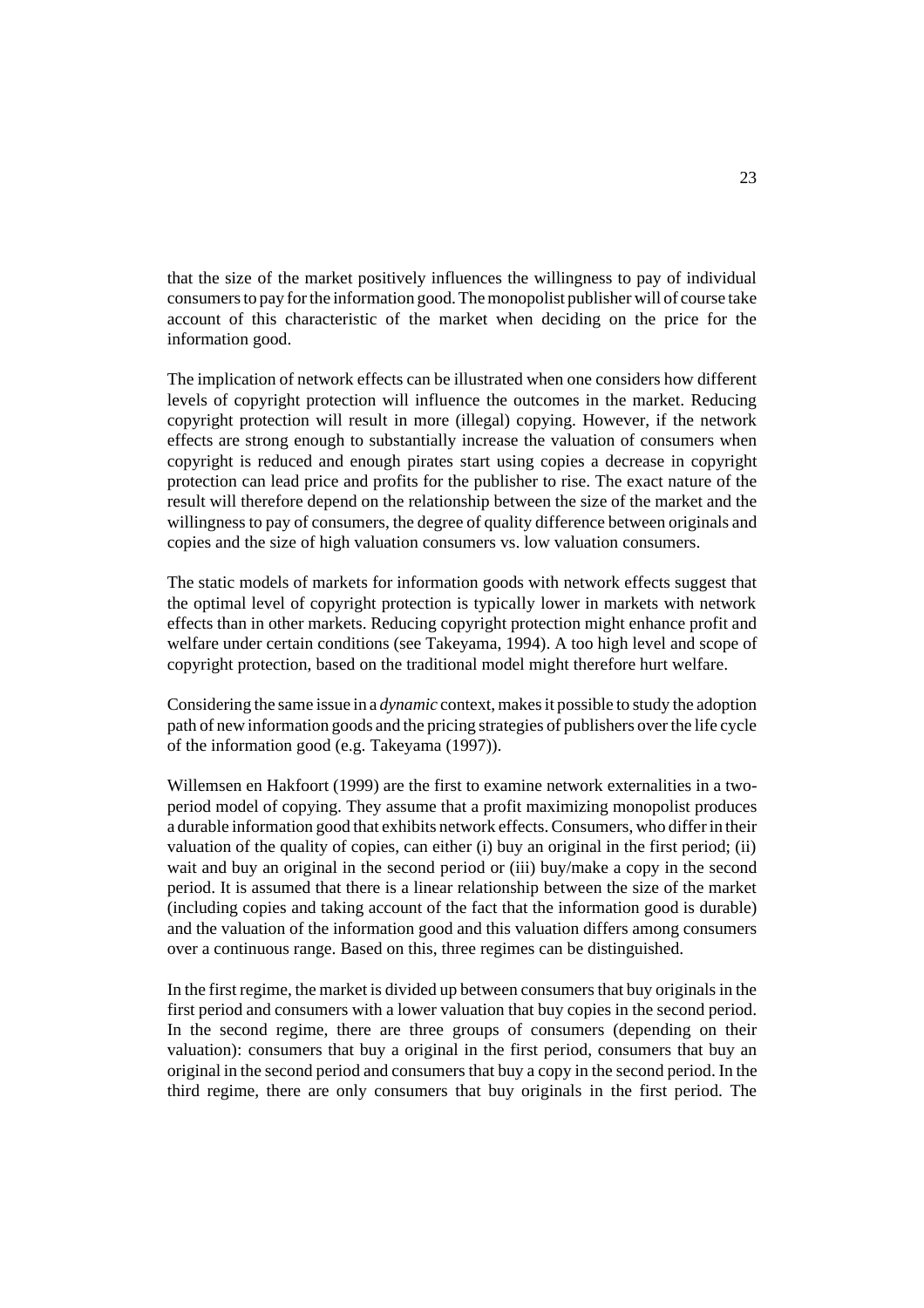monopolist chooses which regime is relevant by setting his price for originals in the first and the second period. This choice is based on the strength of network effects, the difference in quality between copies and originals and the size of the intertemporal discount rate.

An increase in the importance of the network effects will lead the monopolist to increase his price in both the first and the second period. This will in turn lead to higher profits for the publisher. An increase in the quality of copies will lead the publisher to decrease his price in both the first and the second period leading to a decline in the discounted value of profits. Finally, an increase in the discount rate will lead the publisher to increase his price in the first and the second period. The effects on profits are ambiguous in this case and dependent on the relevant regime.

Although the paper does not address the issue of copyright protection directly, the paper by Willemsen en Hakfoort (1999) shows that the existence of network effects leads to a different price-setting behavior by the monopolist and as a result a different adoption path of the information good. Improved technology of copying (or cheaper copies) will erode the profits of publishers despite the fact that they will try to lower prices to keep the market share for originals. Again, the adoption path of the information good is affected.

# **4.4 Implications for copyright protection**

Perhaps the best example of a market for information goods that is characterized by network effects is the market for software. In this market, consumers benefit both from the direct and the indirect benefits of a larger market for the product. The direct network effects result from the possibility of being able to exchange programs based on the software while the indirect effects arises from the greater availability of complementary goods such as user guides. In the classification of Bensaid and Lesne (1996), software is also characterized by metaphorical network externalities and learning-by-doing externalities.

The existence of network externalities in the market for other information goods is less clear. However, one can argue that information goods such as books, CDS and movies experience what Bensaid and Lesne (1996) call "word of mouth"externalities. In this case, the fact that more consumers have read a certain book, listened to a certain CD or went to see a certain movie provides more information about the quality of these experience goods (see also the related literature on "herding") and therefore increases the value of this good to the consumer. Word of mouth externalities might, for example, arise in markets for "superstars" where costs are incurred by consumers when they search for a product they like.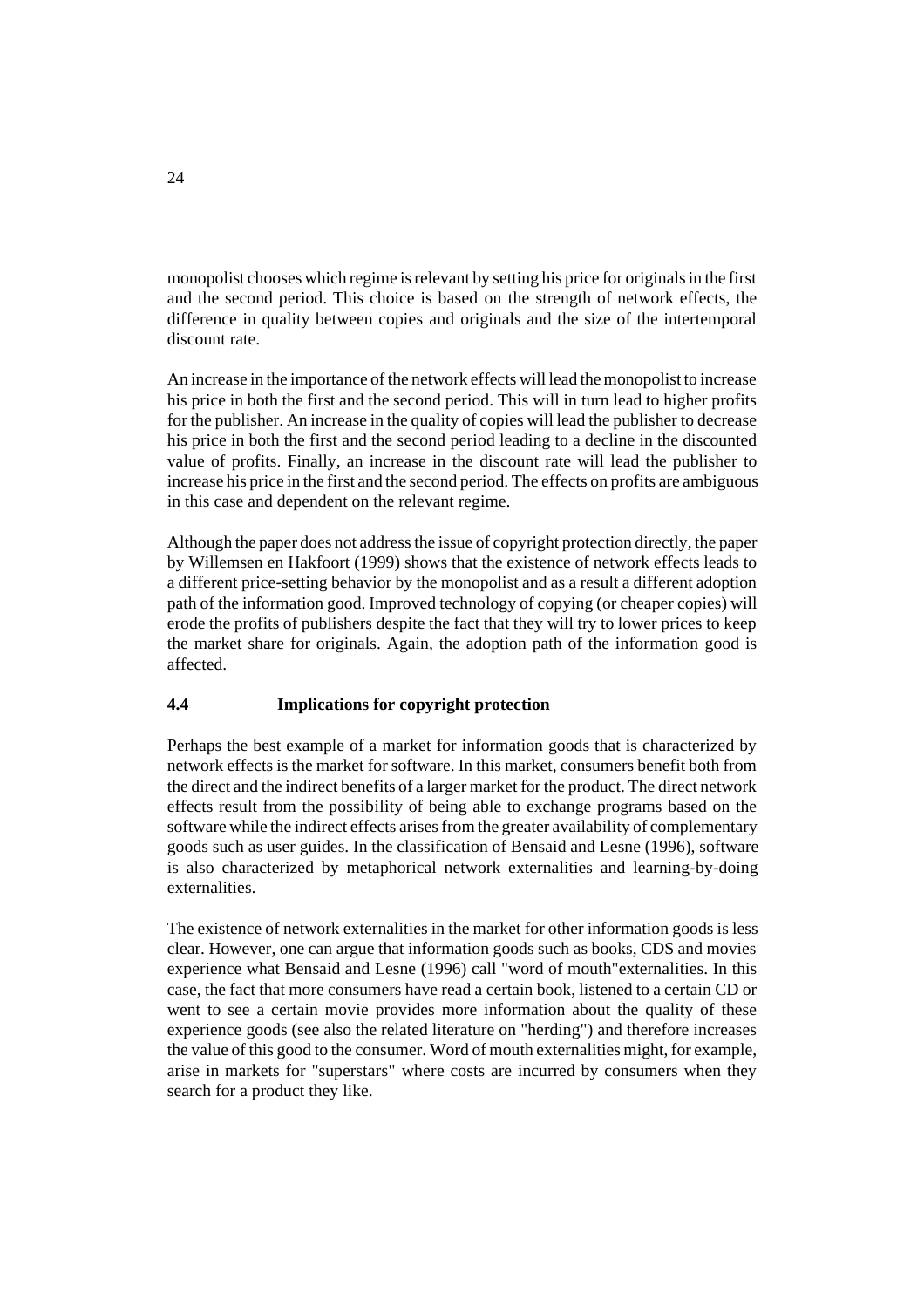In markets with network effects that are also characterized by hardware-software standards, firms that compete for standards (such as Betamax vs. VHS or MS-DOS vs. Macintosh OS in the past) do in fact compete for a monopoly in the future. This will lead them to employ a number of sometimes aggressive strategies as described in the General Framework. When markets "tip" to one standard (such as in the case of MS-Windows), the winning firm in fact already obtains a monopoly on this standard. Employing a too high level of copyright protection might in this case lead dynamic inefficiency by preventing future competitors from entering the market either by reducing the level of innovation or by "trapping" an industry into an obsolete or an inferior standard.

In summary, when considering the impact of network effects on the optimal level of copyright protection policymakers need, again, to examine the nature of the market at hand. In markets such as the market for software and markets that exhibit "word of mouth" externalities, one must be careful not to impose a too high level of copyright protection. According to Menell (1998) "copyright law should not stand in the way of competitors seeking to develop interoperable computer systems and products." Menell (1998) argues that the analysis of whether copying is fair use should be based on the market realities at the time of competition. Going beyond this level of copyright protection "would risk extending monopoly power well beyond what is needed to encourage innovation, undermine the realization of network externalities, and impede innovation in complementary markets."

The fact that markets exhibit network externalities has implications for the optimal level of copyright protection. An important conclusion from the literature is that a too high level of copyright protection in these markets has negative welfare effects even if a certain amount of copies are made illegal because it can cause underutilization.

# **5. The changing role of publishers**

# **5.1 Introduction**

In the previous sections, we have discussed the characteristics of the optimal copyright regime in the case that policymakers choose to solve the underproduction problem by allocating property rights. But is it really necessary for the government to intervene at all?

The models that were discussed in section 3 and 4 tend to ignore the fact that the decrease in the cost of copying might also lead to lower cost of distribution and marketing of information goods. This means that developments in copying technology do not necessarily leads to a disincentive for publishers to put new works on the market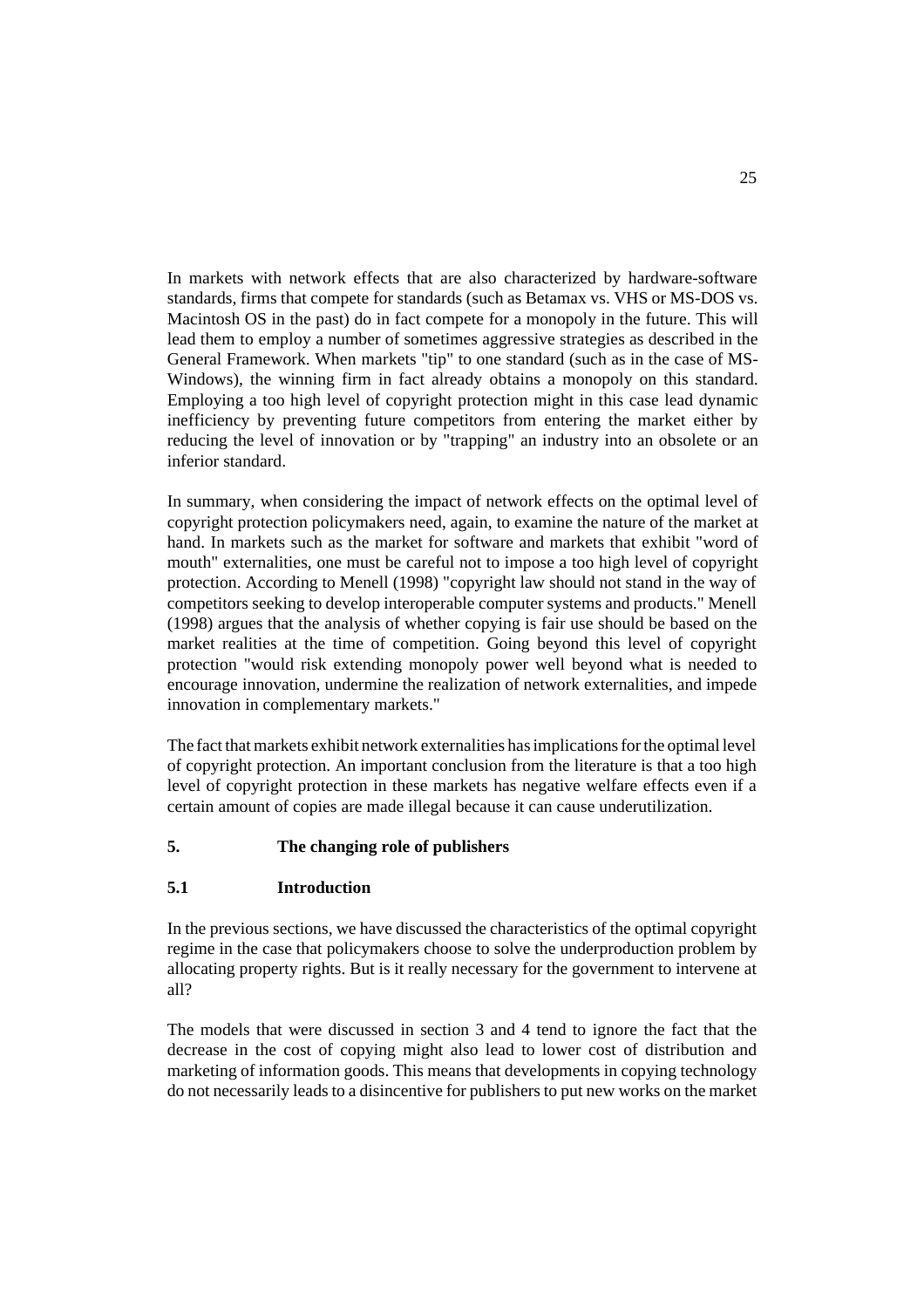(as predicted by the standard model); these developments also offer opportunities for publishers to engage in new types of business strategies.

The incumbent publishers have reacted to the developments in copying technology in two ways. First, publishers have (increasingly) engaged in business strategies that make use of the decrease in marketing and distribution costs. These strategies are described in section 5.2. Second, publishers use contractual and technical devices to enable them to appropriate (more of) the revenues of their content and thereby to solve the underproduction problem. Section 5.3 overviews these strategies for the markets for music, books and software. Section 5.4 discusses the policy implications of these two lines of strategies and section 5.5 concludes.

# **5.2 Making use of lower copying and distribution costs**

While traditional economic models of copyright stress the disincentive caused by a decrease in the costs of copies for the publisher to produce new works, these models do not take account of the fact that decreased costs of copying and decreased costs of distribution also offer opportunities for producers of information goods.

This allows the publisher to make use of a number of business strategies mentioned in the General Framework (see also Shapiro and Varian (1999)) such as:

- *give away free samples:* this strategy makes use of the "experience good" nature of the information good. By allowing potential customers to experience (part of) the information good, they are able to advertise their products through media such as the Internet in a much more efficient way, reaching a wider audience and creating demand for the hard copy product;
- *versioning:* the digital reproduction of content makes it easier on the one hand to copy the product, but on the other hand allows the original publisher to price discriminate more effectively between different groups of consumers by selling a version for "dummies", a "light" version, a "family" version and a "luxurious pro" version of their product.
- *selling complementary products:* by digitally interacting with consumers, the publisher can sell complementary products more easily.

It is not clear from the outset that the decrease in copying costs will cause a problem of underproduction as implied by the basic model. A number of examples from the history of information goods gives credence to this point $14$ . With the arrival of the circulation

 $14$  See Shapiro and Varian (1999).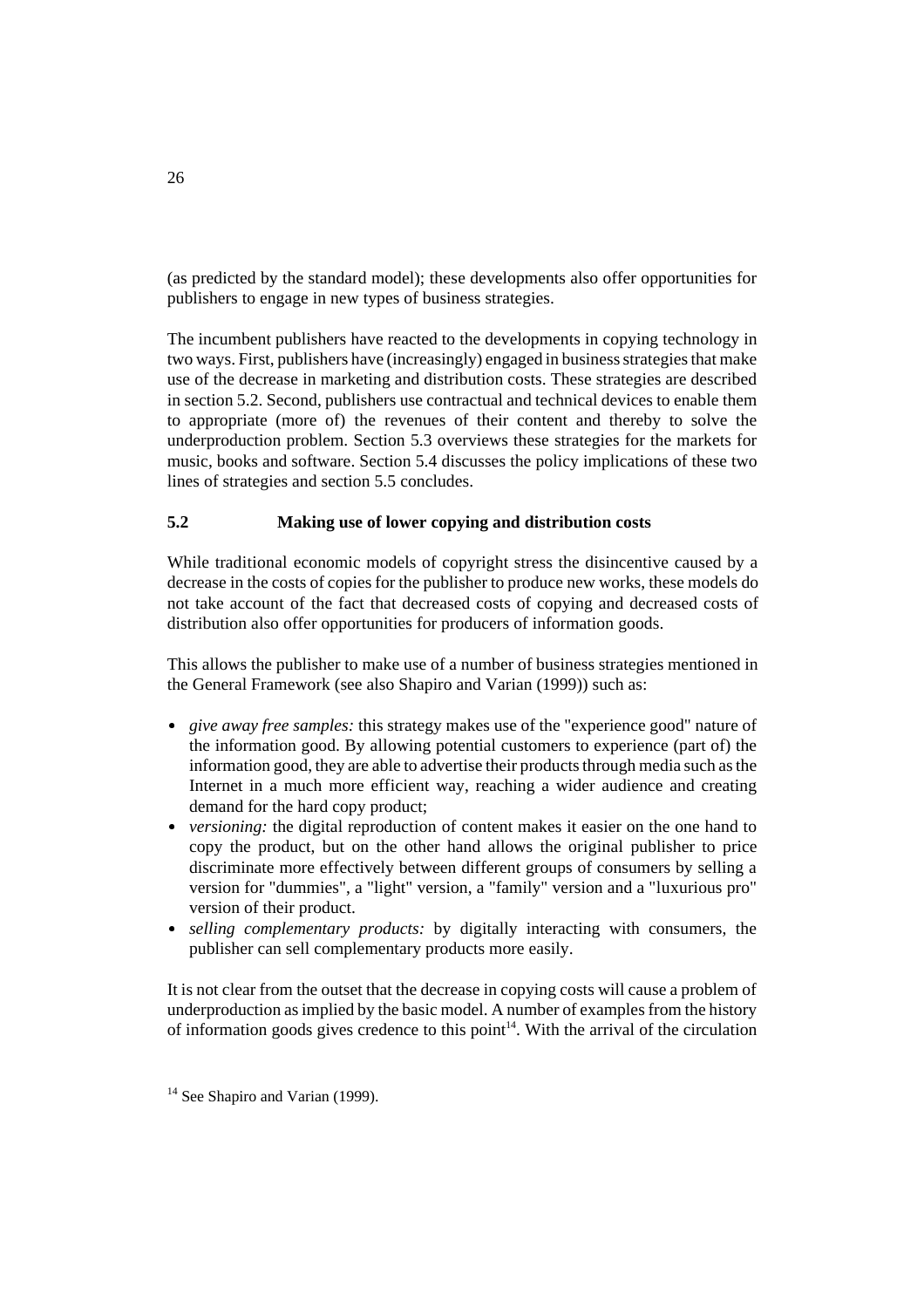library in 18th century England, the complaint was raised that the availability of cheap copies would hurt the market for originals directly and that the incentive to produce new work would be affected. Contrary to these expectations, the wider availability of books opened up the market for an audience that was not able to enjoy books before. The demand for content increased as a result.

At the time of the introduction of the xerox machine there were similar doubts about the impact of the availability of cheap copies on the demand for originals. Again the complaints that were raised by the industry were proved wrong by the market. If there was a noticeable effect on the demand for originals, it was a positive one. Finally, the introduction of prerecorded video tapes in the 1980s created a larger demand for movies in stead of the opposite. In economic terms, the introduction of cheap copies allowed the movie companies to employ effective price discrimination and cater to the demand for "repeat-view".

All these examples indicate that the availability of cheap copies did not diminish the demand for the originals by publishers. Rather, it opened up a whole new audience for the information good.

Simply assuming that the markets for information goods operate in a similar way to markets for physical goods - with corresponding business strategies - might lead to overemphasize the losses caused by improved copying technology for the publisher and a demand for increased protection which might be unwarranted (Boyle (1997)). A more likely view than the one proposed by the basic model in which the incentive to produce new work will diminish is that the industry adapts to an environment in which the costs of copies and distribution decrease and uses appropriate strategies to adopt a new role.

Incumbent publishers are also forced to adjust to the new circumstances because the decreased cost of distribution and marketing have lowered entry barriers to the market considerable. In the market for music, for example, artists such as Public Enemy and Anna DiFranco have already started publishing their own music through the Internet in order to keep maximum control over their products. According to these artists, this enables them to publish more work than if they would sign with a music publisher that maximizes revenues. If this trend towards disintermediation continues, music publishers (and publishers in other markets for information goods) will have to re-invent themselves to be able to still create value added.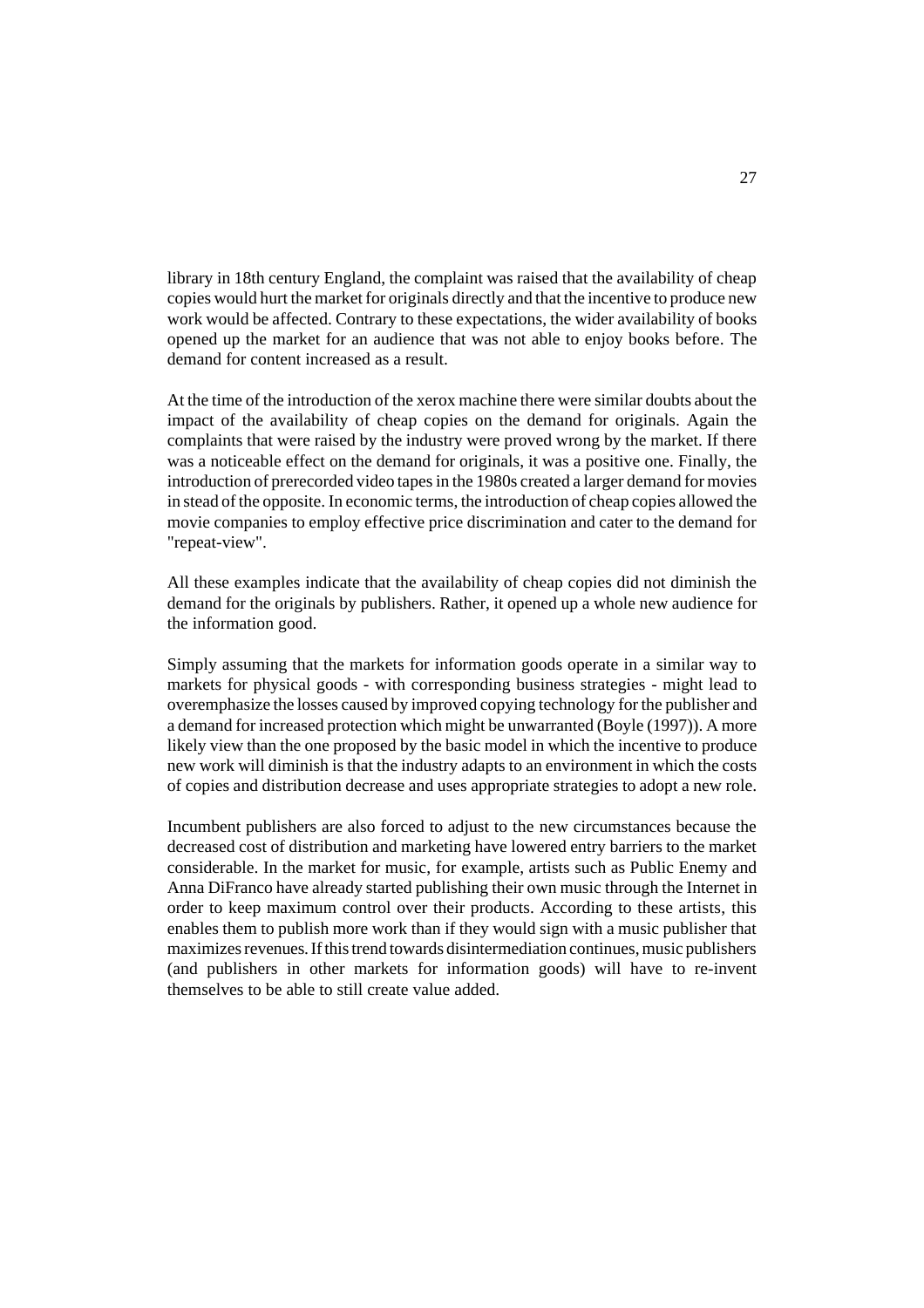## **5.3 Alternative protection mechanisms**

Besides employing business strategies to adjust to the new environment, publishers also use alternative protection mechanisms such as contractual agreements and technological devices to appropriate more of the revenues of their content. We consider the use of new business strategies and the two alternative protection mechanisms in the markets for music, books and software.

For **music**, i.c. CDs, the availability of digital copying techniques such as MP3 has made it possible to download music from the Internet. MP3 is easy to use and allows consumers to choose beyond the album format; they can pick any song they like and download it. According to Jones (1999): "Since MP3 opened the floodgates and showed people how easy and flexible digital music downloads can be, the record industry has faced a big challenge in creating a system that matches MP3's ease of use *and* controls distribution and copyrights."

Another challenge to the music publishing industry is the wide availability of rewriteable CD-ROMS that also can store music files. CD-Rs can be bought for a few guilders and can store a lot of music. According to Inen (1999), this has created a whole piracy "industry" where new CDs are copied and then sold to friends and colleagues. The Dutch band *De Kast*, for example, claims that illegal copying of their CDs reduces regular sales by about 40 %.

The reaction of the music industry and their copyright collectives has been twofold. First, the industry and copyright collectives are using new techniques to detect illegal copying over the Internet. In the US, for example, this has led to the conviction of a number of offenders (in most cases students) who were posting MP3 files on the Internet (often from the campus of their university (Sullivan (1999)). Possible violations can be detected by the heavy data exchange that is needed from the server.

Second, the industry is trying to develop new business strategies that take advantage of the new technologies. One of these strategies is to develop a safety standard that protects MP3 files (and files in other formats) from being illegally copied. The problem at the moment is that the industry is still working out which standard to choose from the 20 competitors or so that propose a new standard. Similar to the downloadable MP3 files, the system also has to be interoperable so that the files can be played at a MP3 player and it should be easy to use (Sullivan (1999)). Besides the development of a new standard, record labels are in the process of using digital rights management systems that allow them to securely distribute and track files as they are transmitted over the Internet and to the portable players.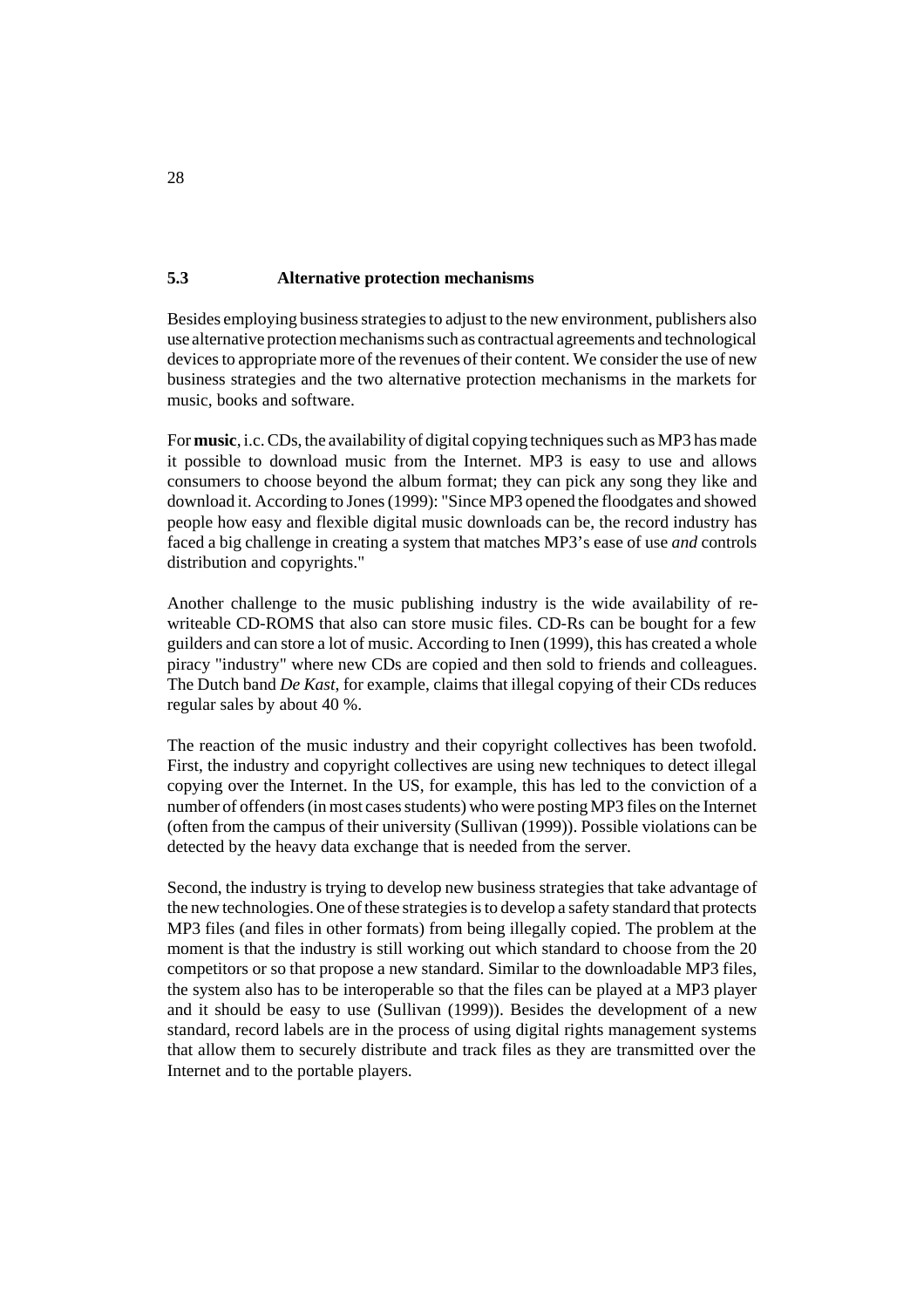As already mentioned, the possibility of singer/songwriters to sell their material via the Internet suggests that markets can be entered without the use of the marketing, advertising, retail and distribution efforts of a music publisher. Some successful artists who have already used this venue to sell their music are David Bowie, Public Enemy (who even provide their songs for free) and Anna DiFranco<sup>15</sup>.

Against this background, the most likely new role of music publishers will be to reduce search costs by offering a complete catalogue of music files on the Internet and to use their expertise of the market to develop new talents (see also Inen (1999)).

In the market for **books**, the main impact of new digital technology has been (i) the reduction in pre-press costs - authors can now hand in digital text or data files which can be easily manipulated - (ii) the possibility to use new business strategies to market and distribute books (e.g. through the Internet). Providers such as amazon.com provide search options for the customer, inform the customer of new books on topics of their interest, reward frequent customers with vouchers, and so on. Initiatives to distribute novels in digital form have so far not been very successful.

Compared to the music and the software industry, the changes in the market for book publishers have not affected the basic trade-off in how to set the level of a copyright protection. One can argue whether the market for books exhibits "word of mouth" externalities as mentioned in the classification of Bensaid and Lesne (1996) but this effect in unlikely to be strong. (Although there is the example of the two textbook authors who bought a million copies from their own book, making it to the tops of the sales list, and consequently sold an unheard amounts of books (Monteiro and Moraga-González, 1998)). The main changes in the market structure of the industry will occur in the production of the book and in the distribution channel, where digital bookstores such as amazon.com and barnesandnoble.com have become serious competitors for physical bookstores.

The market for **software** has been affected by the decrease in the cost of copying. Piracy of software is estimated by the Software Information Industry Association (SIIA, 1999) to be around \$ 11 billion in 1998 for business application software around the world. Piracy is as high as 87 % in Bolivia and El Salvador, 93 % of in Russia and other former Soviet States, 95 % in China and 97 % in Vietnam.

<sup>&</sup>lt;sup>15</sup> In the case of David Bowie, the sale of his new CD in the autumn of 1999 on the Internet before it went to the shops was met by the Dutch music retailer Free Record Shop by a ban on the sale.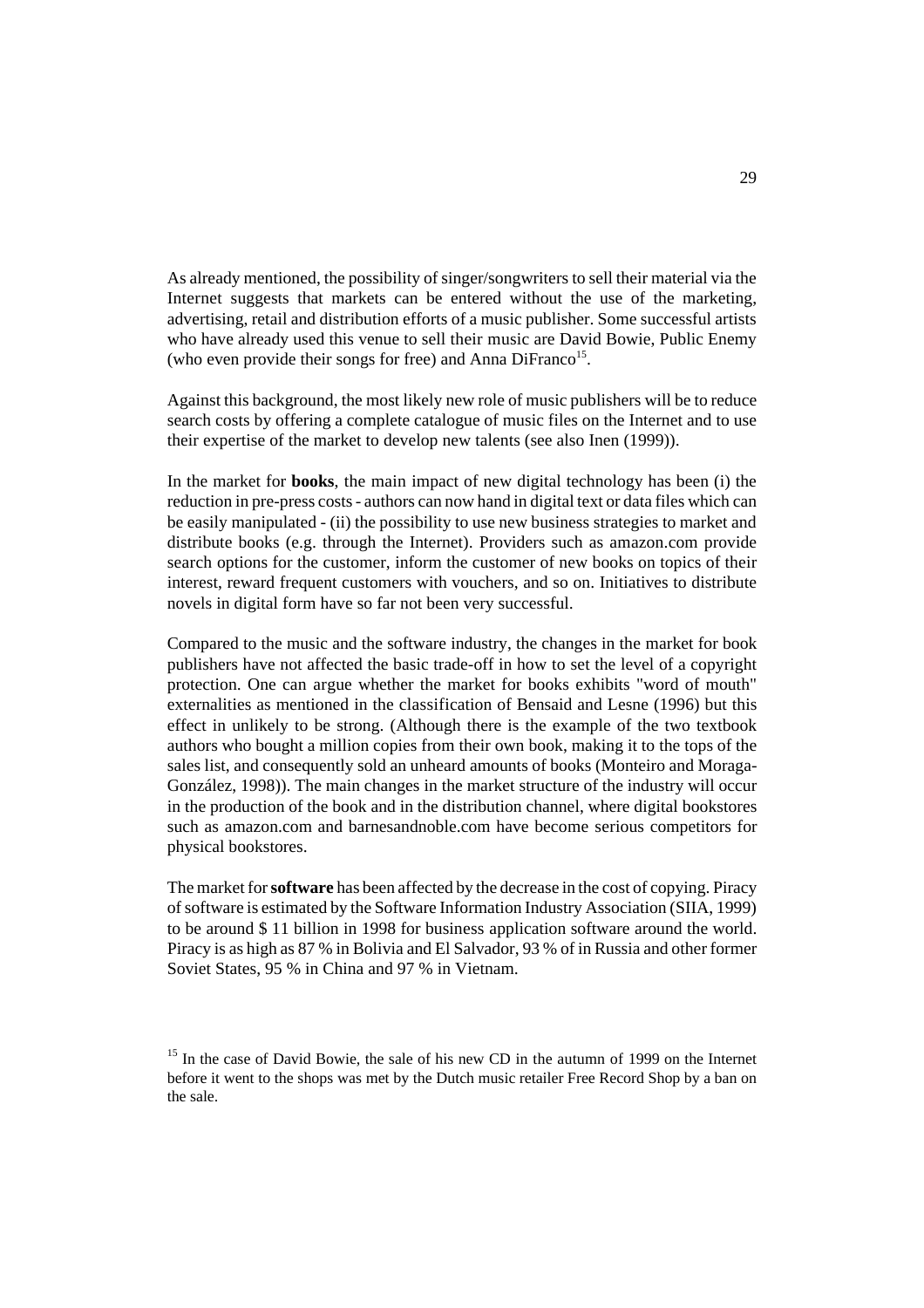As in the case of the music publishing industry, software publishers have turned away from the traditional copyright protection system and towards alternative means of protecting their rights: (i) licenses and contracts on copyright and (ii) technological devices to protect software from copying. After buying the software users agree to a contractual relation with the software publishers by opening the package in which the software is wrapped or by clicking a button with "I agree" (the so-called "wrap" and "click" licenses). An alternative way of rights management is to use technological devices such as periodically renewable passwords, digital watermarks and devices that only allow a limited number of copies for personal use. The latter option depends less on the enforcement of the system. However, experience shows that technological devices for the protection of software are often the subject of "hacking".

The software publishing industry is the ultimate example of how the new business strategies described in the General Framework can be used in the digital age: giving away free content and samples, versioning, selling complementary products are all used in this market.

Table 1 compares the three markets with respect to the existence of network externalities, the use of technological devices as an alternative to copyright protection and the use of contractual devices as an alternative to copyright protection.

|                                                                                        | <i>books</i> ( <i>novels</i> ) and <i>software</i><br>music                           | novels                                   | software                                                                      |
|----------------------------------------------------------------------------------------|---------------------------------------------------------------------------------------|------------------------------------------|-------------------------------------------------------------------------------|
| network externalities                                                                  | maybe ("word of<br>mouth" externalities)                                              | maybe ("word of<br>mouth" externalities) | yes                                                                           |
| use of technological<br>devices as an<br><i>alternative to</i><br>copyright protection | yes, digital<br>watermarks (planned:<br>SDMI and digital right<br>management systems) | no                                       | yes, digital<br>watermarks, renewable<br>password, limited<br>ability to copy |
| use of contractual<br>devices as an<br>alternative to<br>copyright protection          | no                                                                                    | no                                       | yes, licenses and<br>contractual agreements                                   |

*Table 1 Use of technological and contractual devices in the markets for music, books (novels) and software*

The market for novels is the most traditional market for information goods of the three, in the sense that this market still relies on copyright legislation and not on other protection mechanisms. This could change, however, if downloadable books become more popular.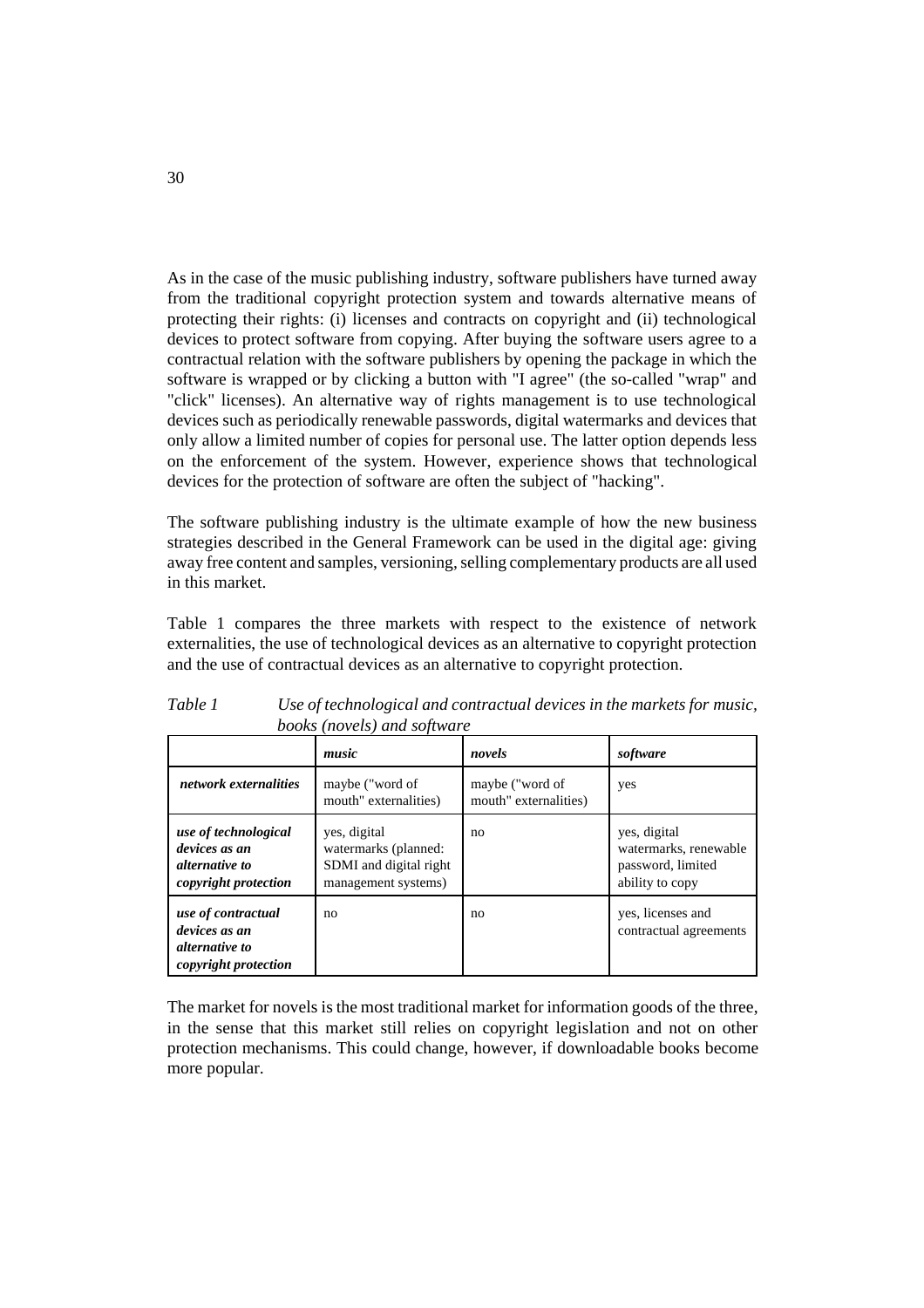In the market for CDs technological devices are employed as an alternative for copyright protection. These include devices such as digital watermarks. The industry is planning to (further) develop digital right management systems that may take the place of the copyright legislation system. If the market for music exhibits network externalities, they are of the "word of mouth" variety; this is however debatable. For this market, the underproduction problem is (partly) solved by the technological devices that solve the non-rivalry character. The decrease in the cost of copying and distribution has lowered the entry barriers to this market, which takes the place of the copyright system in solving the underutilization problem by "keeping pressure" on incumbent publishers.

Finally, the market for software is characterized both by the use of technological and contractual alternatives for the copyright system. This market also exhibits network effects. In this market, the copyright system has really been reduced to "protection of last resort".

# **5.4 Policy implications of the changing business strategies**

The developments in the markets for music and software show that publishers in these markets increasingly turn to other means of protection for their rights than the traditional copyright legislation. The use of technological devices in the music and software market and the use of licenses and other contractual agreements in the software markets ("code" and "contract") have the potential to make copyright and its statutory limitations redundant (Hugenholtz, 1996).

Is there a reason to fear that the private means of protecting rights (contractual agreements and technological devices) will be too restrictive if left to the incumbent publishers?

To address this point, we must consider the situation where publishers are at liberty to set their own terms and conditions for the copyright regime. In that case, they implicitly or explicitly make a trade-off between the quantity of sales and the revenues (excluding illegal copies) from sales. An important point to recognize is that relaxing the terms and conditions of use of the information good might increase the value of the good to consumers and hence their willingness to pay. Allowing "home use" of software, for example, besides "office use" might lead to a higher valuation of a software program. Extending the period of use has the same effect.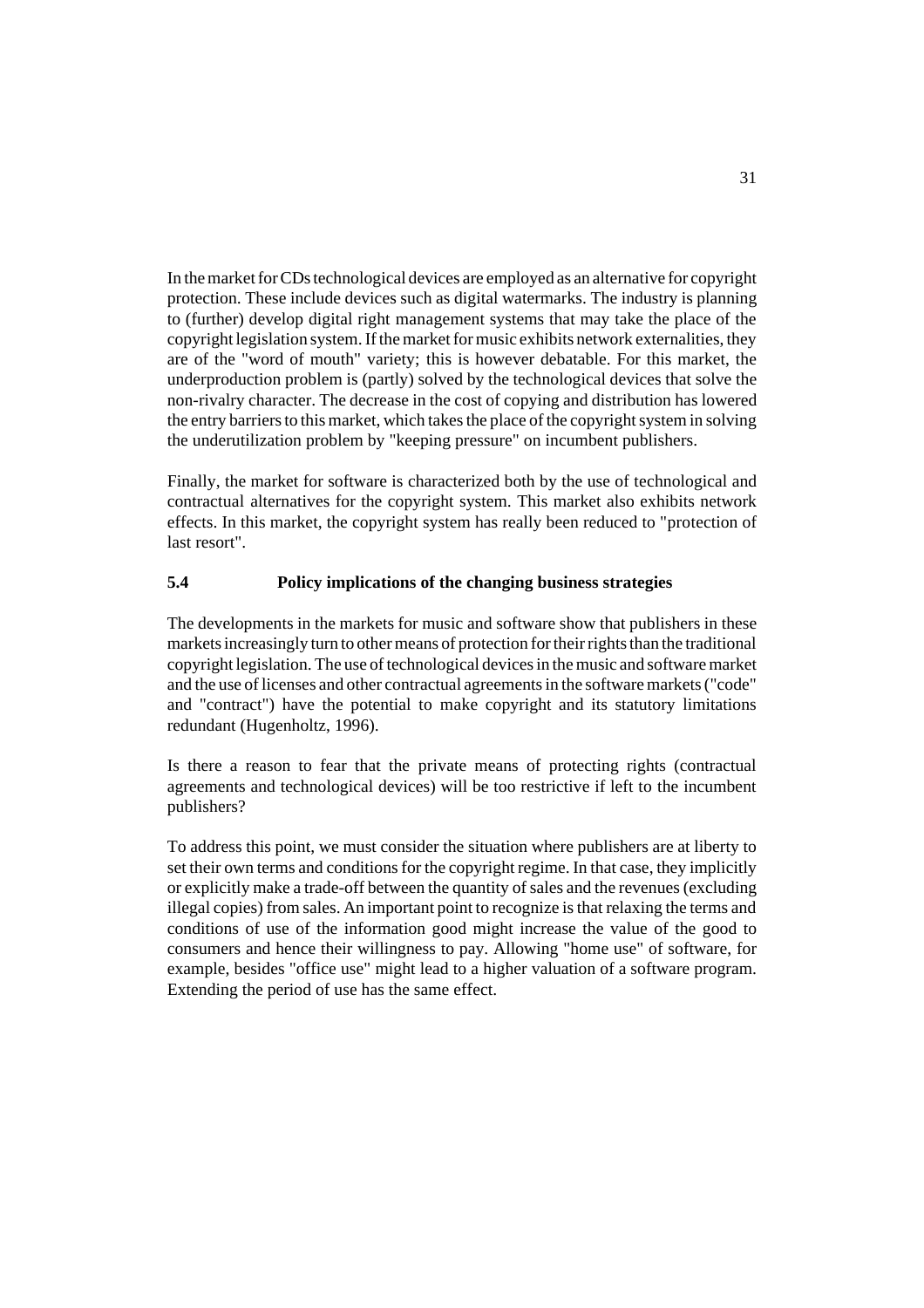*Figure 1.1 (based on Gilbert and Shapiro (1990))*



In Figure 1.1 below we illustrate the trade-off between the scope of protection (e.g. the fair use conditions) and the length of protection<sup>7</sup>. It is assumed that there are two periods, that demand is linear and that marginal cost is zero. In figures 1.1 and 1.2, it is assumed that copyright holds for only one period, but that the scope of copyright is extensive. By extending the length of the copyright period, but reducing the scope, welfare is increased but the total profit of the producer is left intact. The implication of this is that producers might well be indifferent between outcomes that maximize social welfare and those that do not.

An implication for government policy is that one must be careful that the alternatives to copyright protection chosen by firms are not too restrictive. In the case that the incumbent firms develop a standard that is not available to potential entrants (e.g. a new standard for the distribution and play of music files) there is also a possible case for competition policy.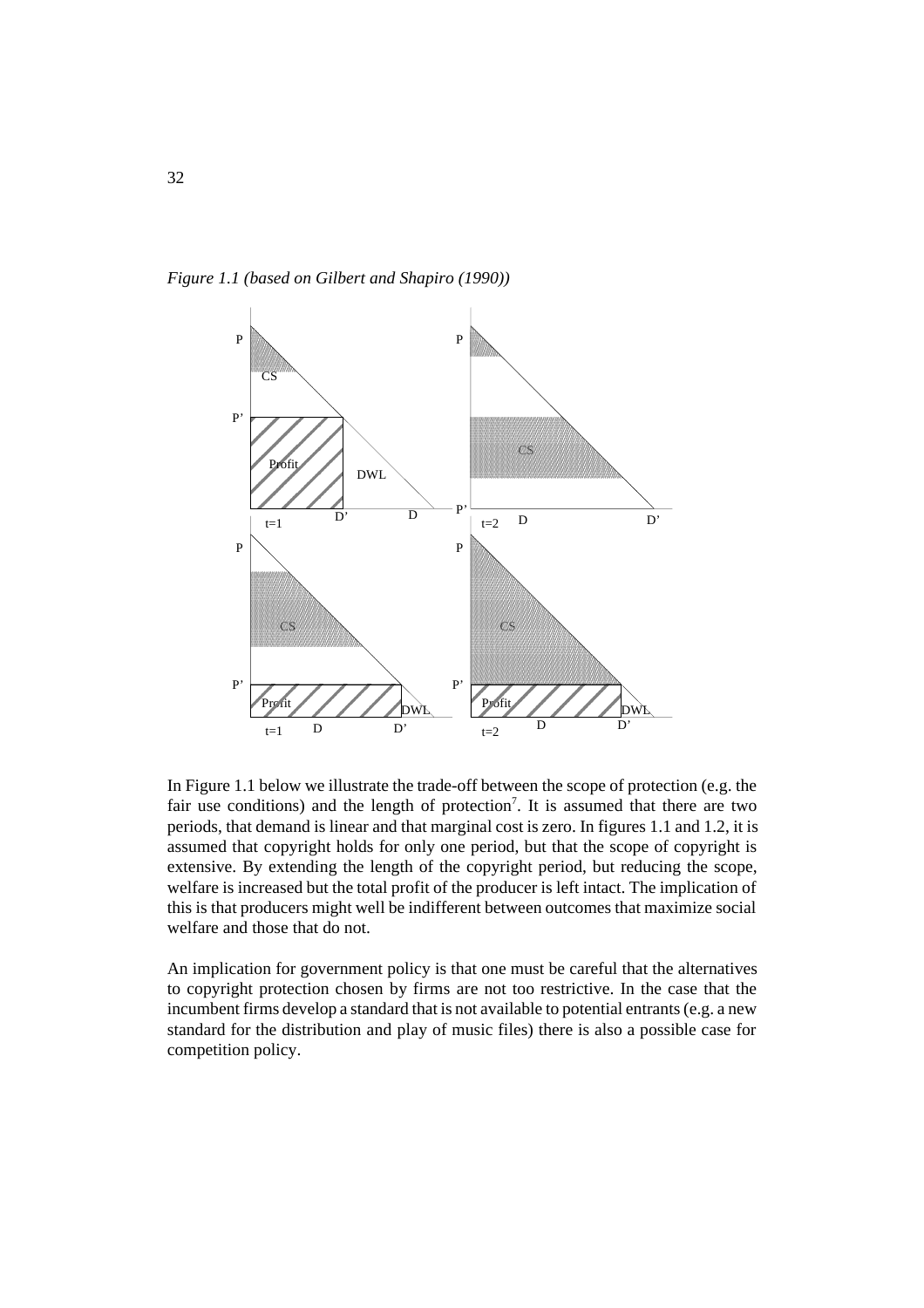But what about the level of copyright regime? Should this be adapted as a result of the new business strategies in the markets for music, books and software? Above we have argued that the demand for strong(er) copyright protection is weakened by a number of characteristics of markets for information goods and the adoption of network effects.

Compared to the standard model, the role of copyright protection is further reduced when we consider the business strategies that publishers employ in the markets discussed above. Formal copyright legislation is still important, but often acts as a "protection of last resort". According to Menell (1998): "the limitations of traditional copyright law may be of little significance as a result of new opportunities to circumvent copyright law through technological and contractual means". After technological devices and contractual agreements have failed, publishers can turn to the legal system.

Although its formal role may be diminished, copyright law will continue to play a useful indirect role in enhancing the appropriability of investments in markets such as that for software. However, a too strong protection of the "right of use" might give publishers an unnecessary lead because competitors or potential entrants cannot profit from interoperability with these standards. This is particularly true for markets with network effects (such as software). This, in turn, can impede innovation and possibly lead the industry to adapt an inferior standard.

Finally, the public debate about copyright in digital age pays surprisingly little attention to enforcement costs - that were included in the standard model discussed in section 2 and the distribution of these costs. The use of the Internet as a distribution channel has decreased the costs of copying and distribution, but has also led to a lower costs for the detection of larger piracy operations (Shapiro and Varian, 1999). There are other reasons to assume that there are natural bounds to the level of piracy. In markets where "news" is important, for example, potential consumers of illegal copies lose interest after a while.

# **6. Summary and conclusions**

In this case study, we have investigated the claim made by representatives of information goods industry that, in an era with decreased costs of copying and an increased quality of copies, copyright protection should be extended and time and money spent on copyright enforcement should be increased. The hypothesis that the increased attractiveness of copies provides a disincentive to produce new work is supported by the standard economic model (based on Landes and Posner (1989)) that was discussed in section 2.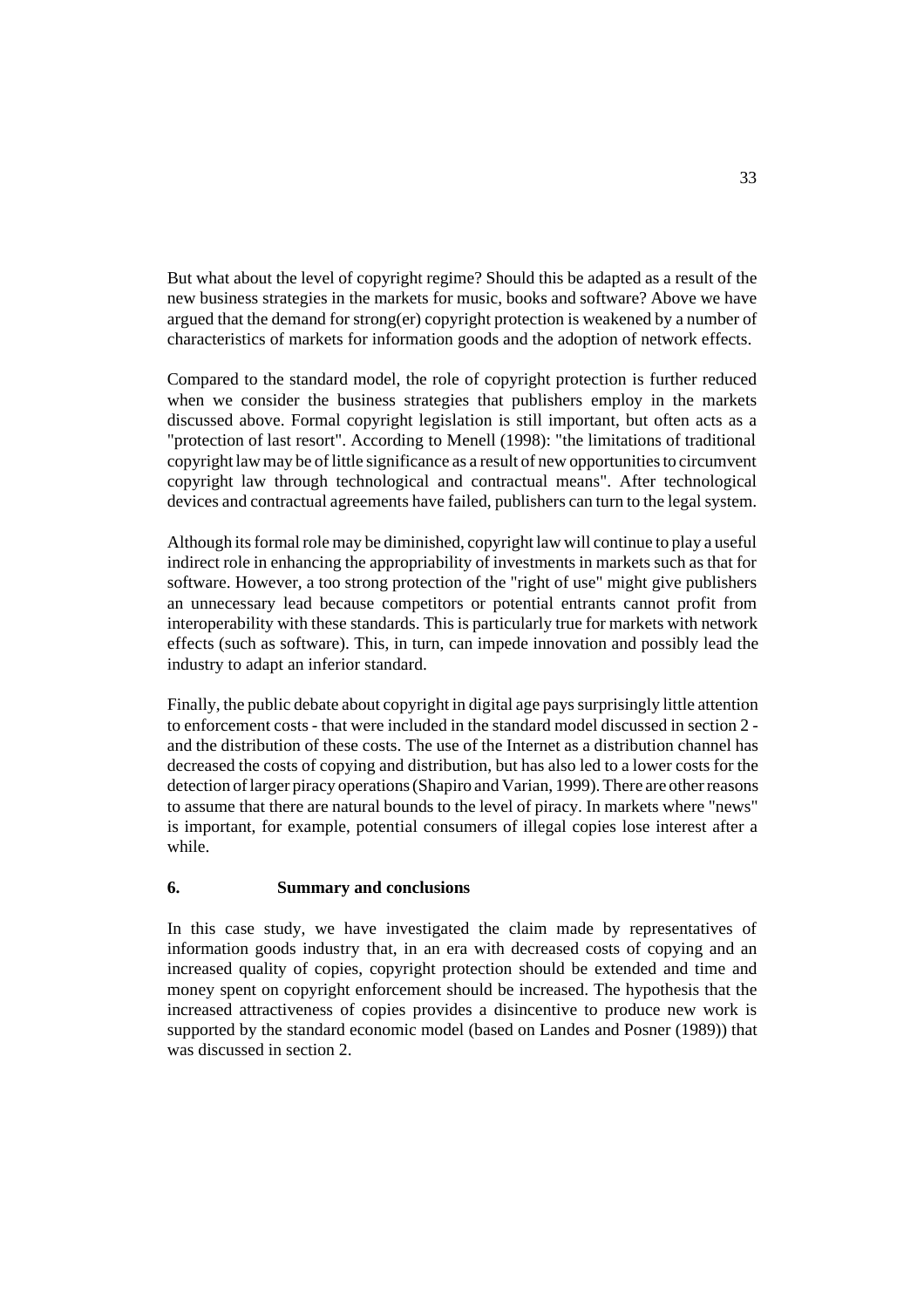A more careful look at the characteristics of the markets for information goods learns, however, that many of these markets have characteristics that makes competition between originals and copies irrelevant or that publishers can internalize part of the revenue created by copies. In markets that are characterized by network effects, copying can be both profit and welfare enhancing. In all these cases, increasing copyright protection has either no or adverse effects on welfare.

The standard model does also not take account of the fact that the decrease of copying and distribution costs might also provide new opportunities for the publishing sector. We have discussed various business strategies that publishers might engage in, to take advantage of the decrease in cost. It is not clear beforehand that the decrease in cost will hurt the profits of publishers although they might have to make them to reconsider their role in the value chain. Again, this point suggest that policymakers should be careful to increase the level of copyright protection.

Finally, we have discussed the issue of the relevance of the copyright system versus other methods of rights management. According to some observers, traditional copyright protection becomes redundant in the digital age and will be replaced by "contract" (such as licensing agreements) and "code" (technological devices that provide publishers discretion in setting the length and scope of copyright protection) as enforcement of copyright protection becomes more difficult and costly. The use of contract and code makes it possible for publishers to make goods rival, solving the latent market failure that is the result of the high fixed - low marginal cost characteristic combined with the non-rivalness of information goods. Copyright legislation remains "protection of last resort".

All this suggest that the claim for an increased level of copyright protection is not warranted. Rather than increasing copyright protection even further, policy makers should pay attention to the adverse side-effects of these type of restrictions on the efficiency of markets for information goods.

An important policy lesson from this study is that, for markets that experience network externalities (such as the software market), copyright legislation or contractual agreements should not be too tough on the "right to use". This might give incumbent firms an unnecessary lead because potential entrants cannot profit from interoperability; this can hinder innovation and lead to the adoption of an inferior standard.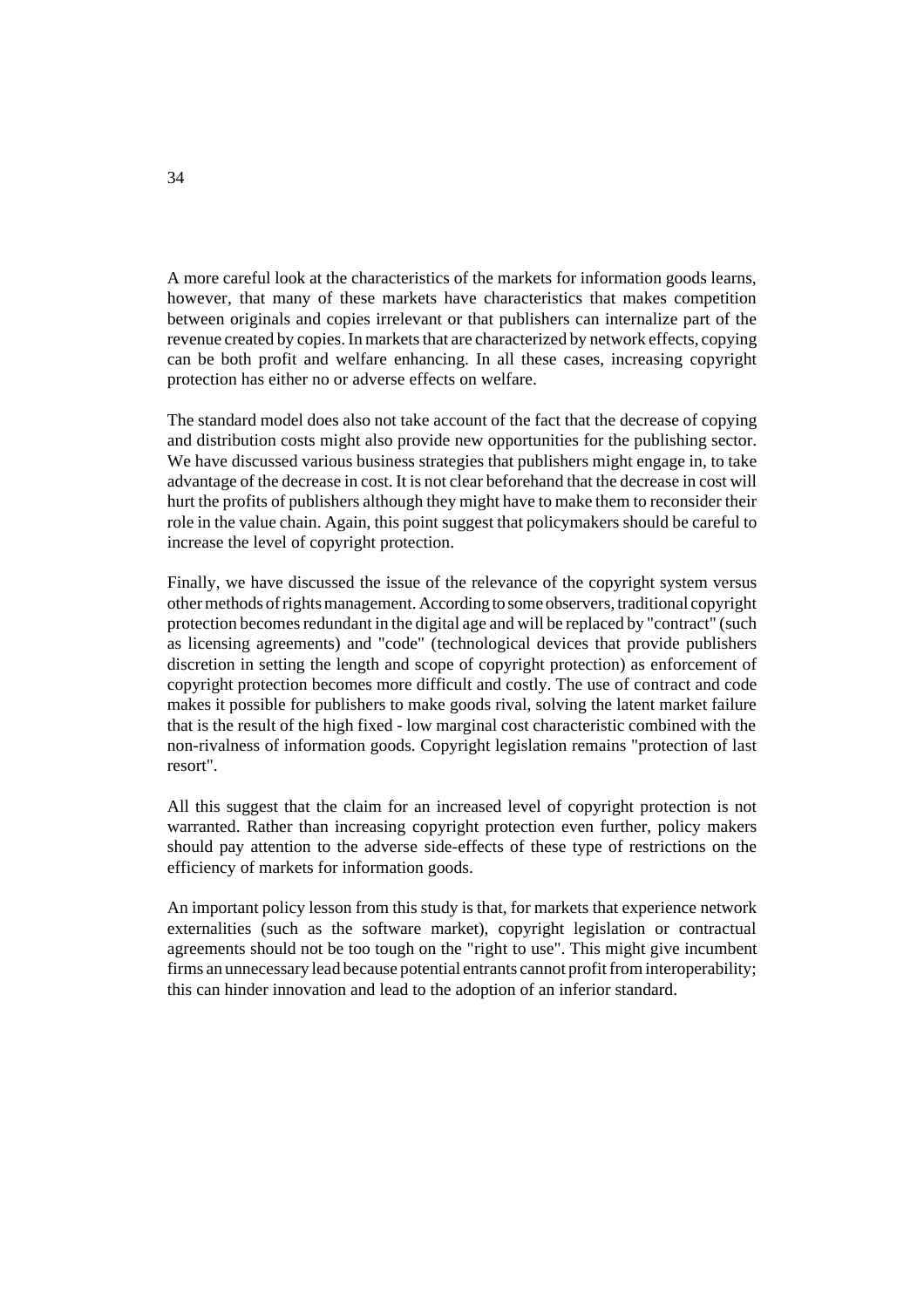#### **Acknowledgements**

The author is very grateful for helpful comments and suggestions by Erwin Arkenbout (Ministery of Justice), Nicole Hagemans (Ministry of Economic Affairs), Kamiel Koelman (Institute for Information Law, University of Amsterdam), Ruth Towse (Erasmus University Rotterdam and editor, *Journal of Cultural Economics*) and colleagues from the CPB Netherlands Bureau of Economic Policy Analysis. The usual disclaimer applies. The contribution by Sten Willemsen was written during his internship at the CPB; see also Willemsen en Hakfoort (1999).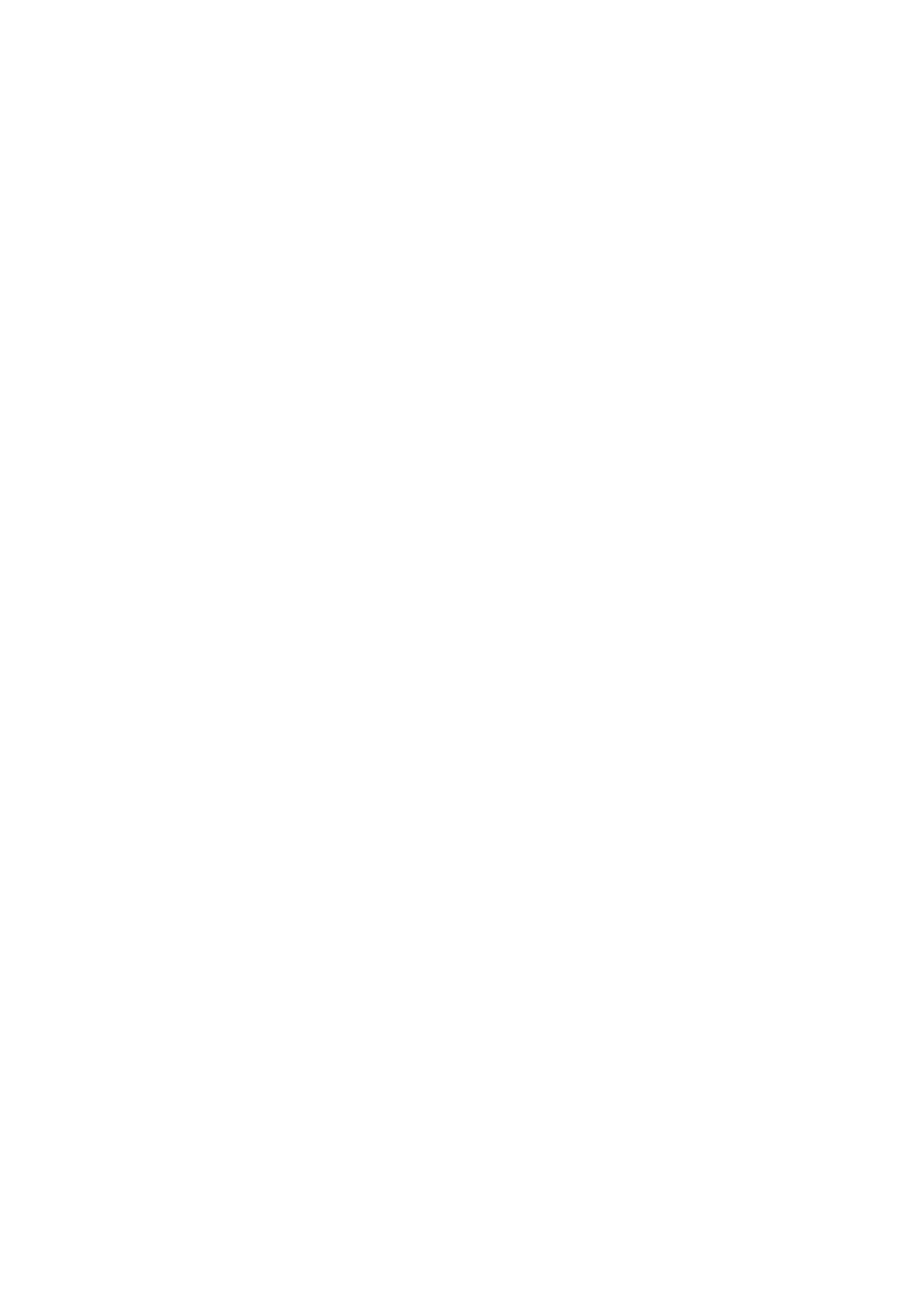|                                      | substitutabilit<br>y of c-copies | cost of c-copies                           | welfare effects                                                                                                                                                                                                                                                                                                                                                           | remarks                                                                             |
|--------------------------------------|----------------------------------|--------------------------------------------|---------------------------------------------------------------------------------------------------------------------------------------------------------------------------------------------------------------------------------------------------------------------------------------------------------------------------------------------------------------------------|-------------------------------------------------------------------------------------|
| Novos &<br>Waldmann<br>(1984)        | perfect                          | varies across<br>consumers                 | Underproduction is<br>reduced but no<br>support is given for<br>under utilisation                                                                                                                                                                                                                                                                                         | Producer decides<br>over quality.                                                   |
| <b>Johnson (1985)</b>                | perfect                          | varies across<br>consumers                 | In the short run the<br>consumers surplus<br>increases and profits<br>decrease<br>unambiguously by<br>copying. But lower<br>profits prevent the<br>production of new<br>information goods                                                                                                                                                                                 | Product<br>differentiation<br>explicitly modeled                                    |
| <b>Landes &amp; Posner</b><br>(1989) | perfect                          | increasing                                 | Welfare per work is<br>increased but profits<br>decrease. So the<br>long-run welfare<br>effects are<br>ambiguous                                                                                                                                                                                                                                                          |                                                                                     |
| <i>Phetig (1988)</i>                 | imperfect                        | below those of<br>o-copies                 | Welfare effects are<br>ambiguous                                                                                                                                                                                                                                                                                                                                          |                                                                                     |
| Koboldt (1995)                       | imperfect                        | constant and<br>above that of o-<br>copies | Copyright will<br>increase profits and<br>lower the<br>consumers' surplus<br>in the short run. Up<br>to certain level of<br>copyright,<br>protection enhances<br>total welfare but<br>after this level has<br>been reached<br>welfare will<br>decrease. A<br>minimum and<br>maximum level of<br>protection can be<br>found in between<br>which the optimum<br>is located. | For some levels of<br>copyright<br>protection the<br>producer uses<br>limit prices. |

**Appendix 1: Economic models of copying and copyright**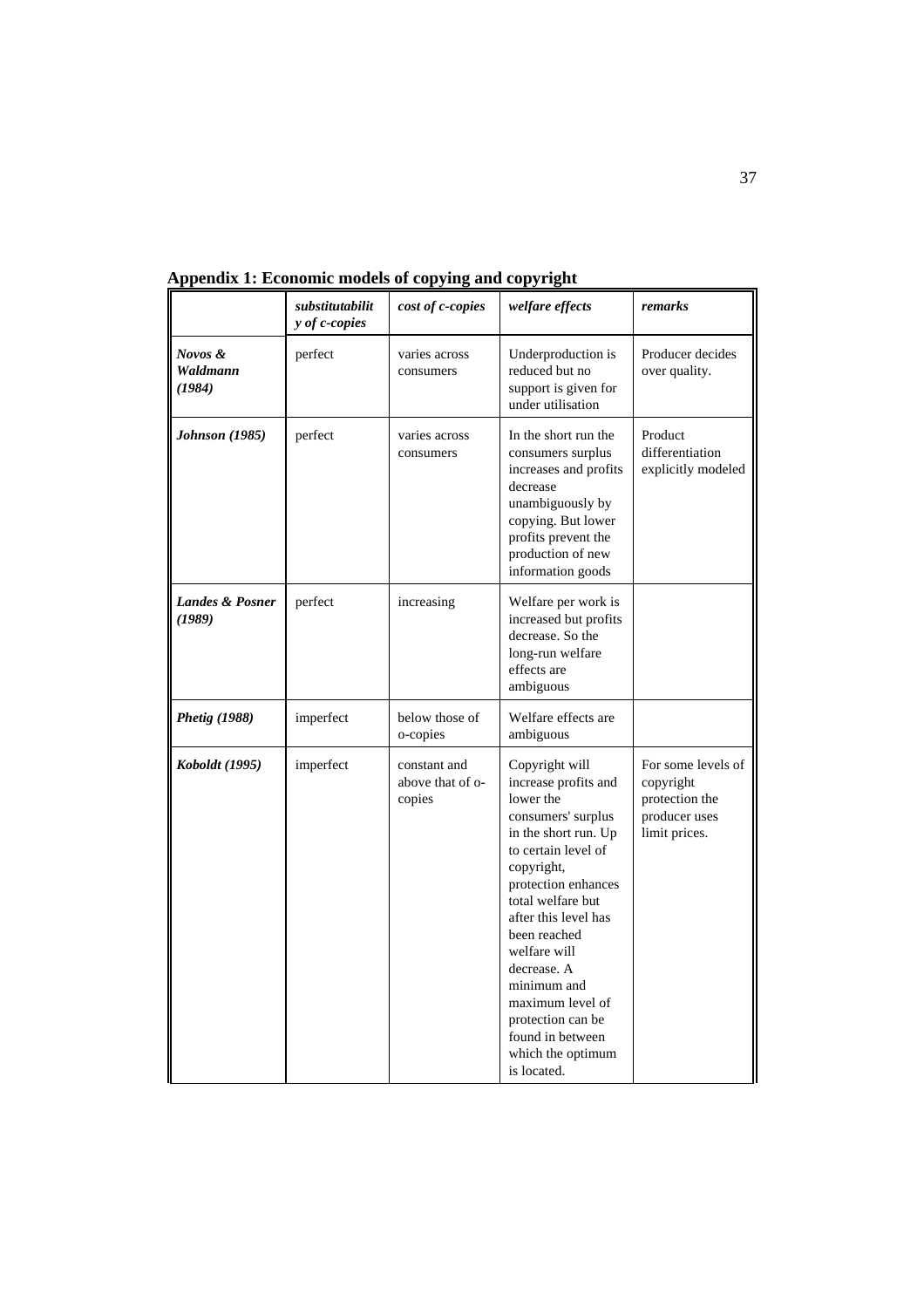| Takeyama (1997)                                                    | imperfect               | constant; may<br>or may not be<br>equal to that of<br>o-copies. |                                                                                                                                                                                                                                                                                                                                                                                                                         | Two consumer<br>types focusses on<br>the intertemporal<br>aspects                                                        |
|--------------------------------------------------------------------|-------------------------|-----------------------------------------------------------------|-------------------------------------------------------------------------------------------------------------------------------------------------------------------------------------------------------------------------------------------------------------------------------------------------------------------------------------------------------------------------------------------------------------------------|--------------------------------------------------------------------------------------------------------------------------|
| <b>Besen &amp; Kirby</b><br>(1989)                                 | perfect or<br>imperfect | constant or<br>increasing                                       | With constant<br>marginal cost,<br>copyright reduces<br>the consumers'<br>surplus and<br>increases profits.<br>Total welfare effect<br>is undetermined.<br>When marginal cost<br>of c-copies are<br>increasing welfare<br>effects depend on<br>crucially on relative<br>costs. Generally the<br>producer is able to<br>appropriate some<br>surplus of c-copies<br>the consumers.<br>Long run effects not<br>considered. | Copies are shared<br>Deals primarily<br>with the short run                                                               |
| <b>Bakos &amp;</b><br><b>Brynjolfsson &amp;</b><br>Lichtman (1999) | perfect or<br>imperfect | All marginal<br>costs are equal<br>to zero                      |                                                                                                                                                                                                                                                                                                                                                                                                                         | Copies are shared<br>among consumers.<br>The number of<br>users that share an<br>o-copy is<br>determined<br>exogenously. |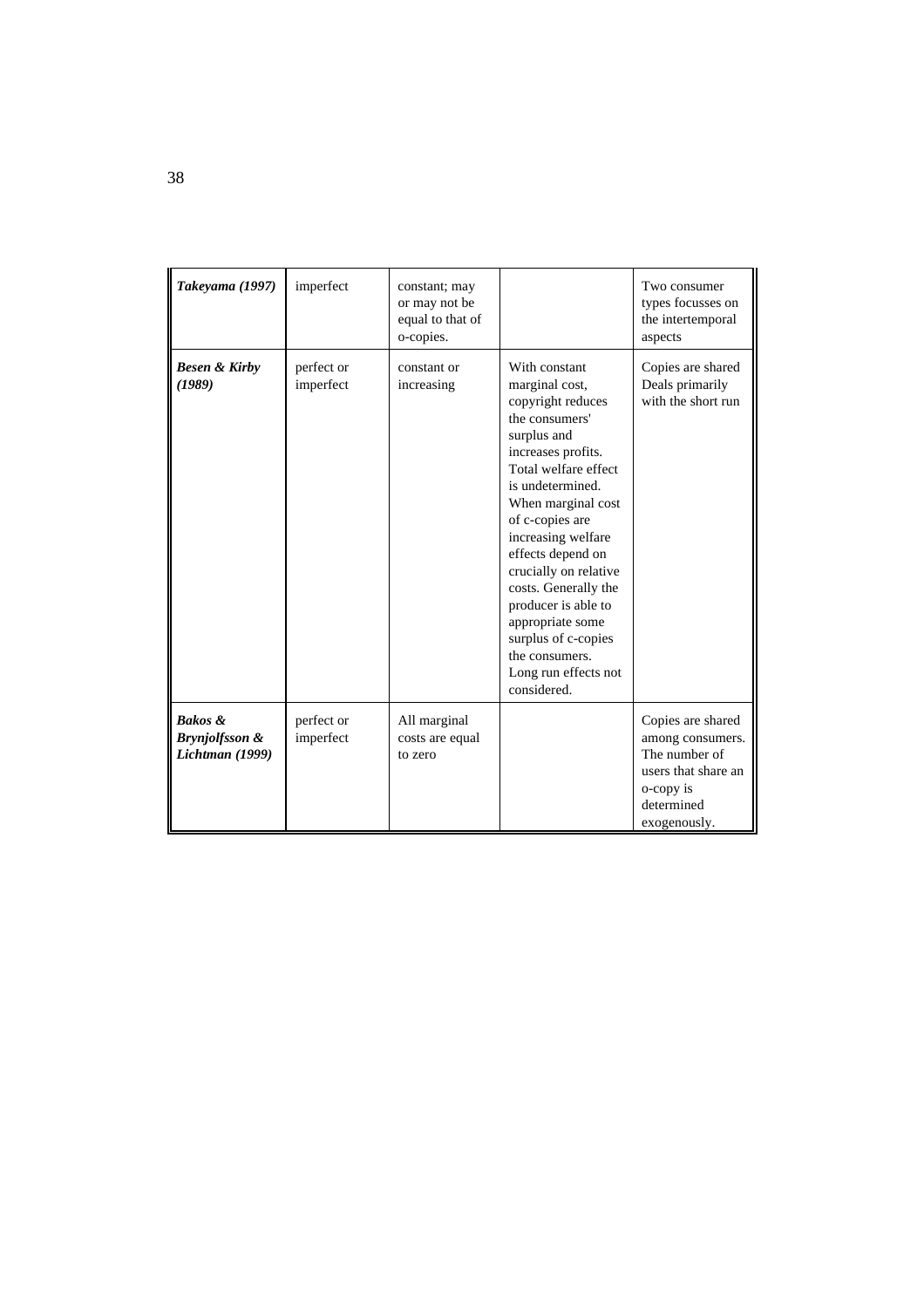#### **References**

Adler, M. (1985). Stardom and Talent, *American Economic Review*, 75:1, 208 - 212.

Bainbridge, D.I. (1996), *Intellectual Property*, third edition, London: Pitman Publishing.

Bakos, Y., E. Brynjolfsson and D. Lichtman (1999), Shared Information Goods, *Journal of Law and Economics*, 42:1, 117 - 155.

Barlow, J.P. (1994), The Economy of Ideas, *Wired*, 85, available from: <http://www.hotwired.com/wired/2.03/features/economy.ideas.html/>

Bensaid, B. and J.P. Lesne (1996) Dynamic Monopoly Pricing with Network Externalities, *International Journal of Industrial Organization,* 14:6, 837 - 855.

Besen, S.M. and S.N. Kirby (1989) Private Copying, Appropriability and Optimal Copying Royalties, *Journal of Law and Economics*, 32:2, 255 - 280.

Boyle, J. (1997), Intellectual Property Online: A Young Person's Guide, *Harvard Journal of Law and Technology* 47, available from <http://www.wcl.american.edu/pub/faculty/boyle/joltart.htm>

Breyer, S. (1970), The Uneasy Case for Copyright: A study of copyright in books, photocopies and computer programs, *Harvard Law Review*, 84:2, pp. 281 - 351.

Burke, A.E. (1996), How Effective Are International Copyright Conventions in the Music Industry?, *Journal of Cultural Economics*, 20, 51 - 66.

Choi, J.P. and M. Thum (1997), Market Structure and the Timing of Technology Adoption with Network Externalities, *European Economic Review*, 42:2, 225 - 244.

Commissie Auteursrecht (1998), *Advies over Auteursrecht, Naburige Rechten en de Nieuwe Media*, Ministerie van Justitie [in Dutch].

Conner, K.R. and R.P. Rumelt (1991), Software Piracy: An Analysis of Protection Strategies, *Management Science*, 37:2, 125 - 139.

Dam, K.W. (1995), Some Economic Considerations in the Intellectual Property Protection of Software, *Journal of Legal Studies*, 24:2, 321 - 377.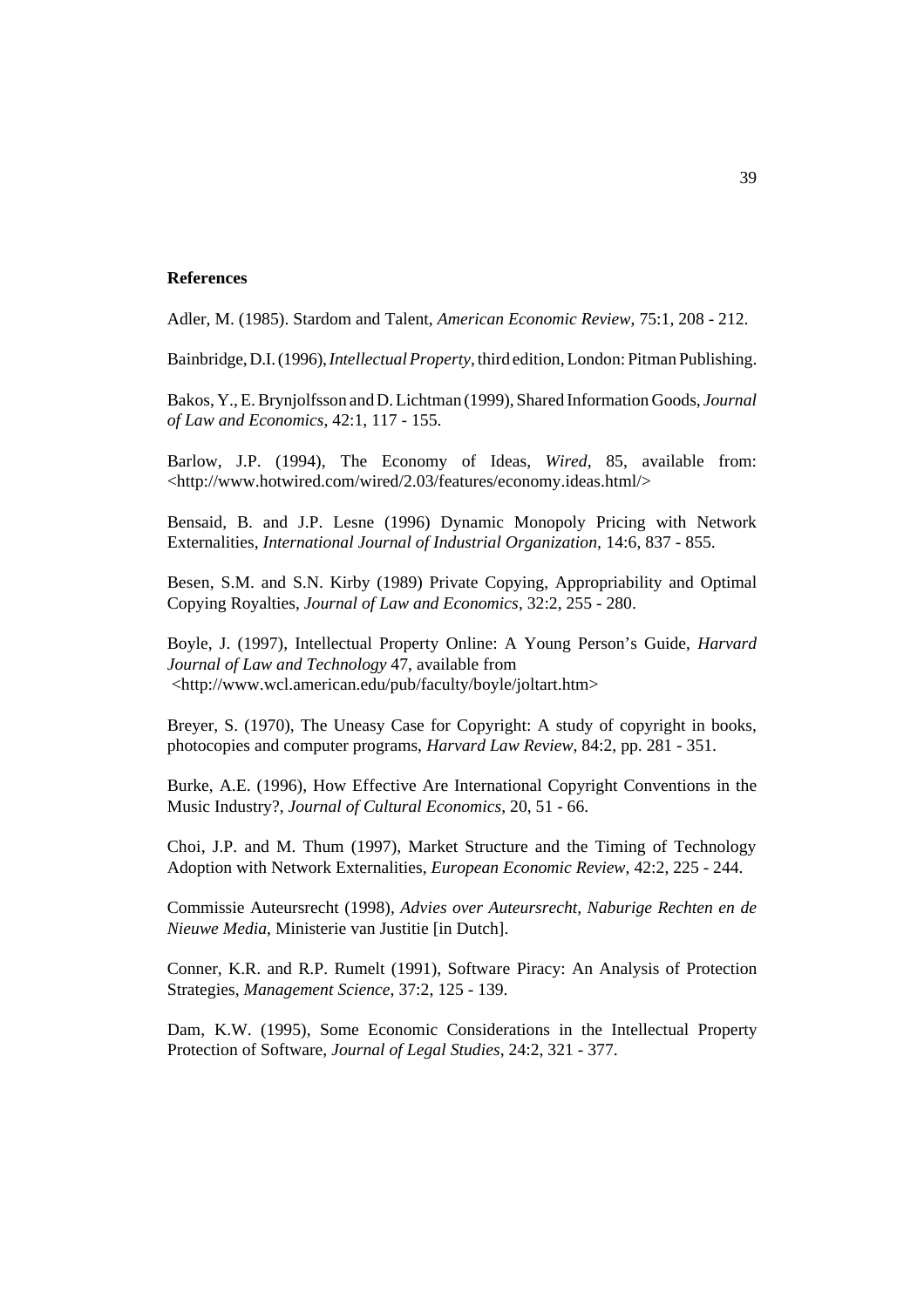David, P.A. (1993), Intellectual Property Institutions and the Panda's Thumb: Patents, Copyrights and Trade Secrets in Economic Theory and History, in: M.B. Wallerstein, M.E. Wogee and R.A. Schoen (eds.), *Global Dimensions of Intellectual Property Rights in Science and Technology*, Washington, DC: National Academy Press, 19 - 61.

Economides, N. (1996), The Economics of Networks, *International Journal of Industrial Organization,* 14:6, 673 - 699.

Economides, N. (1999), Durable Goods monopoly with Network Externalities with Applications to the PC Operating Systems Market, *Discussion Paper EC-99-09*, Stern School of Business, N.Y.U.

Elias, S.R. (1999), *Copyright, Patent and Trademark*, Berkeley: Nolo Press.

Farell, J. and G. Saloner (1985), Standardization, Compatibility and Innovation, *Rand Journal of Economics*, 16:1, 70 - 83.

Gilbert, R. and C. Shapiro (1990), Optimal Patent Length and Breadth, *Rand Journal of Economics,* 21 :2, 106 - 112.

Hugenholtz, B. (1996), *The Future of Copyright in a Digital Environment*, The Hague: Kluwer Law International.

Hurt, R.M. and R.M. Schuchmann (1966), The Economic Rationale of Copyright, *American Economic Review*, 56, 421 - 432.

Inen, J. (1999), Oorlog om het idee, *Intermediair*, 35:32, 12 - 17 [in Dutch].

Johnson, W.R. (1985), The Economics of Copying, *Journal of Political Economy*, 93:1, 158 - 174.

Jones, C. (1999), SDMI: Divide or Conquer?, *Wired*, available from:  $\langle$ http://www.wired.com/news/print/0,1294,32513,00.html>

Katz, M.L. and C. Shapiro (1985), Network Externalities, Competition and Compatibility, *American Economic Review*, 75:3, 424 - 440.

Katz, M.L. and C. Shapiro (1986), Technology Adoption in the Presence of Network Externalities, *Journal of Political Economy*, 94:4, 822 - 841.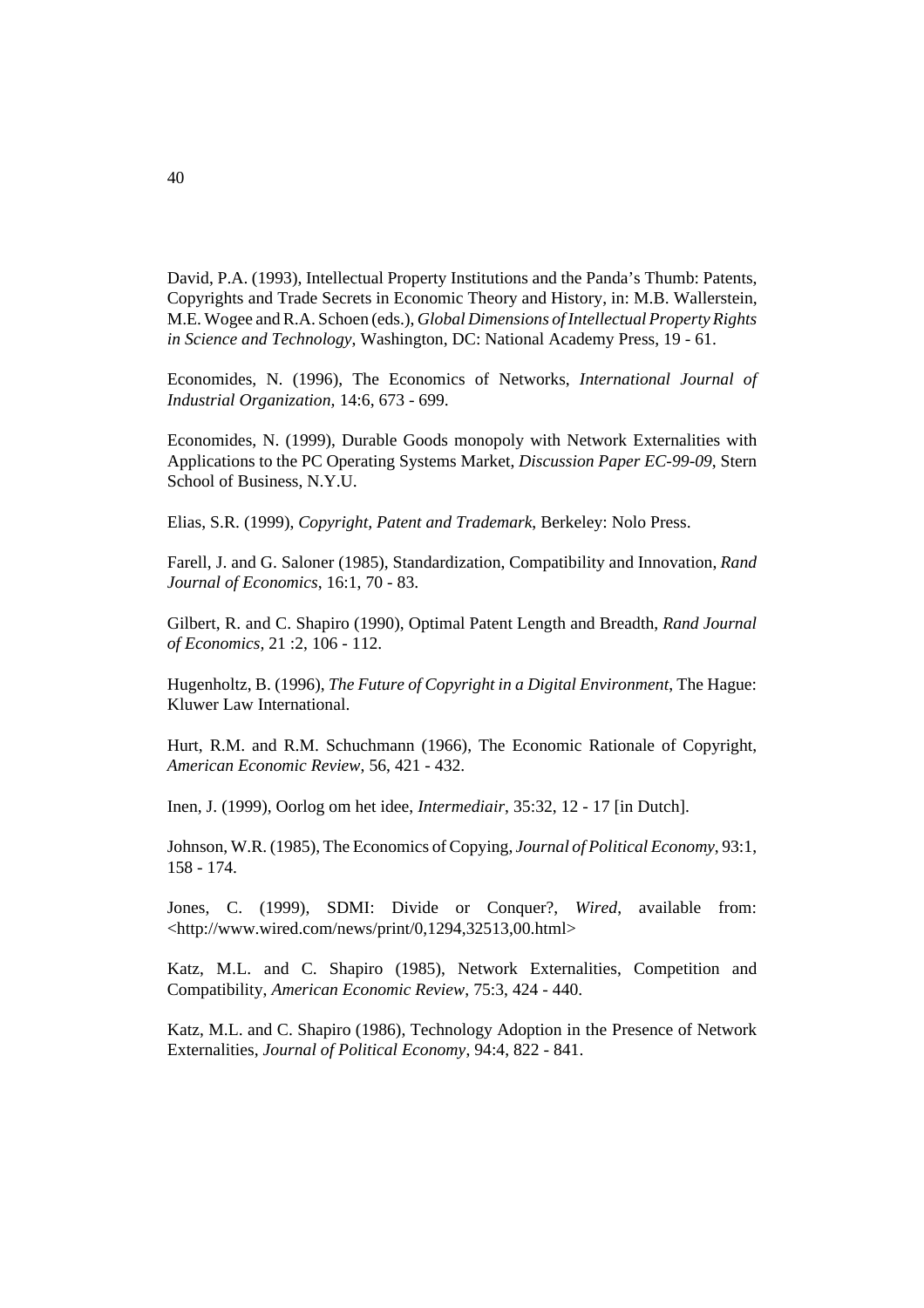Koboldt, C. (1995), Intellectual Property and Optimal Copyright Protection, *Journal of Cultural Economics*, 19:2, 131 - 155.

Landes, W.M. and R.A. Posner (1989), An Economic Analysis of Copyright Law, *Journal of Legal Studies*, 18:2, 325 - 363.

Ledyard (1987), Market Failure, in: *The New Palgrave*, London: Macmillan Press.

Liebowitz, S.J. (1985), Copying and Indirect Appropriability: Photocopying of Journals, *Journal of Political Economy*, 93:5, pp. 945 - 957.

Liebowitz, S.J. (1986), Copyright Law, Photocopying, and Price Discrimination, *Research in Law and Economics*,also available from: <http://wwwpub.utdallas.edu/~liebowit/knowledge\_goods/rle/rle1986.html>

Liebowitz, S.J. and S.E. Margolis (1994), *Are Network Externalities a New Source of Market Faillure?* <http://wwwpub.utdallas.edu/~liebowit/netwextn.html>.

Menell, P.S. (1998), An epitaph for traditional copyright protection of network features of computer software, *The Antitrust Bulletin*, Fall - Winter 1998, 651 - 713.

Monteiro, P.K. and J.L. Moraga-González (1998), *"We Sold a Million Copies"- The Role of Advertising Past Sales*, working paper.

Novos, I.E. and M. Waldman (1984), The Effects of Increased Copyright Protection: An Analytic Approach, *Journal of Political Economy*, 92:2, 236 - 246.

Pethig, R. (1988), Copyrights and Copying Costs: A New Price-Theoretic Approach, *Journal of Institutional and Theoretical Economics*, 144:3, 462 - 495.

Plant, A. (1934), The Economic Aspect of Copyright in Books, *Economica*, May, 167 - 195.

Rosen, S. (1981), The Economics of Superstars, *American Economic Review*, 71, 845 - 858.

Rushton, M. (1998), The Moral Rights of Artists: Droit Moral ou Droit Pécuniaire?, *Journal of Cultural Economics,* 22:1, 15 - 32.

Shapiro, C. and H.R. Varian (1999), *Information Rules; A Strategic Guide to the Network Economy*, Harvard Business School Press.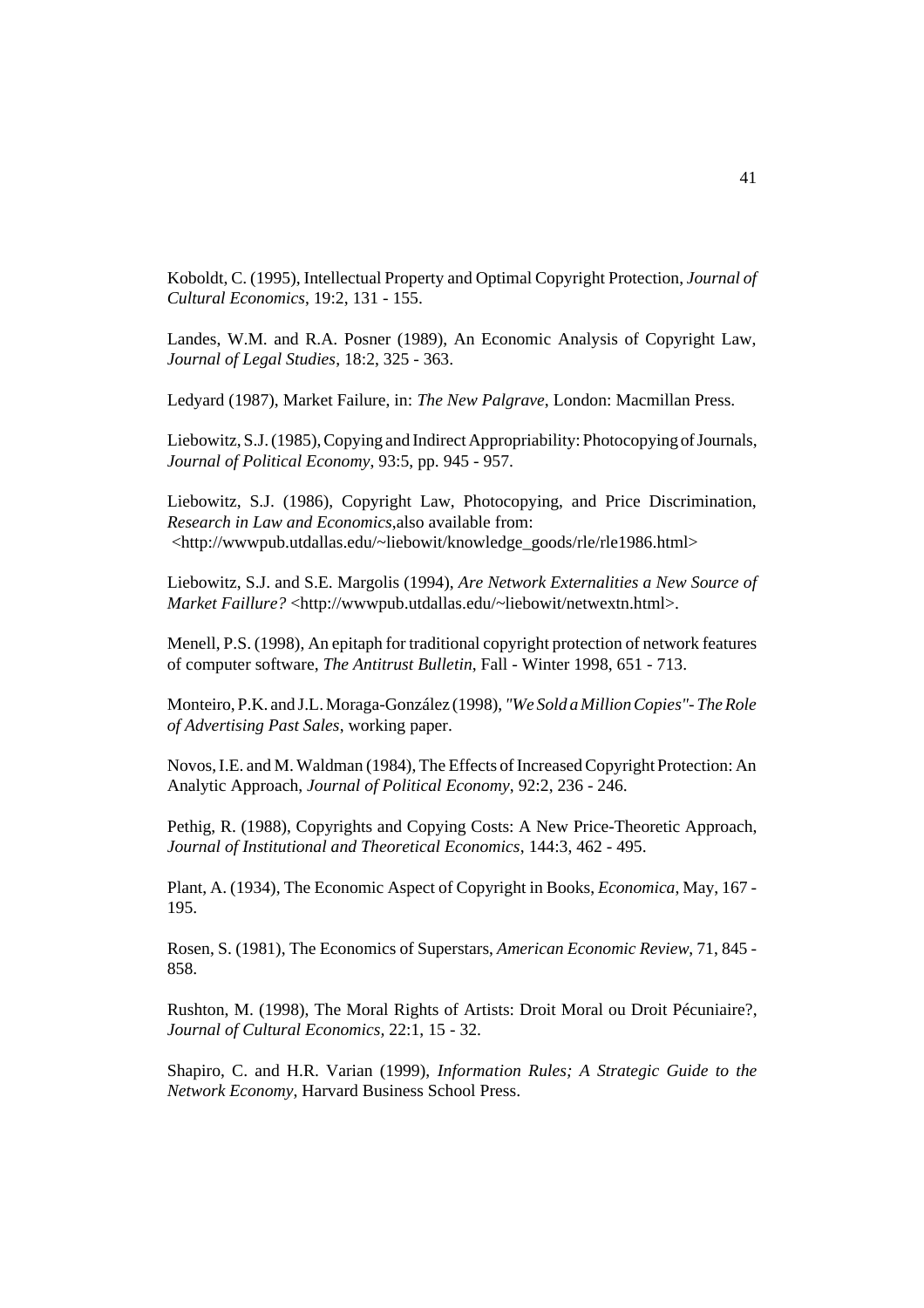Shavell, S. and T. van Ypersele (1999), *Rewards versus Intellectual Property Rights*, *NBER Working Paper No. 6956*.

Sheldon, W.P., C.A. Nard and K.L. Port (1999), *Fundamentals of United States Intellectual Property Law: Copyright, Patent and Trademark*, The Hague: Kluwer Law International.

Shy, O. and J.F. Thisse (1999), A Strategic Approach to Software Protection, *Journal of Economics and Management Strategy*, 8:2, 163 - 190.

SIIA (1999), *SIIA's Report on Global Software Piracy 1999*, Software Information Industry Association.

Spoor, J.H. and D.W.F. Verkade (1993), *Auteursrecht en Naburige Rechten*, Recht en Praktijk, Deventer: Kluwer [in Dutch].

Takeyama, L.N. (1994), The Welfare Implications of Unauthorized Reproduction of Intellectual Property in the Presence of Demand Network Externalities, *Journal of Industrial Economics,* 42:2, 155 - 166.

Sullivan, J. (1999), Free Music, Getcher Free Music, *Wired*, available from <http://www.wired.com/news/print/0,1294,32722,00.html>

Takeyama, L.N. (1994), The Welfare Implications of Unauthorized Reproduction of Intellectual Property in the Presence of Demand Network Externalities, *Journal of Industrial Economics,* 42:2, 155 - 166.

Takeyama, L.N. (1997) The Intertemporal Consequences of Unauthorized Reproduction of Intellectual Property, *Journal of Law and Economics*, 40:2, 511 - 522.

Towse, R.M. (1999), Copyright and Economic Incentives: An Application to Performers' Rights in the Music Industry, *Kyklos*, 52:3, 369 - 390.

Willemsen, S. and J. Hakfoort (1999), A Model of Copying With Network Effects, mimeo, CPB Netherlands Bureau of Economic Policy Analysis.